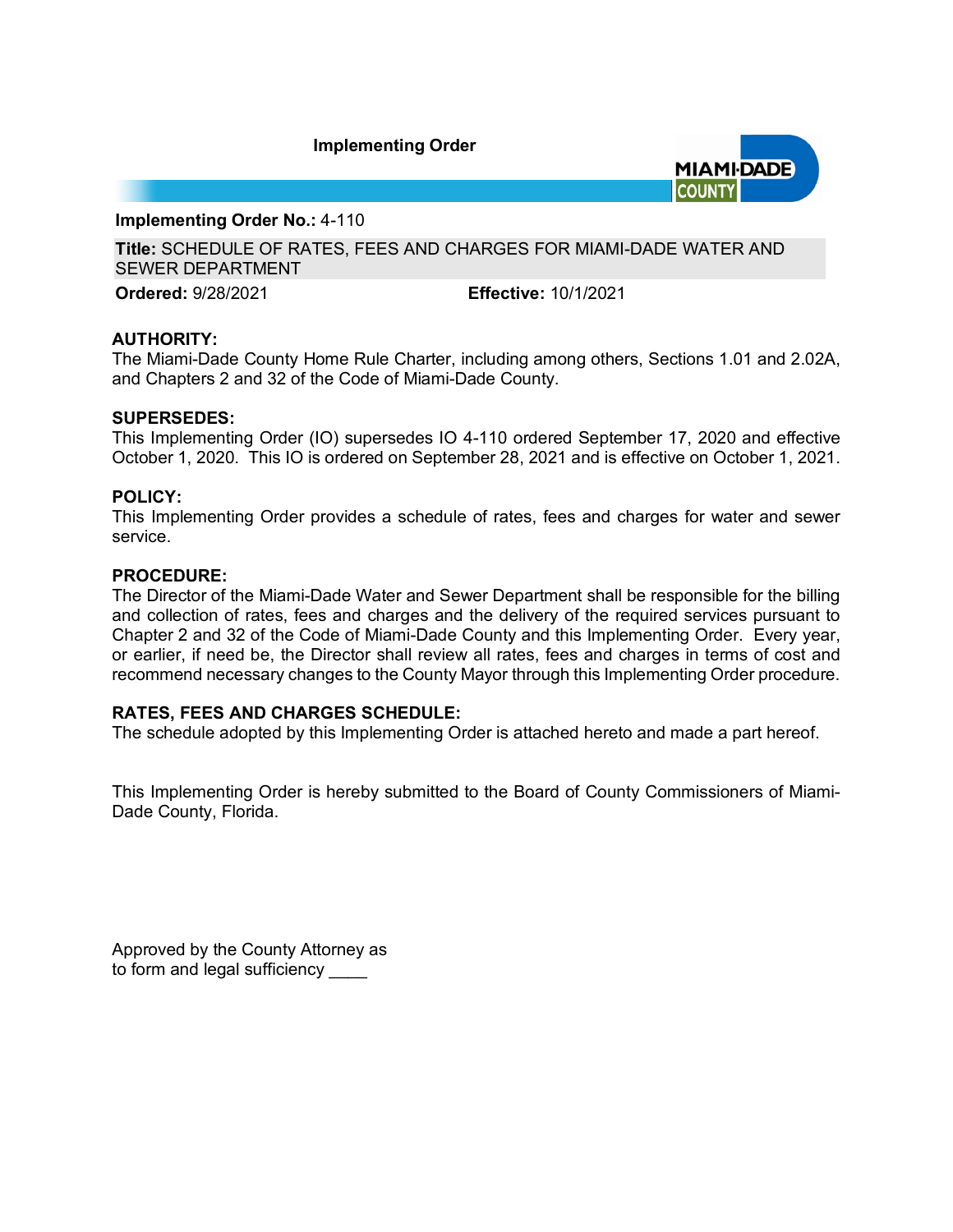#### **RESIDENTIAL CUSTOMER**

| <b>WATER</b><br><b>Monthly</b>  | <b>Effective</b><br>October 1, 2021           |
|---------------------------------|-----------------------------------------------|
| Meter Charge:<br>Meter Size     | Monthly Charge                                |
| 5/8" plus 2,244 gallons (3ccf)  | \$4.22                                        |
| 1" plus 2,244 gallons (3ccf)    | \$13.74                                       |
| 1.5" plus 2,244 gallons (3ccf)  | \$26.57                                       |
| 2" plus 2,244 gallons (3ccf)    | \$41.96                                       |
| 3" plus 2,244 gallons (3ccf)    | \$83.03                                       |
| Flow Rate All Usage:            | Monthly Charge                                |
| Usage per 100 cubic feet (ccf): |                                               |
| 4 to 17 ccf                     | \$3.4219                                      |
| 18 ccf and over                 | \$8.2771                                      |
| Usage per 1,000 gallons:        |                                               |
| 2,245 to 12,716 gallons         | \$4.5747                                      |
| 12,717 gallons and over         | \$11.0657                                     |
| <b>Quarterly</b>                |                                               |
| Meter Charge:                   | Quarterly Charge                              |
| Meter Size                      |                                               |
| 5/8" plus 6,732 gallons (9ccf)  | \$12.66                                       |
| 1" plus 6,732 gallons (9ccf)    | \$41.22                                       |
| 1.5" plus 6,732 gallons (9ccf)  | \$79.71                                       |
| 2" plus 6,732 gallons (9ccf)    | \$125.88                                      |
| 3" plus 6,732 gallons (9ccf)    | \$249.09                                      |
| Flow Rate All Usage:            | Quarterly Charge                              |
| Usage per 100 cubic feet (ccf): |                                               |
| 10 to 51 ccf                    | \$3.4219                                      |
| 52 ccf and over                 | \$8.2771                                      |
| Usage per 1,000 gallons:        |                                               |
| 6,733 to 38,148 gallons         | \$4.5747                                      |
| 38,149 gallons and over         | \$11.0657                                     |
|                                 | NOTE: 100 cubic feet (ccf) equals 748 gallons |

Residential: a retail customer/account consisting of a single family residence or duplex being served by a common meter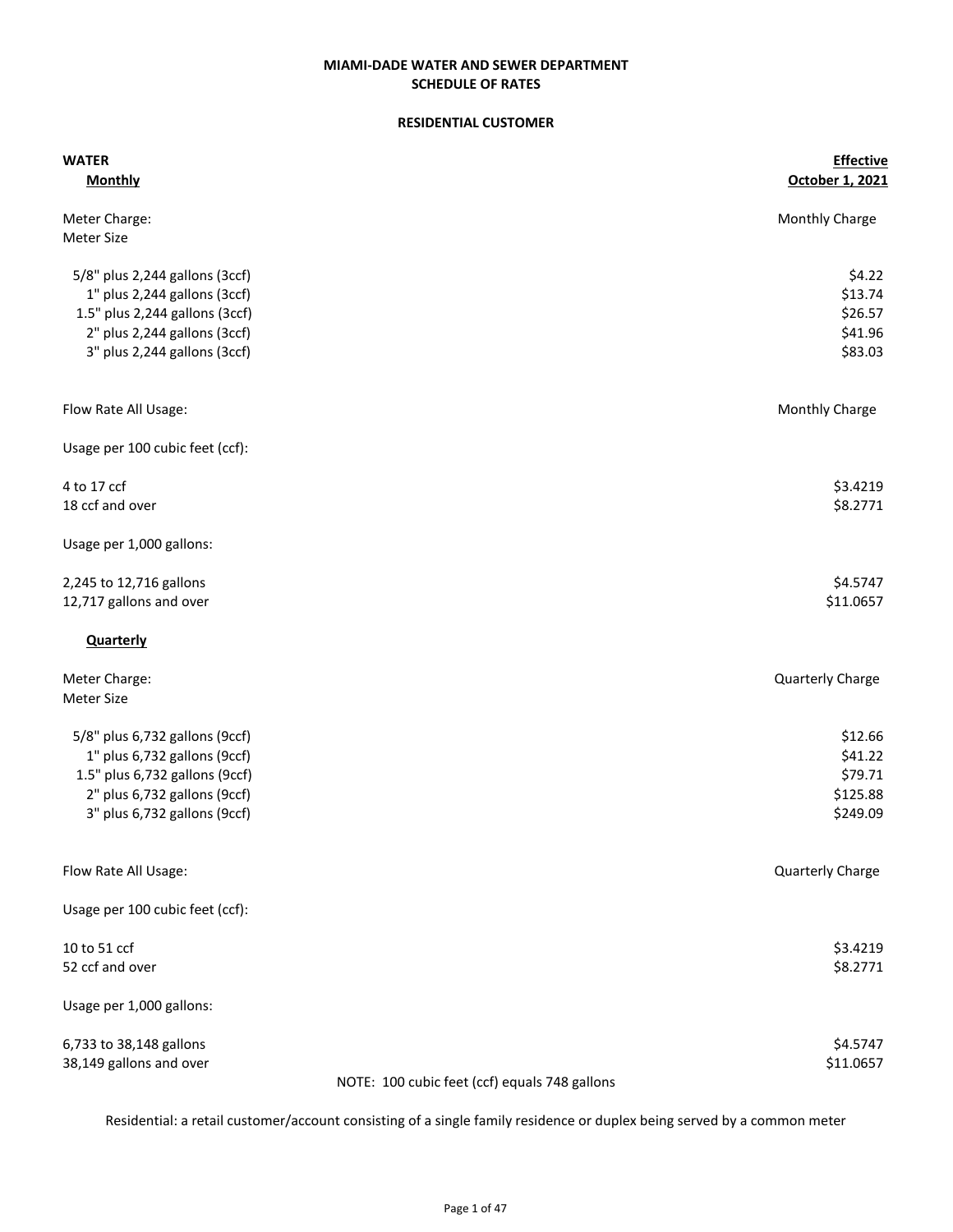## **MULTI-FAMILY DWELLINGS (MFD)**

| <b>WATER</b><br><b>Monthly</b>                    | <b>Effective</b><br>October 1, 2021 |
|---------------------------------------------------|-------------------------------------|
| Meter Charge: applied per unit                    | Monthly Charge                      |
| Meter Sizes 5/8" to 16" plus 2,244 gallons (3ccf) | \$4.22                              |
| Flow Rate All Usage Per Unit:                     | Monthly Charge                      |
| Usage per 100 cubic feet (ccf):                   |                                     |
| 4 ccf and over                                    | \$4.3923                            |
| Usage per 1,000 gallons:                          |                                     |
| 2,245 gallons and over                            | \$5.8721                            |
|                                                   |                                     |
| <b>Quarterly</b>                                  |                                     |
| Meter Charge: applied per unit                    | Quarterly Charge                    |
| Meter Sizes 5/8" to 16" plus 6,732 gallons (9ccf) | \$12.66                             |
| Flow Rate All Usage Per Unit:                     | Quarterly Charge                    |
| Usage per 100 cubic feet (ccf):                   |                                     |
| 10 ccf and over                                   | \$4.3923                            |
| Usage per 1,000 gallons:                          |                                     |
| 6,733 gallons and over                            | \$5.8721                            |

NOTE: 100 cubic feet (ccf) equals 748 gallons

Multi-family: a retail customer/account consisting of more than two residential customers served by a common meter(s)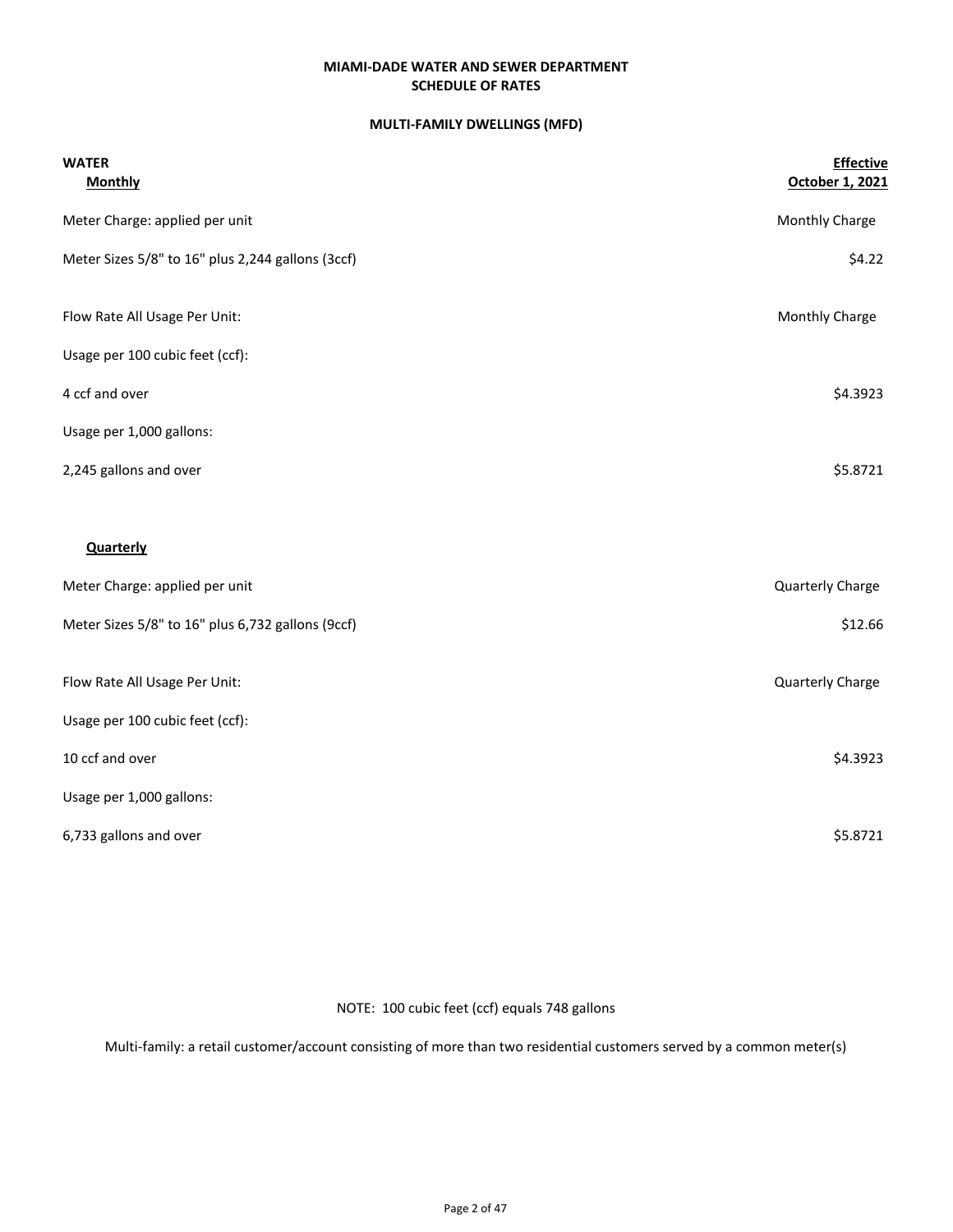## **SCHEDULE OF RATES MIAMI-DADE WATER AND SEWER DEPARTMENT**

## **MIXED-USE BUILDINGS**

| <b>WATER</b><br><b>Monthly</b>         | Effective<br>October 1, 2021 |
|----------------------------------------|------------------------------|
| Meter Charge: applied per billing unit |                              |
| 5/8" to 1.5" plus 2,244 gallons (3ccf) | \$9.88                       |
| 2" plus 2,244 gallons (3ccf)           | \$12.09                      |
| 3" plus 2,244 gallons (3ccf)           | \$19.32                      |
| 4" to 6" plus 2,244 gallons (3ccf)     | \$20.97                      |
| 8" plus 2,244 gallons (3ccf)           | \$22.63                      |
| 10" plus 2,244 gallons (3ccf)          | \$23.46                      |
| Flow Rate All Usage Per Billing Unit:  |                              |
| Usage per 100 cubic feet (ccf):        |                              |
| 4 ccf and over                         | \$4.3923                     |
| Usage per 1,000 gallons:               |                              |
| 2,245 gallons and over                 | \$5.8721                     |
| <b>Quarterly</b>                       |                              |
| Meter Charge: applied per billing unit |                              |
| 5/8" to 1.5" plus 6,732 gallons (9ccf) | \$29.64                      |
| 2" plus 6,732 gallons (9ccf)           | \$36.27                      |
| 3" plus 6,732 gallons (9ccf)           | \$57.96                      |
| 4" to 6" plus 6,732 gallons (9ccf)     | \$62.91                      |
| 8" plus 6,732 gallons (9ccf)           | \$67.89                      |
| 10" plus 6,732 gallons (9ccf)          | \$70.38                      |
| Flow Rate All Usage Per Billing Unit:  |                              |
| Usage per 100 cubic feet (ccf):        |                              |
| 10 ccf and over                        | \$4.3923                     |
| Usage per 1,000 gallons:               |                              |
| 6,733 gallons and over                 | \$5.8721                     |
|                                        |                              |

#### NOTE: 100 cubic feet (ccf) equals 748 gallons

MIXED USE: a retail customer/account consisting of more than two residential dwellings and non-residential activities served by a common meter in which permit application was submitted prior to October 1, 2016 (Ordinance No. 16-107)

BILLING UNIT: each residential unit within a mixed-use building shall be treated as one billing unit. All non-residential units within a mixed-use building shall collectively be treated as one billing unit.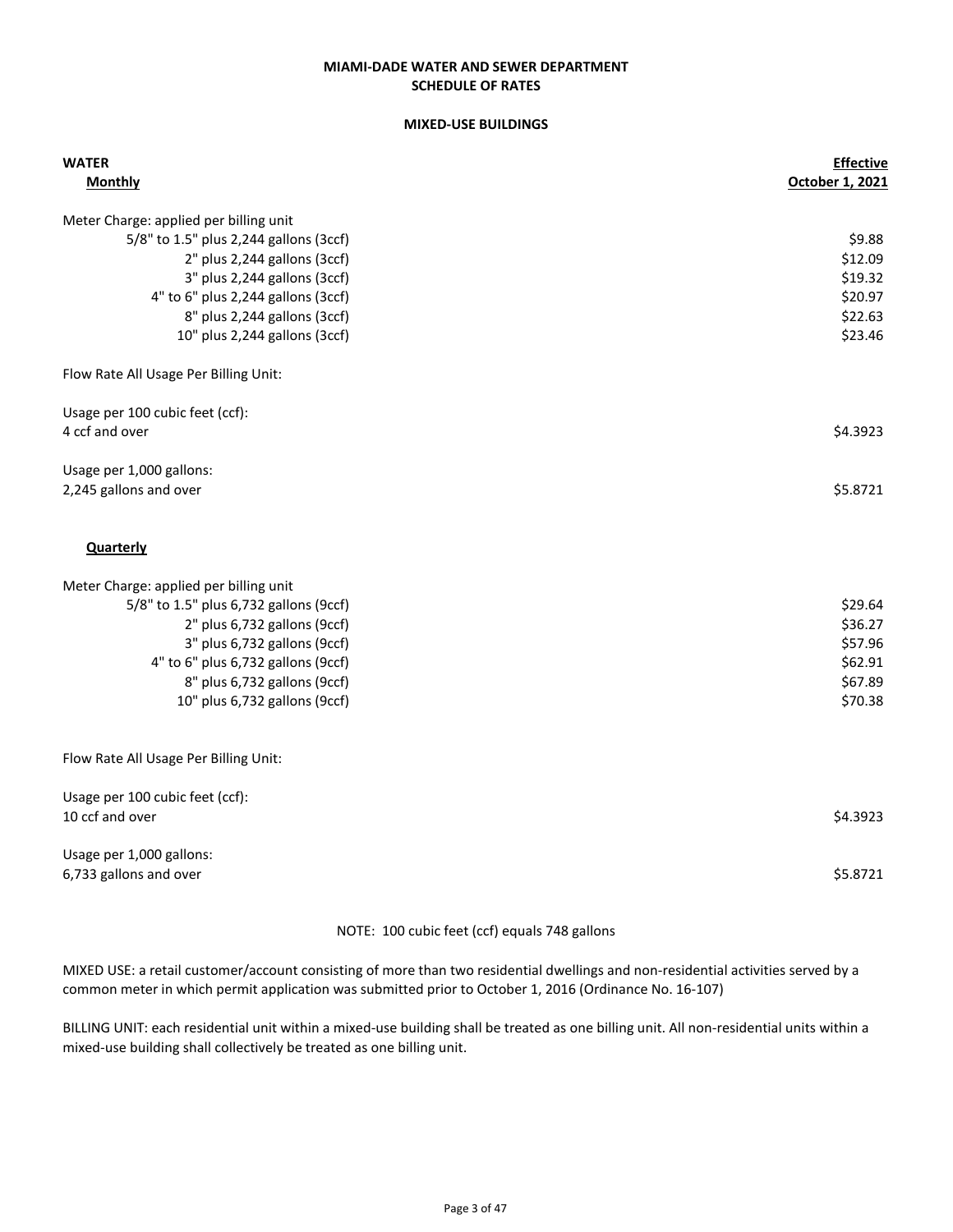## **NON-RESIDENTIAL CUSTOMERS**

| <b>WATER</b><br><b>Monthly</b>  | Effective       |
|---------------------------------|-----------------|
|                                 | October 1, 2021 |
| Meter Charge:                   | Monthly Charge  |
| <b>Meter Size</b>               |                 |
| 5/8"                            | \$3.32          |
| Flow Rate All Usage:            | Monthly Charge  |
| Usage per 100 cubic feet (ccf): |                 |
| 0 to 3 ccf                      | \$0.4265        |
| 4 to 7 ccf                      | \$3.6845        |
| 8 to 17 ccf                     | \$4.9459        |
| 18 ccf and over                 | \$8.7059        |
| Usage per 1,000 gallons:        |                 |
| 0 to 2,244 gallons              | \$0.5702        |
| 2,245 to 5,236 gallons          | \$4.9258        |
| 5,237 to 12,716 gallons         | \$6.6121        |
| 12,717 gallons and over         | \$11.6389       |
| Meter Charge:                   | Monthly Charge  |
| <b>Meter Size</b>               |                 |
| $\mathbf{1}^{\text{u}}$         | \$14.12         |
| Flow Rate All Usage:            | Monthly Charge  |
| Usage per 100 cubic feet (ccf): |                 |
| 0 to 8 ccf                      | \$0.4265        |
| 9 to 18 ccf                     | \$3.6845        |
| 19 to 43 ccf                    | \$4.9459        |
| 44 ccf and over                 | \$8.7059        |
| Usage per 1,000 gallons:        |                 |
| 0 to 5,984 gallons              | \$0.5702        |
| 5,985 to 13,464 gallons         | \$4.9258        |
| 13,465 to 32,164 gallons        | \$6.6121        |
| 32,165 gallons and over         | \$11.6389       |

NOTE: 100 cubic feet (ccf) equals 748 gallons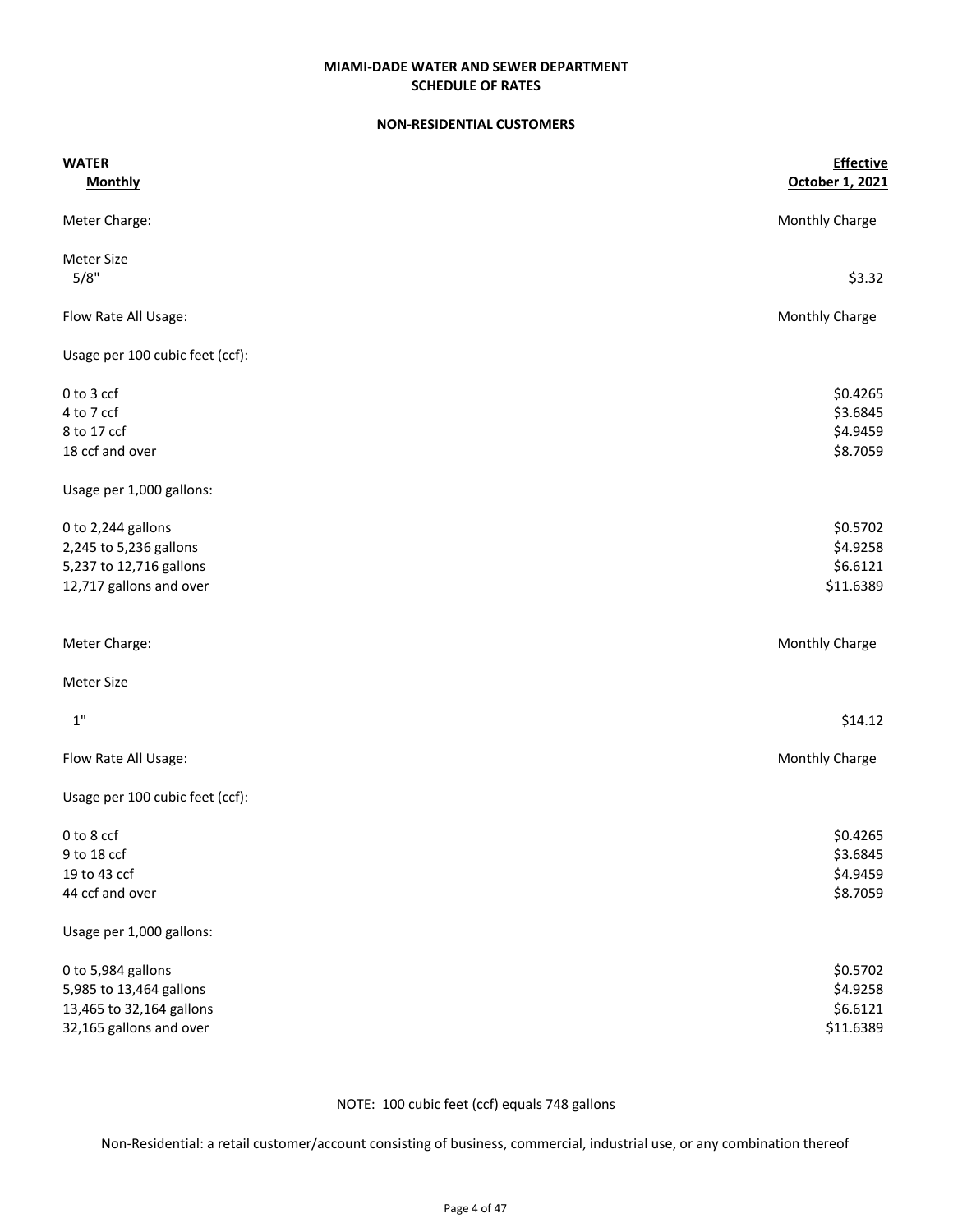## **SCHEDULE OF RATES MIAMI-DADE WATER AND SEWER DEPARTMENT**

#### **NON-RESIDENTIAL CUSTOMERS**

| <b>WATER</b>                    | Effective       |
|---------------------------------|-----------------|
| <b>Monthly</b>                  | October 1, 2021 |
| Meter Charge:                   | Monthly Charge  |
| <b>Meter Size</b>               |                 |
| $1.5"$                          | \$28.24         |
| Flow Rate All Usage:            | Monthly Charge  |
| Usage per 100 cubic feet (ccf): |                 |
| 0 to 15 ccf                     | \$0.4265        |
| 16 to 35 ccf                    | \$3.6845        |
| 36 to 85 ccf                    | \$4.9459        |
| 86 ccf and over                 | \$8.7059        |
| Usage per 1,000 gallons:        |                 |
| 0 to 11,220 gallons             | \$0.5702        |
| 11,221 to 26,180 gallons        | \$4.9258        |
| 26,181 to 63,580 gallons        | \$6.6121        |
| 63,581 gallons and over         | \$11.6389       |
| Meter Charge:                   | Monthly Charge  |
| Meter Size                      |                 |
| 2"                              | \$45.16         |
| Flow Rate All Usage:            | Monthly Charge  |
| Usage per 100 cubic feet (ccf): |                 |
| 0 to 24 ccf                     | \$0.4265        |
| 25 to 56 ccf                    | \$3.6845        |
| 57 to 136 ccf                   | \$4.9459        |
| 137 ccf and over                | \$8.7059        |
| Usage per 1,000 gallons:        |                 |
| 0 to 17,952 gallons             | \$0.5702        |
| 17,953 to 41,888 gallons        | \$4.9258        |
| 41,889 to 101,728 gallons       | \$6.6121        |
| 101,729 gallons and over        | \$11.6389       |

NOTE: 100 cubic feet (ccf) equals 748 gallons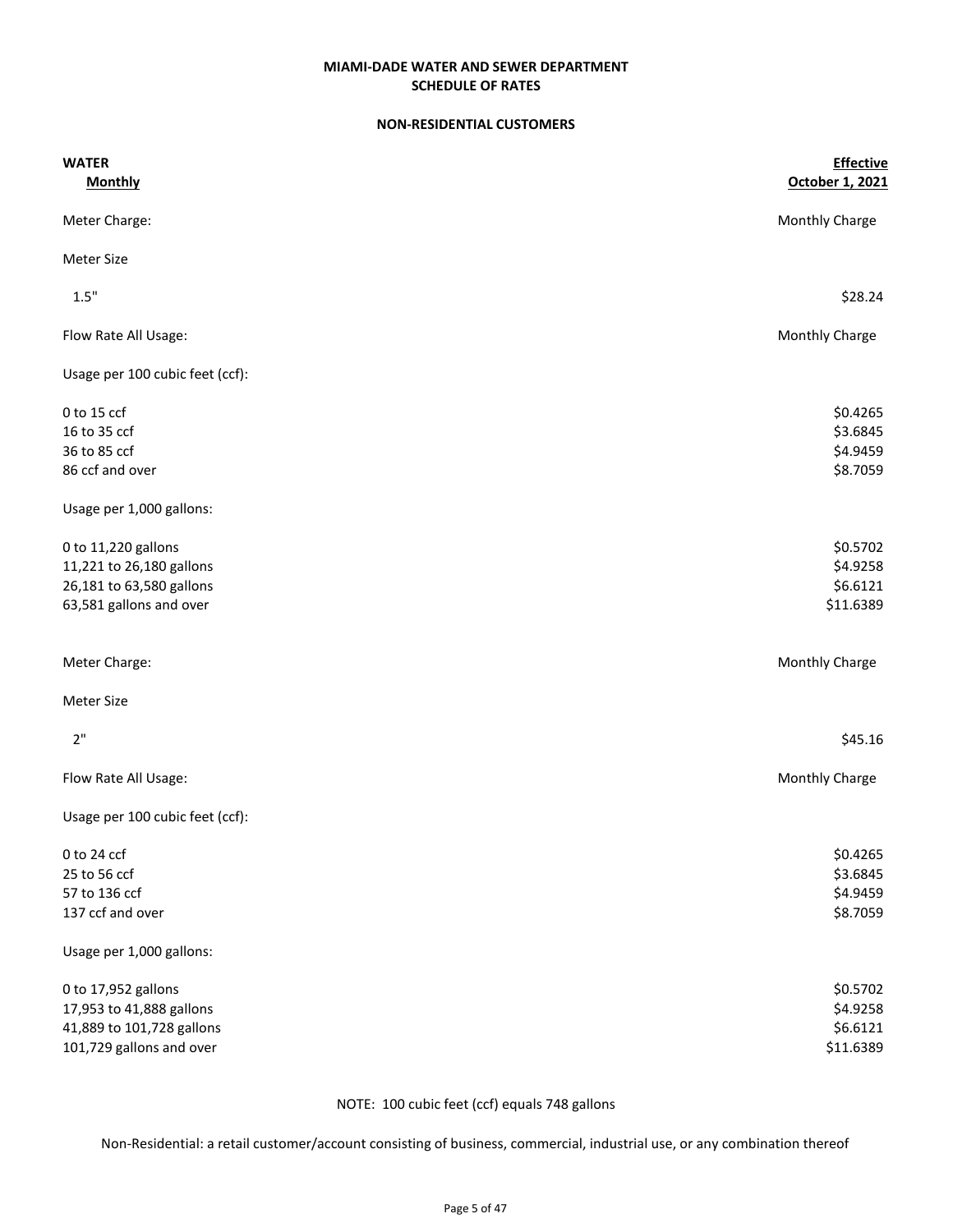#### **NON-RESIDENTIAL CUSTOMERS**

| <b>WATER</b>                    | Effective       |
|---------------------------------|-----------------|
| <b>Monthly</b>                  | October 1, 2021 |
| Meter Charge:                   | Monthly Charge  |
| <b>Meter Size</b>               |                 |
| 3"                              | \$90.34         |
| Flow Rate All Usage:            | Monthly Charge  |
| Usage per 100 cubic feet (ccf): |                 |
| 0 to 48 ccf                     | \$0.4265        |
| 49 to 112 ccf                   | \$3.6845        |
| 113 to 272 ccf                  | \$4.9459        |
| 273 ccf and over                | \$8.7059        |
| Usage per 1,000 gallons:        |                 |
| 0 to 35,904 gallons             | \$0.5702        |
| 35,905 to 83,776 gallons        | \$4.9258        |
| 83,777 to 203,456 gallons       | \$6.6121        |
| 203,457 gallons and over        | \$11.6389       |
| Meter Charge:                   | Monthly Charge  |
| <b>Meter Size</b>               |                 |
| 4"                              | \$141.15        |
| Flow Rate All Usage:            | Monthly Charge  |
| Usage per 100 cubic feet (ccf): |                 |
| 0 to 75 ccf                     | \$0.4265        |
| 76 to 175 ccf                   | \$3.6845        |
| 176 to 425 ccf                  | \$4.9459        |
| 426 ccf and over                | \$8.7059        |
| Usage per 1,000 gallons:        |                 |
| 0 to 56,100 gallons             | \$0.5702        |
| 56,101 to 130,900 gallons       | \$4.9258        |
| 130,901 to 317,900 gallons      | \$6.6121        |
| 317,901 gallons and over        | \$11.6389       |

NOTE: 100 cubic feet (ccf) equals 748 gallons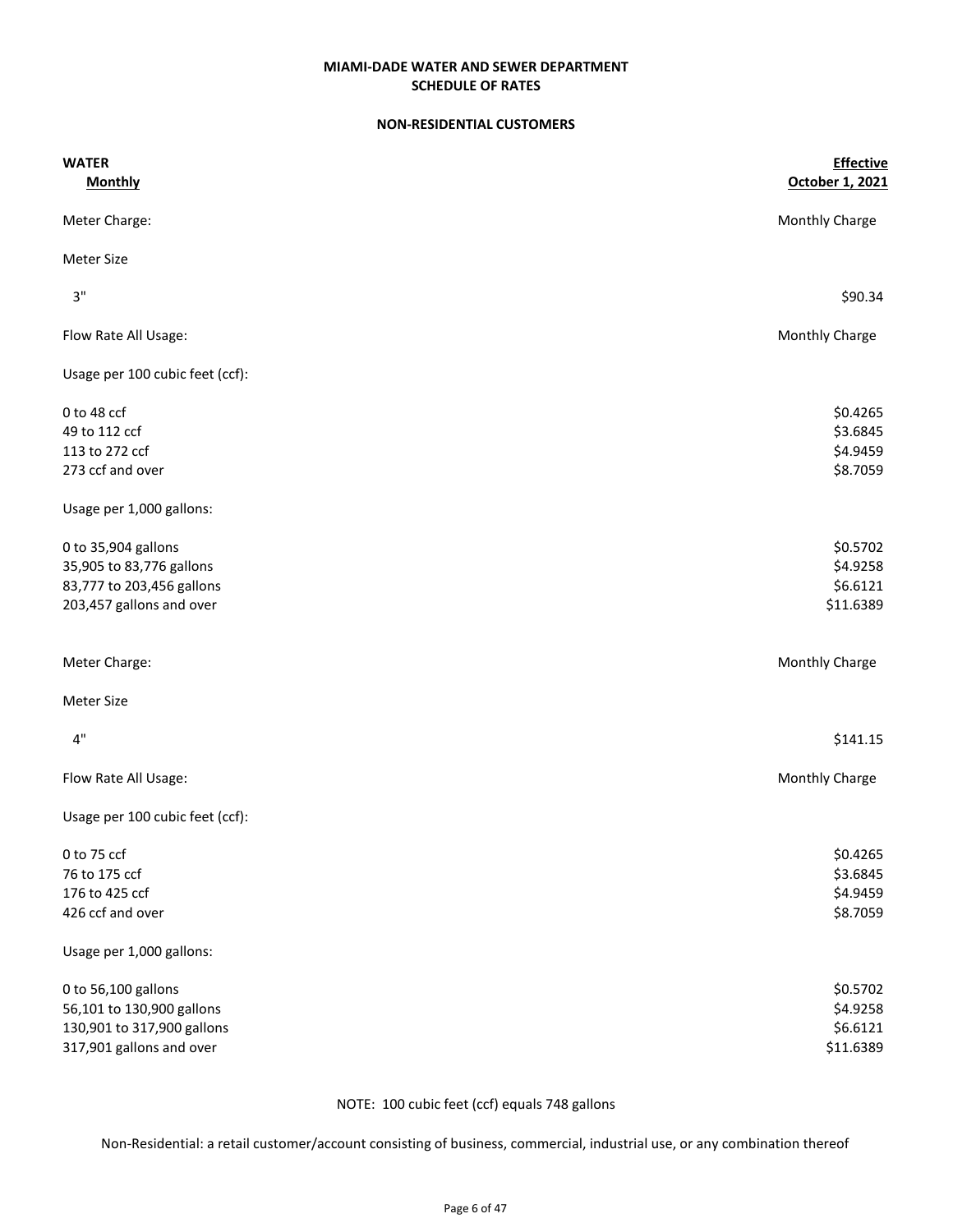#### **NON-RESIDENTIAL CUSTOMERS**

| <b>WATER</b>                    | Effective       |
|---------------------------------|-----------------|
| <b>Monthly</b>                  | October 1, 2021 |
| Meter Charge:                   | Monthly Charge  |
| <b>Meter Size</b>               |                 |
| $6"$                            | \$282.27        |
| Flow Rate All Usage:            | Monthly Charge  |
| Usage per 100 cubic feet (ccf): |                 |
| 0 to 150 ccf                    | \$0.4265        |
| 151 to 350 ccf                  | \$3.6845        |
| 351 to 850 ccf                  | \$4.9459        |
| 851 ccf and over                | \$8.7059        |
| Usage per 1,000 gallons:        |                 |
| 0 to 112,200 gallons            | \$0.5702        |
| 112,201 to 261,800 gallons      | \$4.9258        |
| 261,801 to 635,800 gallons      | \$6.6121        |
| 635,801 gallons and over        | \$11.6389       |
| Meter Charge:                   | Monthly Charge  |
| <b>Meter Size</b>               |                 |
| 8"                              | \$451.65        |
| Flow Rate All Usage:            | Monthly Charge  |
| Usage per 100 cubic feet (ccf): |                 |
| 0 to 240 ccf                    | \$0.4265        |
| 241 to 560 ccf                  | \$3.6845        |
| 561 ccf to 1,360 ccf            | \$4.9459        |
| 1,361 ccf and over              | \$8.7059        |
| Usage per 1,000 gallons:        |                 |
| 0 to 179,520 gallons            | \$0.5702        |
| 179,521 to 418,880 gallons      | \$4.9258        |
| 418,881 to 1,017,280 gallons    | \$6.6121        |
| 1,017,281 gallons and over      | \$11.6389       |

NOTE: 100 cubic feet (ccf) equals 748 gallons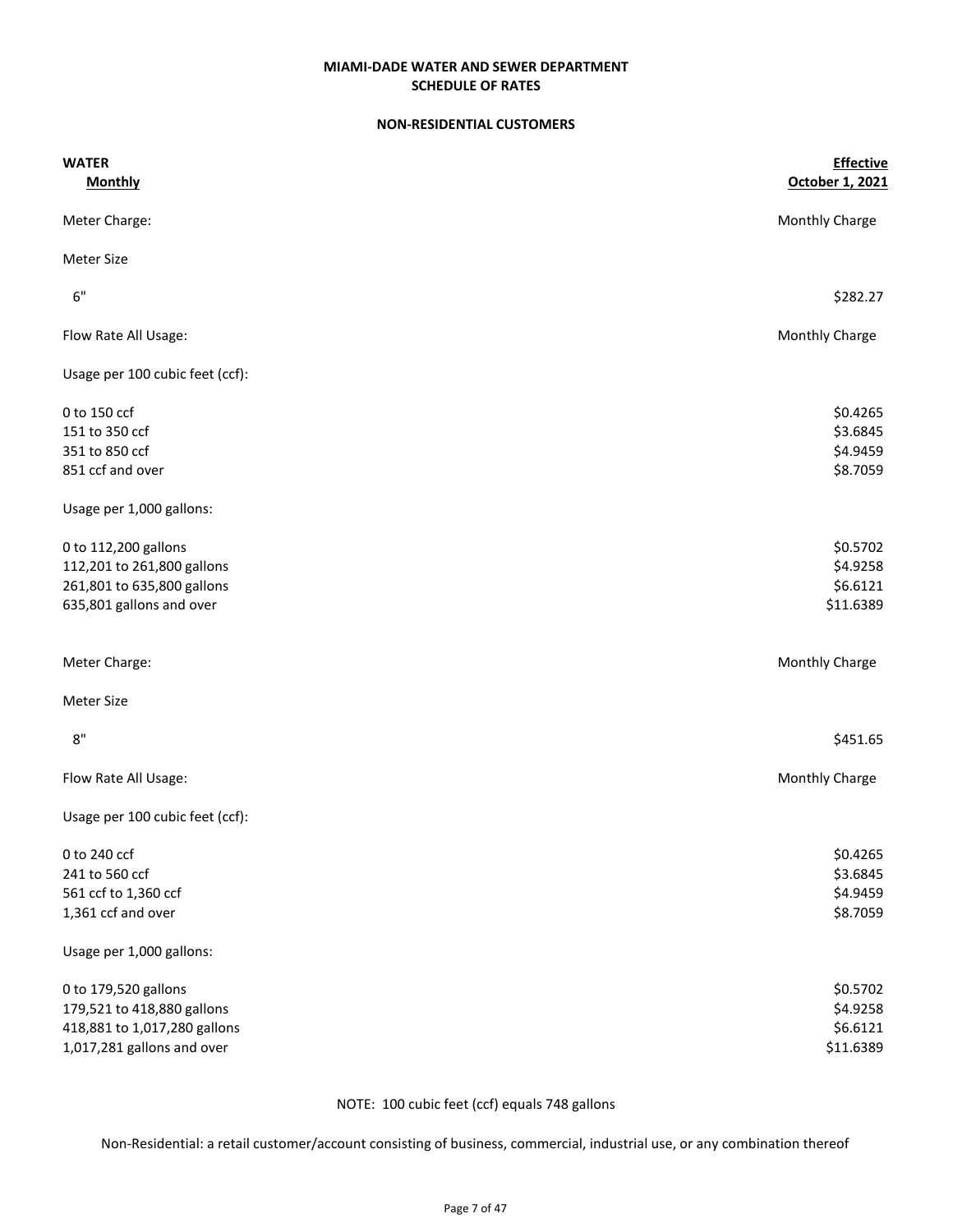## **NON-RESIDENTIAL CUSTOMERS**

| <b>WATER</b>                    | Effective       |
|---------------------------------|-----------------|
| <b>Monthly</b>                  | October 1, 2021 |
| Meter Charge:                   | Monthly Charge  |
| <b>Meter Size</b>               |                 |
| 10"                             | \$649.25        |
| Flow Rate All Usage:            | Monthly Charge  |
| Usage per 100 cubic feet (ccf): |                 |
| 0 to 345 ccf                    | \$0.4265        |
| 346 to 805 ccf                  | \$3.6845        |
| 806 to 1,955 ccf                | \$4.9459        |
| 1,956 ccf and over              | \$8.7059        |
| Usage per 1,000 gallons:        |                 |
| 0 to 258,060 gallons            | \$0.5702        |
| 258,061 to 602,140 gallons      | \$4.9258        |
| 602,141 to 1,462,340 gallons    | \$6.6121        |
| 1,462,341 gallons and over      | \$11.6389       |
| Meter Charge:                   | Monthly Charge  |
| <b>Meter Size</b>               |                 |
| 12"                             | \$1,213.81      |
| Flow Rate All Usage:            | Monthly Charge  |
| Usage per 100 cubic feet (ccf): |                 |
| 0 to 645 ccf                    | \$0.4265        |
| 646 to 1,505 ccf                | \$3.6845        |
| 1506 to 3,655 ccf               | \$4.9459        |
| 3,656 ccf and over              | \$8.7059        |
| Usage per 1,000 gallons:        |                 |
| 0 to 482,460 gallons            | \$0.5702        |
| 482,461 to 1,125,740 gallons    | \$4.9258        |
| 1,125,741 to 2,733,940 gallons  | \$6.6121        |
| 2,733,941 gallons and over      | \$11.6389       |

NOTE: 100 cubic feet (ccf) equals 748 gallons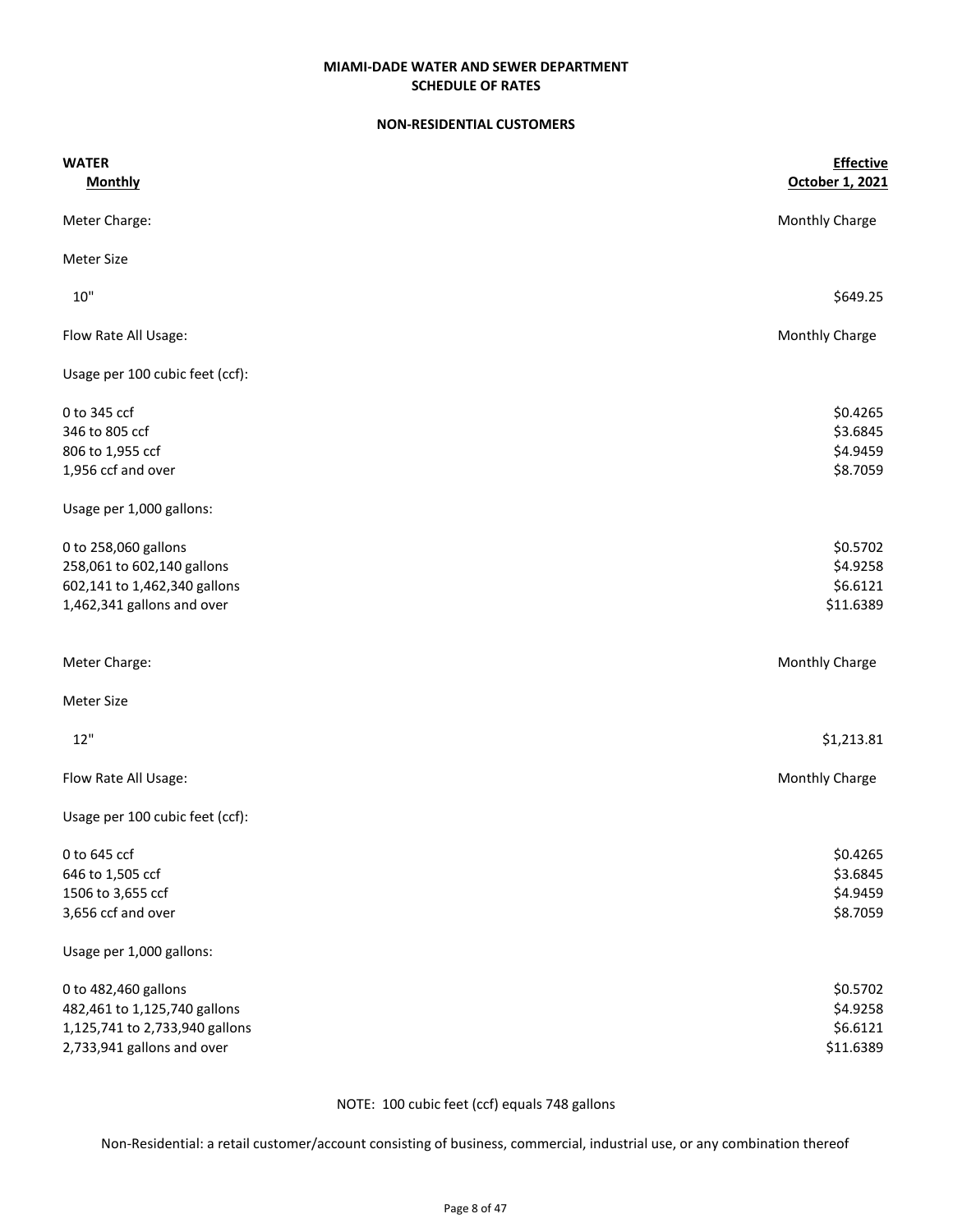## **NON-RESIDENTIAL CUSTOMERS**

| <b>WATER</b>                    | Effective       |
|---------------------------------|-----------------|
| <b>Monthly</b>                  | October 1, 2021 |
| Meter Charge:                   | Monthly Charge  |
| <b>Meter Size</b>               |                 |
| 14"                             | \$2,258.23      |
| Flow Rate All Usage:            | Monthly Charge  |
| Usage per 100 cubic feet (ccf): |                 |
| 0 to 1,200 ccf                  | \$0.4265        |
| 1,201 to 2,800 ccf              | \$3.6845        |
| 2,801 to 6,800 ccf              | \$4.9459        |
| 6,801 ccf and over              | \$8.7059        |
| Usage per 1,000 gallons:        |                 |
| 0 to 897,600 gallons            | \$0.5702        |
| 897,601 to 2,094,400 gallons    | \$4.9258        |
| 2,094,401 to 5,086,400 gallons  | \$6.6121        |
| 5,086,401 gallons and over      | \$11.6389       |
| Meter Charge:                   | Monthly Charge  |
| <b>Meter Size</b>               |                 |
| 16"                             | \$3,105.08      |
| Flow Rate All Usage:            | Monthly Charge  |
| Usage per 100 cubic feet (ccf): |                 |
| 0 to 1,650 ccf                  | \$0.4265        |
| 1,651 to 3,850 ccf              | \$3.6845        |
| 3,851 to 9,350 ccf              | \$4.9459        |
| 9,351 ccf and over              | \$8.7059        |
| Usage per 1,000 gallons:        |                 |
| 0 to 1,234,200 gallons          | \$0.5702        |
| 1,234,201 to 2,879,800 gallons  | \$4.9258        |
| 2,879,801 to 6,993,800 gallons  | \$6.6121        |
| 6,993,801 gallons and over      | \$11.6389       |

NOTE: 100 cubic feet (ccf) equals 748 gallons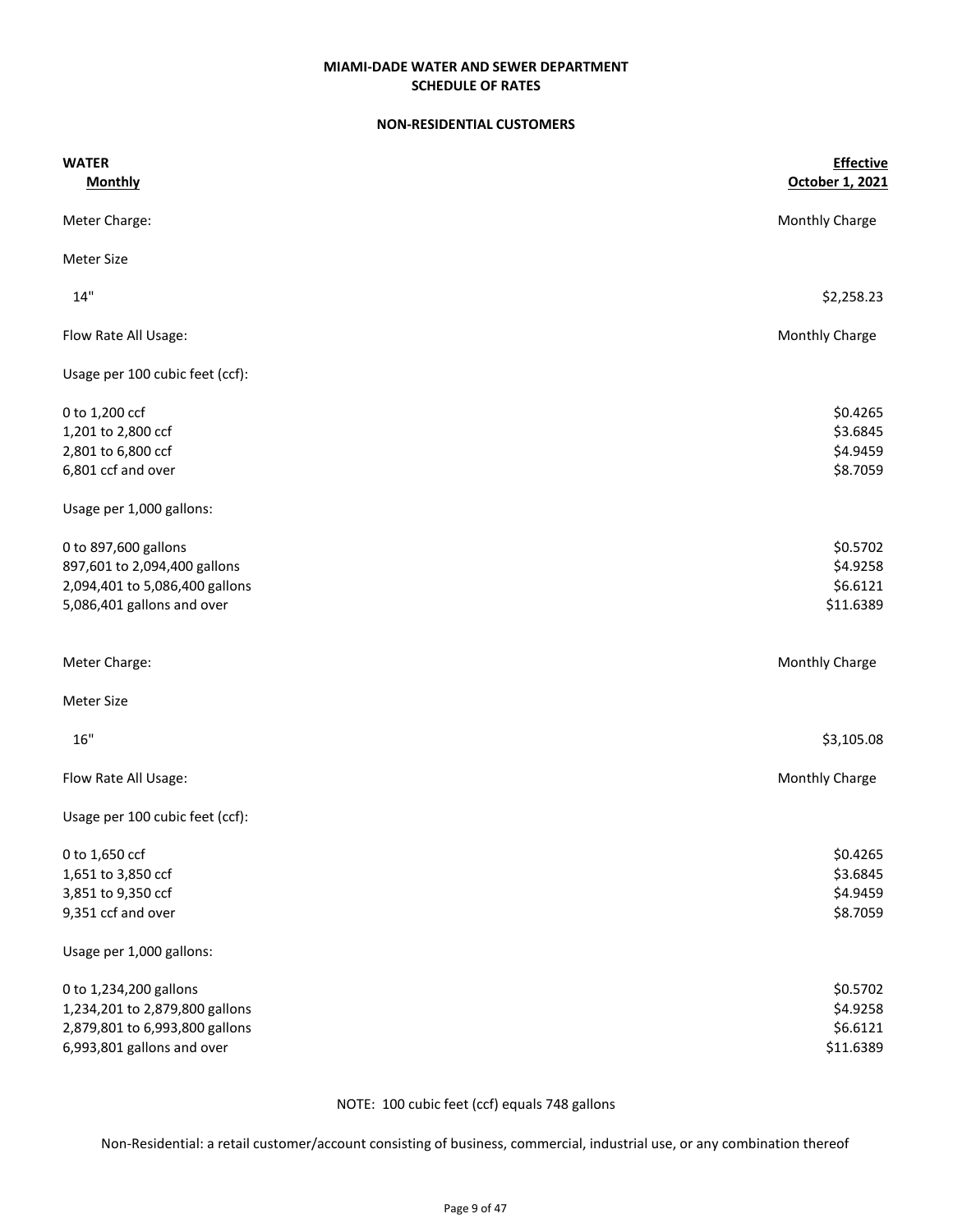#### **NON-RESIDENTIAL CUSTOMERS**

| <b>WATER</b>                     | Effective        |
|----------------------------------|------------------|
| <b>Quarterly</b>                 | October 1, 2021  |
| Meter Charge:                    | Quarterly Charge |
| <b>Meter Size</b>                |                  |
| 5/8"                             | \$9.96           |
| Flow Rate All Usage:             | Quarterly Charge |
| Usage per 100 cubic feet (ccf):  |                  |
| 0 to 9 ccf                       | \$0.4265         |
| 10 to 21 ccf                     | \$3.6845         |
| 22 to 51 ccf                     | \$4.9459         |
| 52 ccf and over                  | \$8.7059         |
| Usage per 1,000 gallons:         |                  |
| 0 to 6,732 gallons               | \$0.5702         |
| 6,733 to 15,708 gallons          | \$4.9258         |
| 15,709 to 38,148 gallons         | \$6.6121         |
| 38,149 gallons and over          | \$11.6389        |
| Meter Charge:                    | Quarterly Charge |
| <b>Meter Size</b>                |                  |
| $1"$                             | \$42.36          |
| Flow Rate All Usage:             | Quarterly Charge |
| Usage per 100 cubic feet (ccf):  |                  |
| 0 to 24 ccf                      | \$0.4265         |
| 25 to 54 ccf                     | \$3.6845         |
| 55 to 129 ccf                    | \$4.9459         |
| 130 ccf and over                 | \$8.7059         |
| Usage per 1,000 gallons:         |                  |
| 0 to 17,952 gallons              | \$0.5702         |
| 17,953 gallons to 40,392 gallons | \$4.9258         |
| 40,393 to 96,492 gallons         | \$6.6121         |
| 96,493 gallons and over          | \$11.6389        |

NOTE: 100 cubic feet (ccf) equals 748 gallons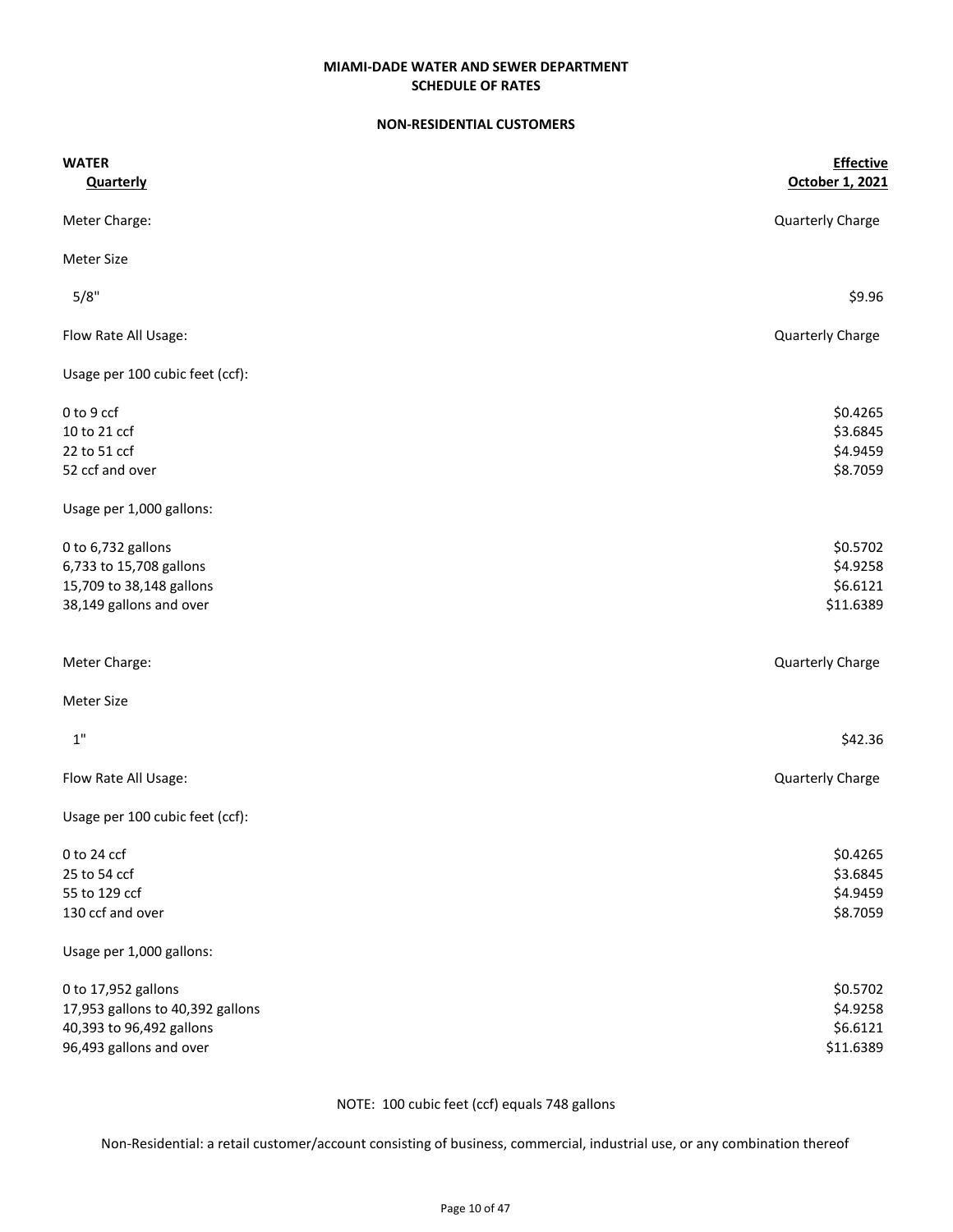#### **NON-RESIDENTIAL CUSTOMERS**

| <b>WATER</b>                    | Effective        |
|---------------------------------|------------------|
| <b>Quarterly</b>                | October 1, 2021  |
| Meter Charge:                   | Quarterly Charge |
| <b>Meter Size</b>               |                  |
| 1.5"                            | \$84.72          |
| Flow Rate All Usage:            | Quarterly Charge |
| Usage per 100 cubic feet (ccf): |                  |
| 0 to 45 ccf                     | \$0.4265         |
| 46 to 105 ccf                   | \$3.6845         |
| 106 to 255 ccf                  | \$4.9459         |
| 256 ccf and over                | \$8.7059         |
| Usage per 1,000 gallons:        |                  |
| 0 to 33,660 gallons             | \$0.5702         |
| 33,661 to 78,540 gallons        | \$4.9258         |
| 78,541 to 190,740 gallons       | \$6.6121         |
| 190,741 gallons and over        | \$11.6389        |
| Meter Charge:                   | Quarterly Charge |
| <b>Meter Size</b>               |                  |
| 2"                              | \$135.48         |
| Flow Rate All Usage:            | Quarterly Charge |
| Usage per 100 cubic feet (ccf): |                  |
| 0 to 72 ccf                     | \$0.4265         |
| 73 to 168 ccf                   | \$3.6845         |
| 169 to 408 ccf                  | \$4.9459         |
| 409 ccf and over                | \$8.7059         |
| Usage per 1,000 gallons:        |                  |
| 0 to 53,856 gallons             | \$0.5702         |
| 53,857 to 125,664 gallons       | \$4.9258         |
| 125,665 to 305,184 gallons      | \$6.6121         |
| 305,185 gallons and over        | \$11.6389        |

NOTE: 100 cubic feet (ccf) equals 748 gallons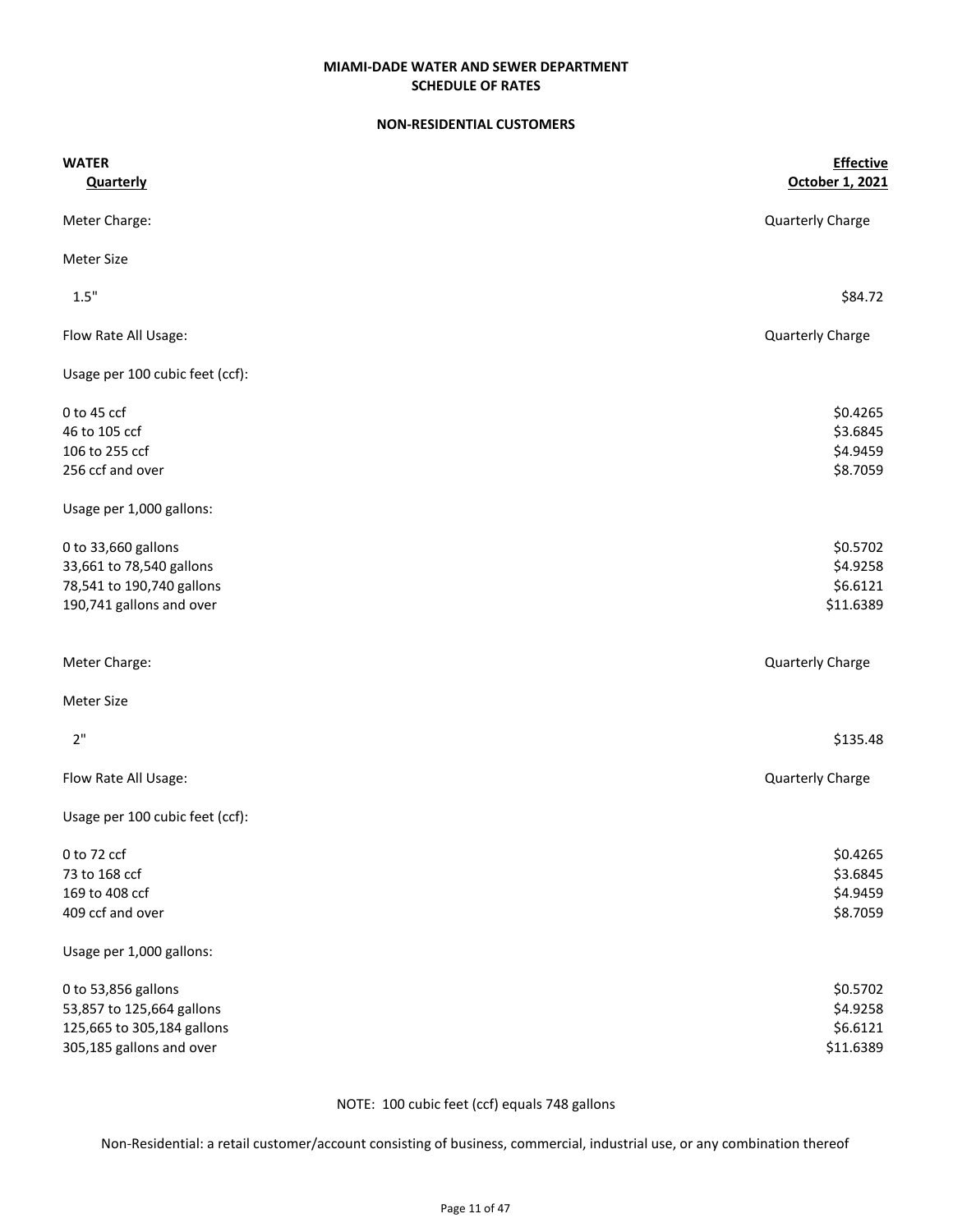#### **NON-RESIDENTIAL CUSTOMERS**

| <b>WATER</b>                    | Effective        |
|---------------------------------|------------------|
| <b>Quarterly</b>                | October 1, 2021  |
| Meter Charge:                   | Quarterly Charge |
| <b>Meter Size</b>               |                  |
| 3"                              | \$271.02         |
| Flow Rate All Usage:            | Quarterly Charge |
| Usage per 100 cubic feet (ccf): |                  |
| 0 to 144 ccf                    | \$0.4265         |
| 145 to 336 ccf                  | \$3.6845         |
| 337 to 816 ccf                  | \$4.9459         |
| 817 ccf and over                | \$8.7059         |
| Usage per 1,000 gallons:        |                  |
| 0 to 107,712 gallons            | \$0.5702         |
| 107,713 to 251,328 gallons      | \$4.9258         |
| 251,329 to 610,368 gallons      | \$6.6121         |
| 610,369 gallons and over        | \$11.6389        |
| Meter Charge:                   | Quarterly Charge |
| <b>Meter Size</b>               |                  |
| 4"                              | \$423.45         |
| Flow Rate All Usage:            | Quarterly Charge |
| Usage per 100 cubic feet (ccf): |                  |
| 0 to 225 ccf                    | \$0.4265         |
| 226 to 525 ccf                  | \$3.6845         |
| 526 to 1,275 ccf                | \$4.9459         |
| 1,276 ccf and over              | \$8.7059         |
| Usage per 1,000 gallons:        |                  |
| 0 to 168,300 gallons            | \$0.5702         |
| 168,301 to 392,700 gallons      | \$4.9258         |
| 392,701 to 953,700 gallons      | \$6.6121         |
| 953,701 gallons and over        | \$11.6389        |

NOTE: 100 cubic feet (ccf) equals 748 gallons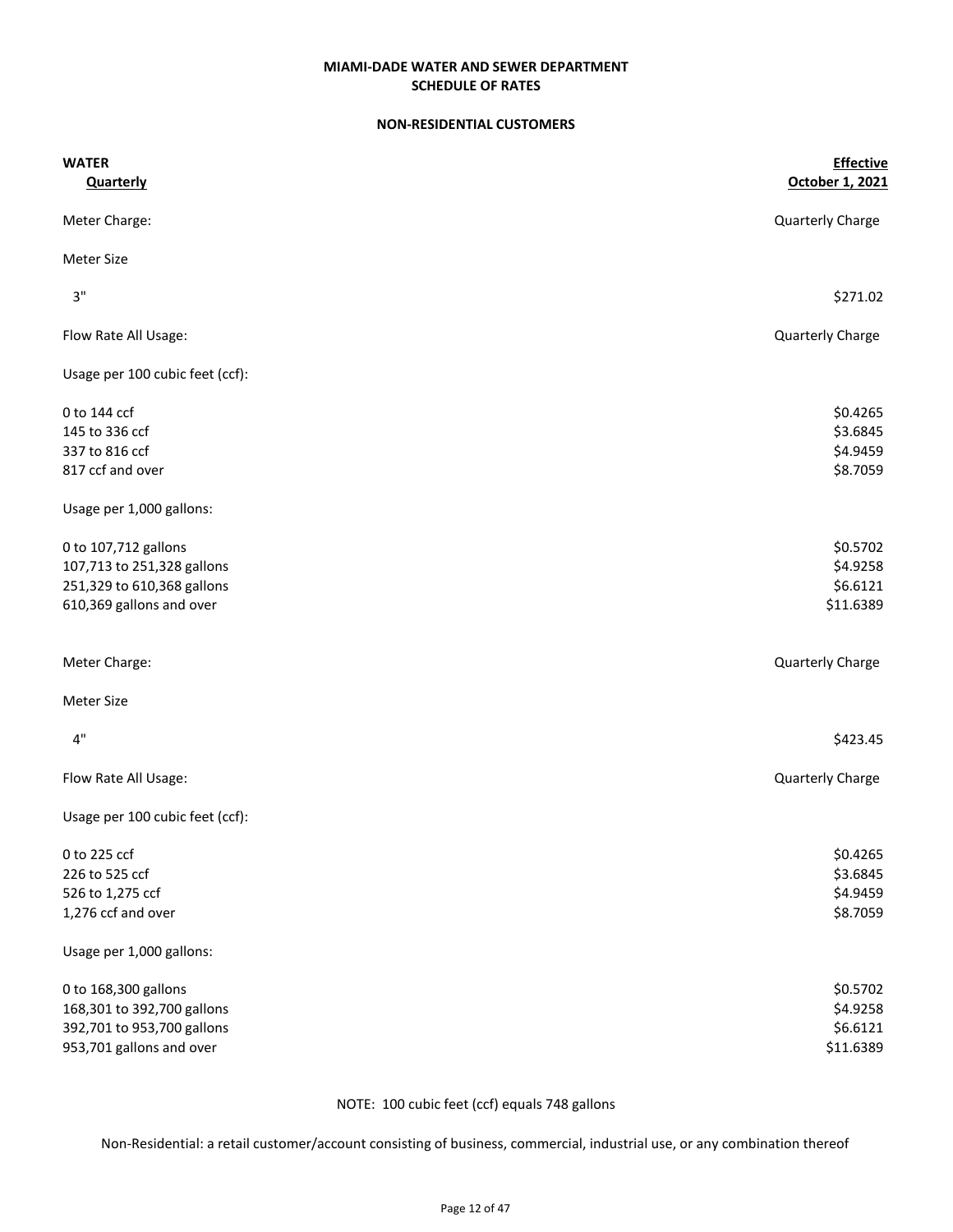#### **NON-RESIDENTIAL CUSTOMERS**

| <b>WATER</b>                    | <b>Effective</b> |
|---------------------------------|------------------|
| <b>Quarterly</b>                | October 1, 2021  |
| Meter Charge:                   | Quarterly Charge |
| <b>Meter Size</b>               |                  |
| $6"$                            | \$846.81         |
| Flow Rate All Usage:            | Quarterly Charge |
| Usage per 100 cubic feet (ccf): |                  |
| 0 to 450 ccf                    | \$0.4265         |
| 451 to 1,050 ccf                | \$3.6845         |
| 1,051 to 2,550 ccf              | \$4.9459         |
| 2,551 ccf and over              | \$8.7059         |
| Usage per 1,000 gallons:        |                  |
| 0 to 336,600 gallons            | \$0.5702         |
| 336,601 to 785,400 gallons      | \$4.9258         |
| 785,401 to 1,907,400 gallons    | \$6.6121         |
| 1,907,401 gallons and over      | \$11.6389        |
| Meter Charge:                   | Quarterly Charge |
| <b>Meter Size</b>               |                  |
| 8"                              | \$1,354.95       |
| Flow Rate All Usage:            |                  |
| Usage per 100 cubic feet (ccf): | Quarterly Charge |
| 0 to 720 ccf                    | \$0.4265         |
| 721 to 1,680 ccf                | \$3.6845         |
| 1,681 to 4,080 ccf              | \$4.9459         |
| 4,081 ccf and over              | \$8.7059         |
| Usage per 1,000 gallons:        |                  |
| 0 to 538,560 gallons            | \$0.5702         |
| 538,561 to 1,256,640 gallons    | \$4.9258         |
| 1,256,641 to 3,051,840 gallons  | \$6.6121         |
| 3,051,841 gallons and over      | \$11.6389        |

NOTE: 100 cubic feet (ccf) equals 748 gallons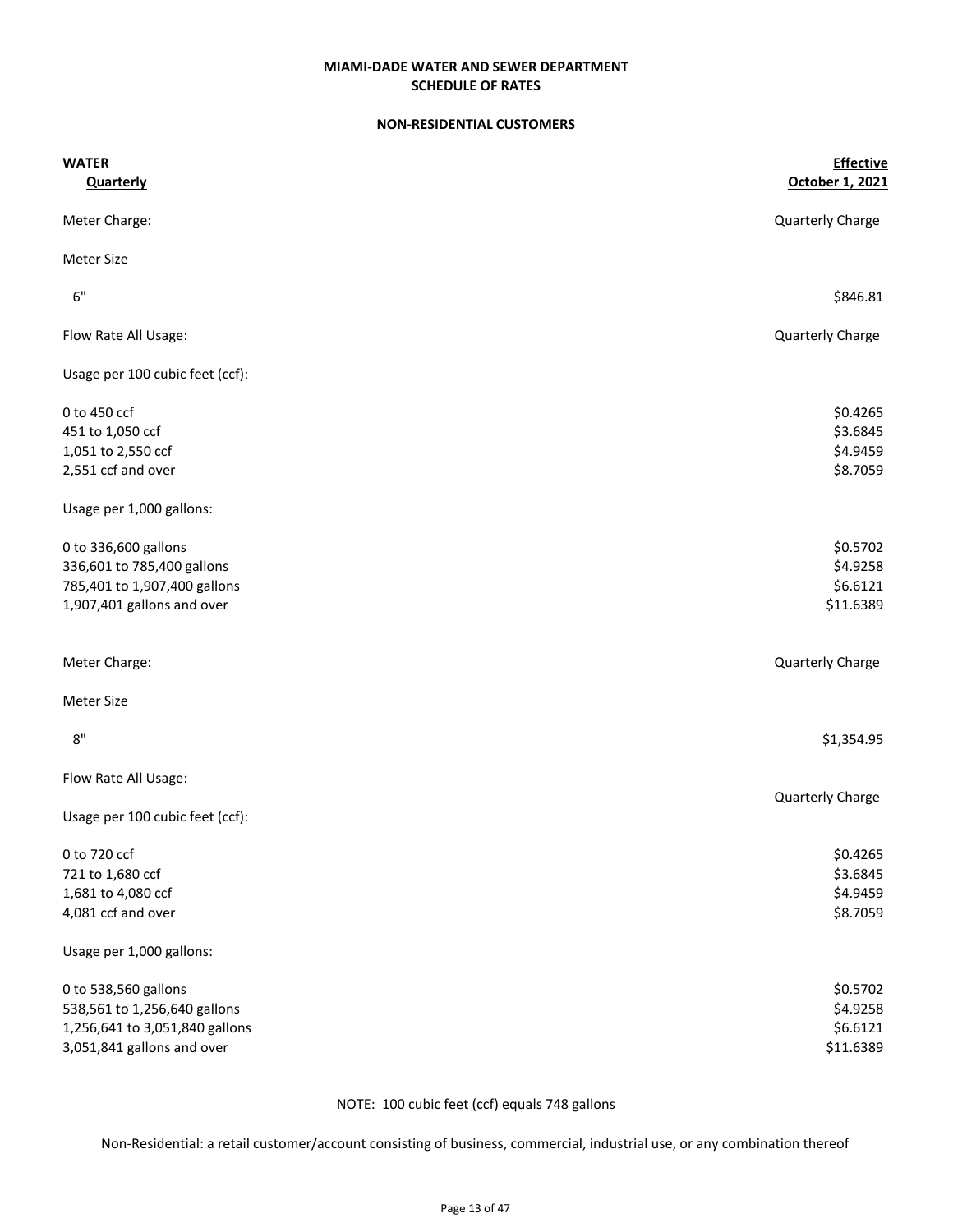## **NON-RESIDENTIAL CUSTOMERS**

| <b>WATER</b>                    | Effective        |
|---------------------------------|------------------|
| <b>Quarterly</b>                | October 1, 2021  |
| Meter Charge:                   | Quarterly Charge |
| <b>Meter Size</b>               |                  |
| 10"                             | \$1,947.75       |
| Flow Rate All Usage:            | Quarterly Charge |
| Usage per 100 cubic feet (ccf): |                  |
| 0 to 1,035 ccf                  | \$0.4265         |
| 1,036 to 2,415 ccf              | \$3.6845         |
| 2,416 to 5,865 ccf              | \$4.9459         |
| 5,866 ccf and over              | \$8.7059         |
| Usage per 1,000 gallons:        |                  |
| 0 to 774,180 gallons            | \$0.5702         |
| 774,181 to 1,806,420 gallons    | \$4.9258         |
| 1,806,421 to 4,387,020 gallons  | \$6.6121         |
| 4,387,021 gallons and over      | \$11.6389        |
| Meter Charge:                   | Quarterly Charge |
| <b>Meter Size</b>               |                  |
| 12"                             | \$3,641.43       |
| Flow Rate All Usage:            | Quarterly Charge |
| Usage per 100 cubic feet (ccf): |                  |
| 0 to 1,935 ccf                  | \$0.4265         |
| 1,936 to 4,515 ccf              | \$3.6845         |
| 4,516 to 10,965 ccf             | \$4.9459         |
| 10,966 ccf and over             | \$8.7059         |
| Usage per 1,000 gallons:        |                  |
| 0 to 1,447,380 gallons          | \$0.5702         |
| 1,447,381 to 3,377,220 gallons  | \$4.9258         |
| 3,377,221 to 8,201,820 gallons  | \$6.6121         |
| 8,201,821 gallons and over      | \$11.6389        |

NOTE: 100 cubic feet (ccf) equals 748 gallons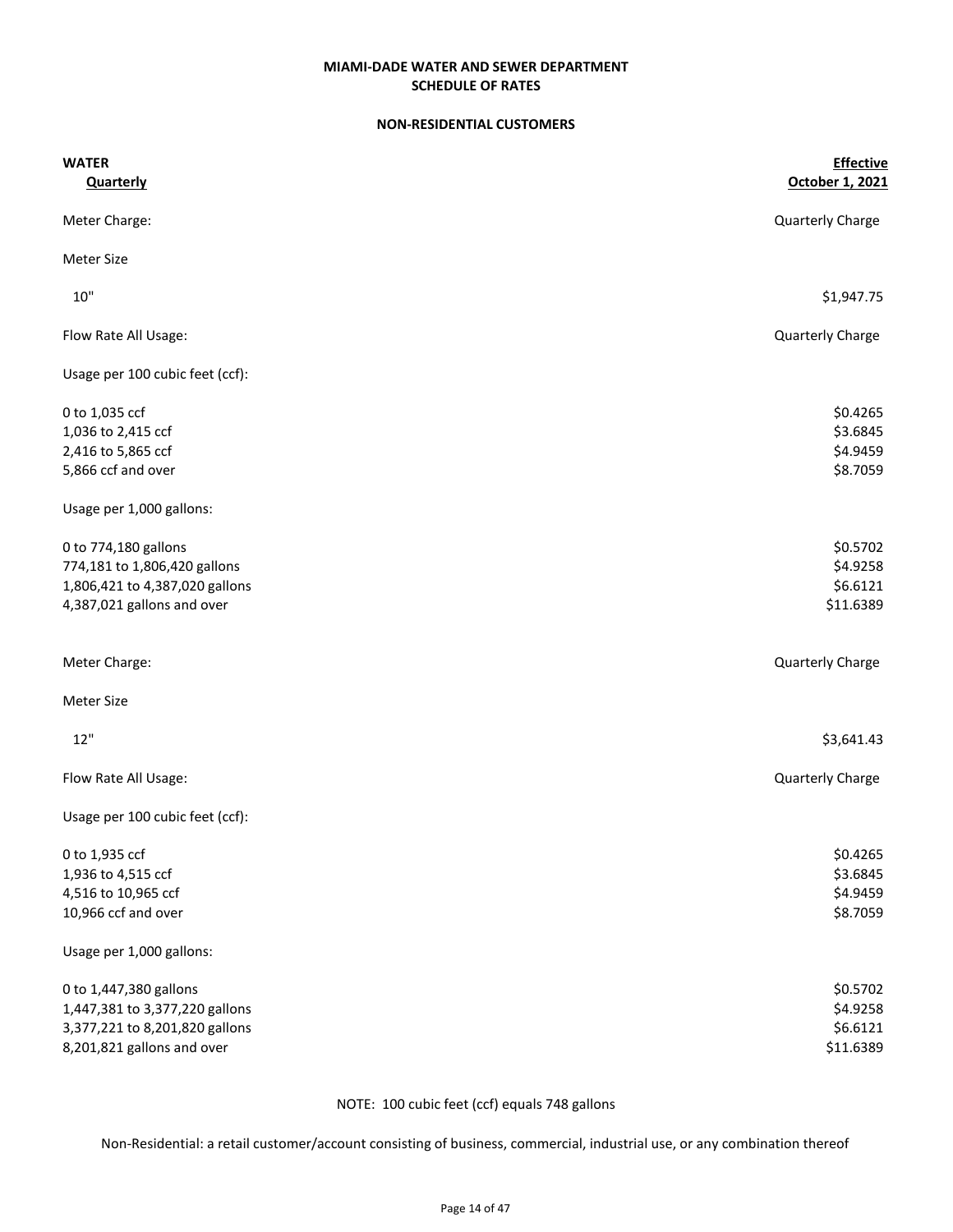## **SCHEDULE OF RATES MIAMI-DADE WATER AND SEWER DEPARTMENT**

#### **NON-RESIDENTIAL CUSTOMERS**

| <b>WATER</b>                    | <b>Effective</b> |
|---------------------------------|------------------|
| Quarterly                       | October 1, 2021  |
| Meter Charge:                   | Quarterly Charge |
| Meter Size                      |                  |
| 14"                             | \$6,774.69       |
| Flow Rate All Usage:            | Quarterly Charge |
| Usage per 100 cubic feet (ccf): |                  |
| 0 to 3,600 ccf                  | \$0.4265         |
| 3,601 to 8,400 ccf              | \$3.6845         |
| 8,401 to 20,400 ccf             | \$4.9459         |
| 20,401 ccf and over             | \$8.7059         |
| Usage per 1,000 gallons:        |                  |
| 0 to 2,692,800 gallons          | \$0.5702         |
| 2,692,801 to 6,283,200 gallons  | \$4.9258         |
| 6,283,201 to 15,259,200 gallons | \$6.6121         |
| 15,259,201 gallons and over     | \$11.6389        |
| Meter Charge:                   | Quarterly Charge |
| <b>Meter Size</b>               |                  |
| 16"                             | \$9,315.24       |
| Flow Rate All Usage:            | Quarterly Charge |
| Usage per 100 cubic feet (ccf): |                  |
| 0 to 4,950 ccf                  | \$0.4265         |
| 4,951 to 11,550 ccf             | \$3.6845         |
| 11,551 to 28,050 ccf            | \$4.9459         |
| 28,051 ccf and over             | \$8.7059         |
| Usage per 1,000 gallons:        |                  |
| 0 to 3,702,600 gallons          | \$0.5702         |
| 3,702,601 to 8,639,400 gallons  | \$4.9258         |
| 8,639,401 to 20,981,400 gallons | \$6.6121         |
| 20,981,401 gallons and over     | \$11.6389        |

NOTE: 100 cubic feet (ccf) equals 748 gallons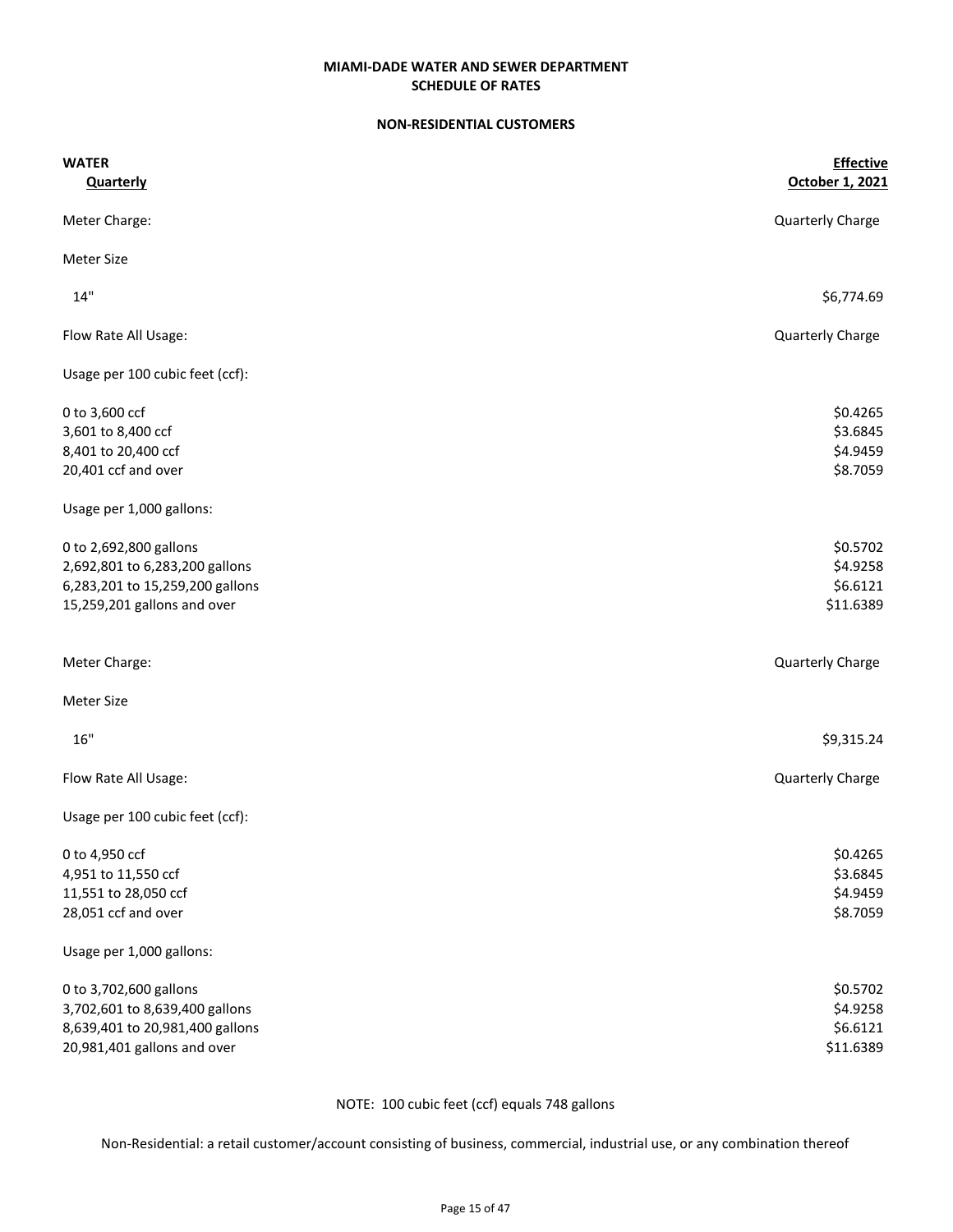## **RESIDENTIAL CUSTOMERS**

| <b>WASTEWATER DISPOSAL</b>                        | Effective        |
|---------------------------------------------------|------------------|
| <b>Monthly</b>                                    | October 1, 2021  |
| Base Facility Charge (based on water meter size): | Monthly Charge   |
| <b>Meter Size</b>                                 |                  |
| 5/8" plus 2,244 gallons (3ccf)                    | \$7.19           |
| 1" plus 2,244 gallons (3ccf)                      | \$19.65          |
| 1.5" plus 2,244 gallons (3ccf)                    | \$37.35          |
| 2" plus 2,244 gallons (3ccf)                      | \$58.59          |
| 3" plus 2,244 gallons (3ccf)                      | \$115.20         |
| Flow Rate All Usage:                              | Monthly Charge   |
| Usage per 100 cubic feet (ccf):                   |                  |
| 4 ccf and over                                    | \$6.8172         |
| Usage per 1,000 gallons:                          |                  |
| 2,245 gallons and over                            | \$9.1139         |
| <b>Quarterly</b>                                  |                  |
| Base Facility Charge (based on water meter size): | Quarterly Charge |
| Meter Size                                        |                  |
| 5/8" plus 6,732 gallons (9ccf)                    | \$21.57          |
| 1" plus 6,732 gallons (9ccf)                      | \$58.95          |
| 1.5" plus 6,732 gallons (9ccf)                    | \$112.05         |
| 2" plus 6,732 gallons (9ccf)                      | \$175.77         |
| 3" plus 6,732 gallons (9ccf)                      | \$345.60         |
| Flow Rate All Usage:                              | Quarterly Charge |
| Usage per 100 cubic feet (ccf):                   |                  |
| 10 ccf and over                                   | \$6.8172         |
| Usage per 1,000 gallons:                          |                  |
| 6,733 gallons and over                            | \$9.1139         |

NOTE: 100 cubic feet (ccf) equals 748 gallons

Residential: a retail customer/account consisting of a single family residence or duplex being served by a common meter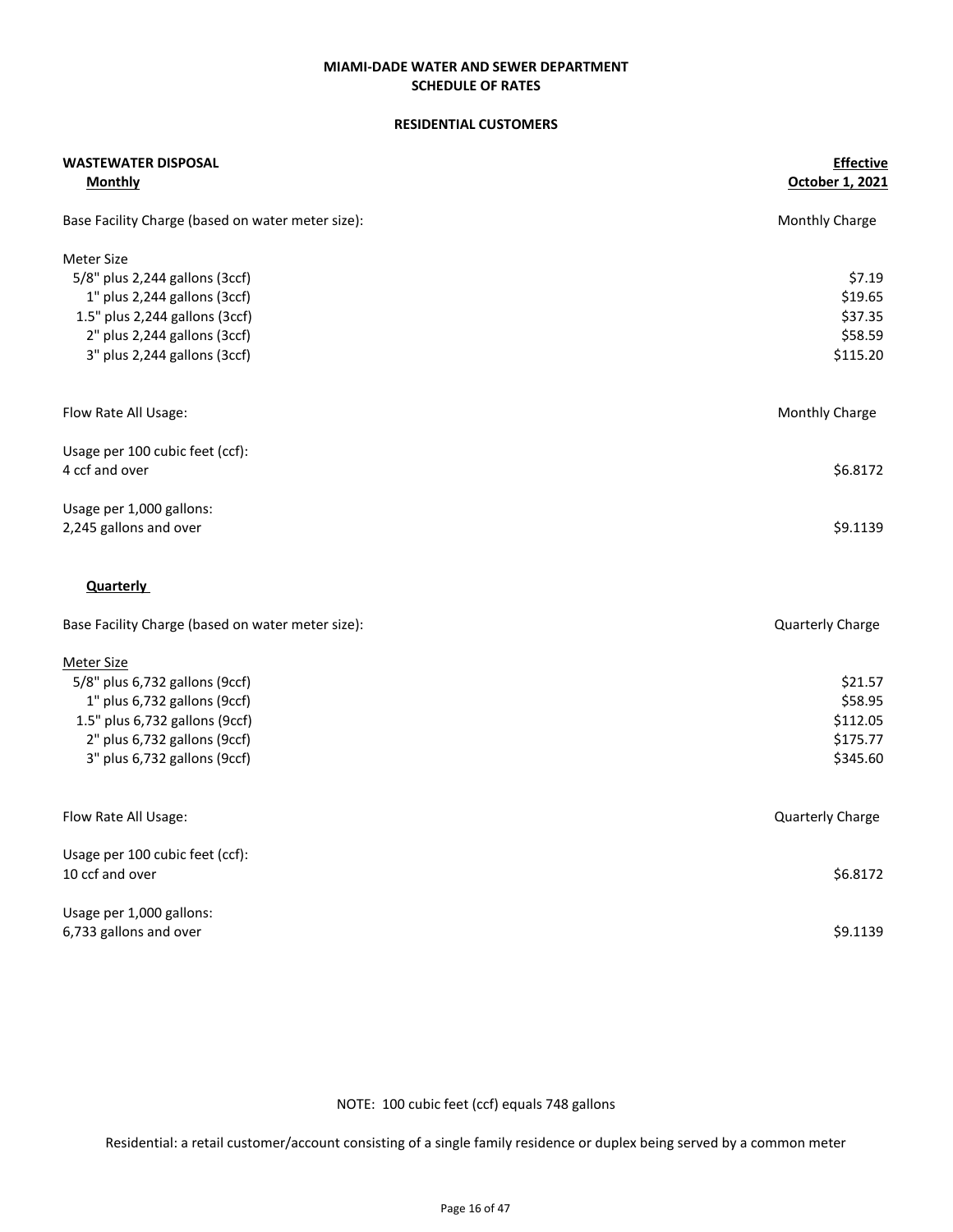## **MULTI-FAMILY DWELLINGS (MFD)**

| <b>WASTEWATER DISPOSAL</b><br><b>Monthly</b>                                                                | <b>Effective</b><br>October 1, 2021 |
|-------------------------------------------------------------------------------------------------------------|-------------------------------------|
|                                                                                                             | Monthly Charge                      |
| Base Facility Charge: based on water meter size; applied per unit<br>5/8" to 16" plus 2,244 gallons (3ccf): | \$7.19                              |
| Flow Rate All Usage Per Unit:                                                                               | Monthly Charge                      |
| Usage per 100 cubic feet (ccf):                                                                             |                                     |
| 4 ccf and over                                                                                              | \$6.8172                            |
| Usage per 1,000 gallons:                                                                                    |                                     |
| 2,245 gallons and over                                                                                      | \$9.1139                            |
| <b>Quarterly</b>                                                                                            | Quarterly Charge                    |
| Base Facility Charge: based on water meter size; applied per unit<br>5/8" to 16" plus 6,732 gallons (9ccf): | \$21.57                             |
| Flow Rate All Usage Per Unit:                                                                               | <b>Quarterly Charge</b>             |
| Usage per 100 cubic feet (ccf):                                                                             |                                     |
| 10 ccf and over                                                                                             | \$6.8172                            |
| Usage per 1,000 gallons:                                                                                    |                                     |
| 6,733 gallons and over                                                                                      | \$9.1139                            |

NOTE: 100 cubic feet (ccf) equals 748 gallons

Multi-family: a retail customer/account consisting of more than two residential customers served by a common meter(s)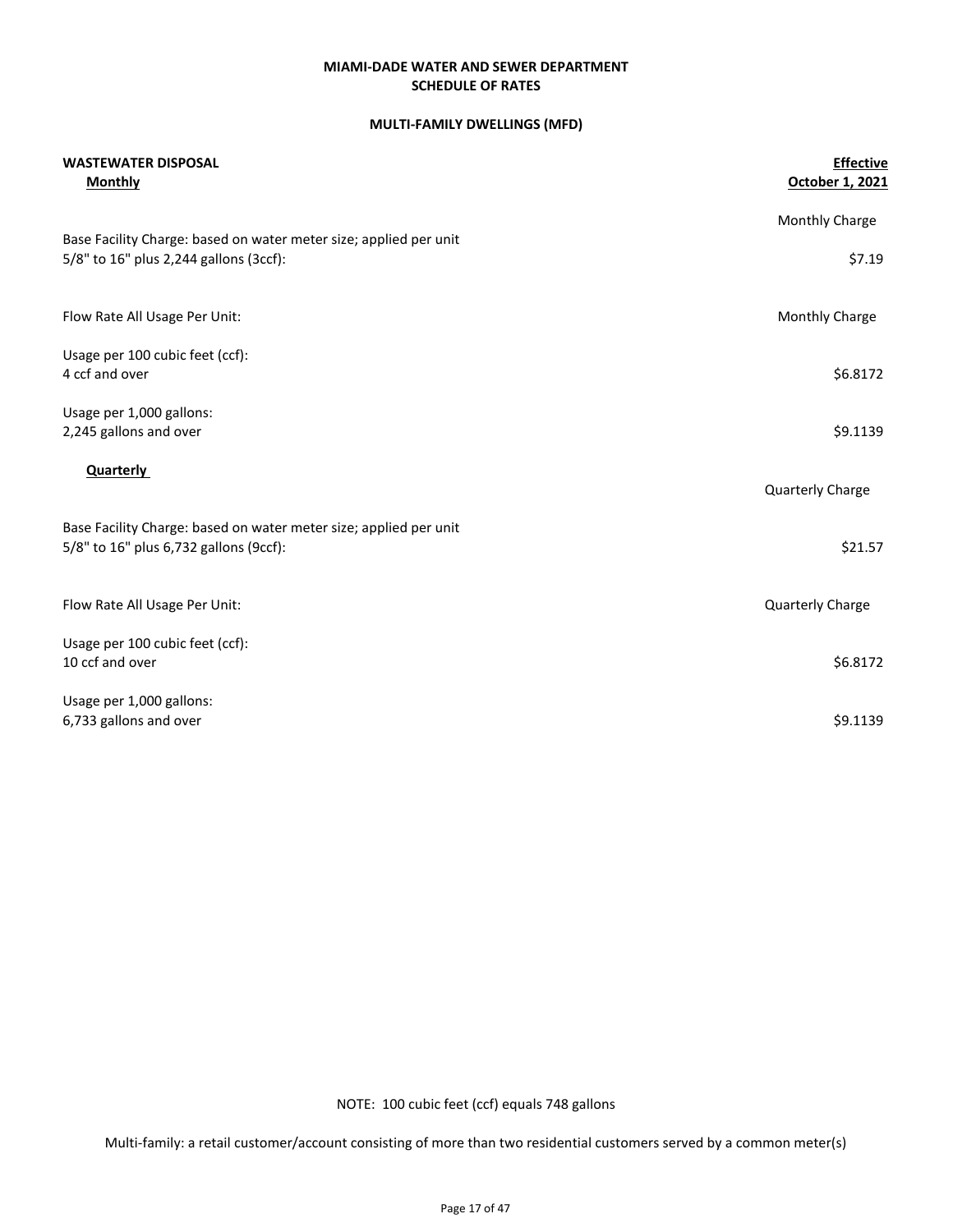### **MIXED-USE BUILDINGS**

| <b>WASTEWATER DISPOSAL</b>                                                | Effective        |
|---------------------------------------------------------------------------|------------------|
| <b>Monthly</b>                                                            | October 1, 2021  |
| Base Facility Charge: based on water meter size; applied per billing unit | Monthly Charge   |
| 5/8" to 1.5" plus 2,244 gallons (3ccf)                                    | \$11.28          |
| 2" plus 2,244 gallons (3ccf)                                              | \$13.55          |
| 3" plus 2,244 gallons (3ccf)                                              | \$20.75          |
| 4" to 6" plus 2,244 gallons (3ccf)                                        | \$22.43          |
| 8" plus 2,244 gallons (3ccf)                                              | \$24.12          |
| 10" plus 2,244 gallons (3ccf)                                             | \$24.96          |
| Flow Rate All Usage Per Billing Unit:                                     | Monthly Charge   |
| Usage per 100 cubic feet (ccf):                                           |                  |
| 4 ccf and over                                                            | \$6.8172         |
| Usage per 1,000 gallons:                                                  |                  |
| 2,245 gallons and over                                                    | \$9.1139         |
| <b>Quarterly</b>                                                          |                  |
| Base Facility Charge: based on water meter size; applied per billing unit | Quarterly Charge |
| 5/8" to 1.5" plus 6,732 gallons (9ccf)                                    | \$33.84          |
| 2" plus 6,732 gallons (9ccf)                                              | \$40.65          |
| 3" plus 6,732 gallons (9ccf)                                              | \$62.25          |
| 4" to 6" plus 6,732 gallons (9ccf)                                        | \$67.29          |
| 8" plus 6,732 gallons (9ccf)                                              | \$72.36          |
| 10" plus 6,732 gallons (9ccf)                                             | \$74.88          |
| Flow Rate All Usage Per Billing Unit:                                     | Quarterly Charge |
| Usage per 100 cubic feet (ccf):                                           |                  |
| 10 ccf and over                                                           | \$6.8172         |
| Usage per 1,000 gallons:                                                  |                  |
| 6,733 gallons and over                                                    | \$9.1139         |

NOTE: 100 cubic feet (ccf) equals 748 gallons

MIXED USE: a retail customer/account consisting of more than two residential dwellings and non-residential activities served by a common meter in which permit application was submitted prior to October 1, 2016 (Ordinance No. 16-107)

BILLING UNIT: each residential unit within a mixed-use building shall be treated as one billing unit. All non-residential units within a mixed-use building shall collectively be treated as one billing unit.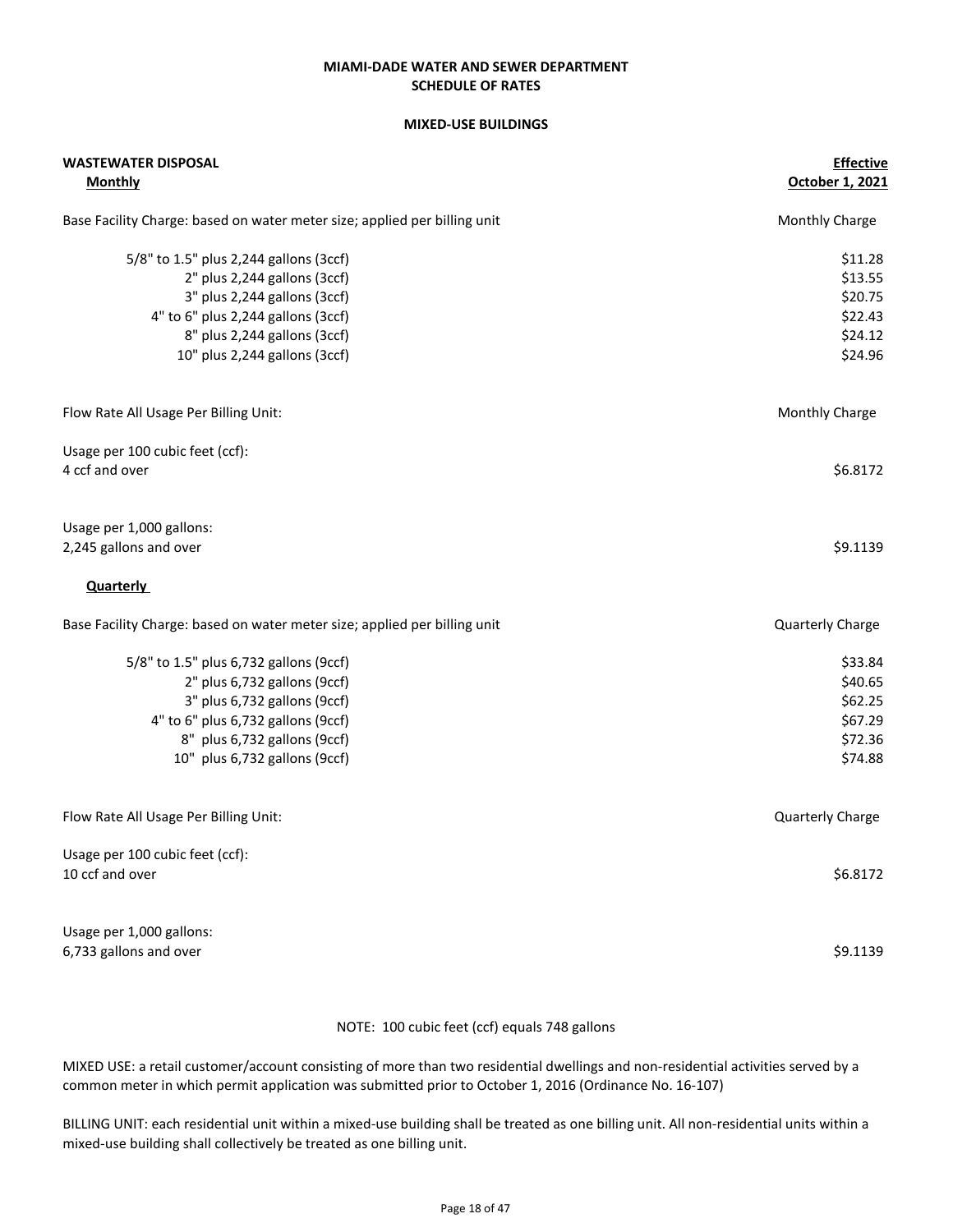#### **NON-RESIDENTIAL CUSTOMER**

| <b>WASTEWATER DISPOSAL</b><br><b>Monthly</b>   | Effective<br>October 1, 2021 |
|------------------------------------------------|------------------------------|
| Base Facility Charge based on water meter size | <b>Monthly Charge</b>        |
| 5/8"                                           | \$5.24                       |
| $1"$                                           | \$19.47                      |
| 1.5"                                           | \$38.93                      |
| 2"                                             | \$62.30                      |
| 3"                                             | \$124.57                     |
| 4"                                             | \$194.66                     |
| $6"$                                           | \$389.34                     |
| $8"$                                           | \$622.93                     |
| $10"$                                          | \$895.46                     |
| 12"                                            | \$1,674.13                   |
| 14"                                            | \$3,114.67                   |
| $16"$                                          | \$4,282.68                   |
| Flow Rate All Usage:                           | Monthly Charge               |
| Usage per 100 cubic feet (ccf):                |                              |
| 0 to 3 ccf                                     | \$1.4735                     |
| 4 ccf and over                                 | \$6.9769                     |
| Usage per 1,000 gallons:                       |                              |
| 0 to 2,244 gallons                             | \$1.9699                     |
| 2,245 gallons and over                         | \$9.3274                     |

NOTE: 100 cubic feet (ccf) equals 748 gallons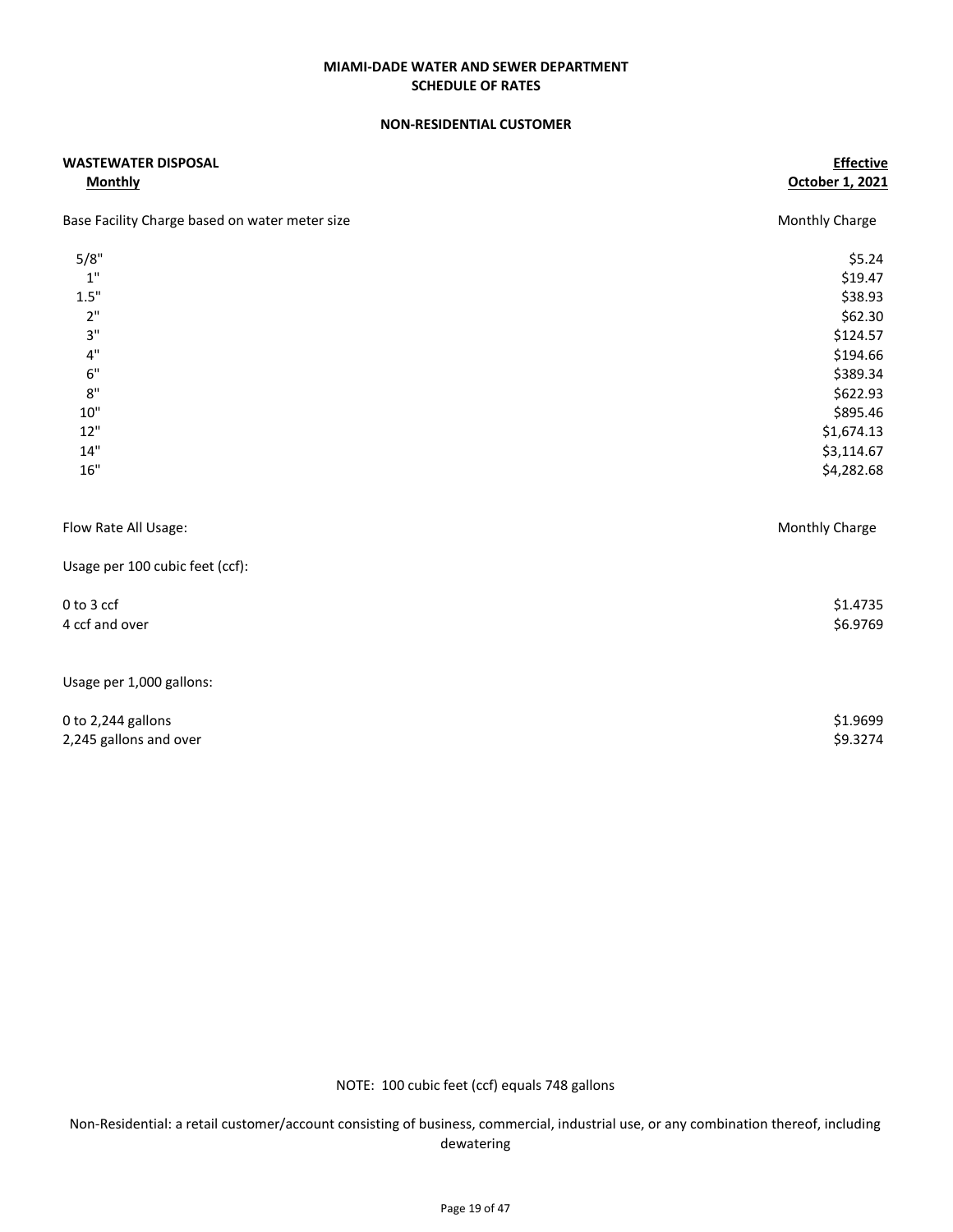#### **NON-RESIDENTIAL CUSTOMER**

| <b>WASTEWATER DISPOSAL</b><br><b>Quarterly</b>  | Effective<br>October 1, 2021 |
|-------------------------------------------------|------------------------------|
| Base Facility Charge: based on water meter size | Quarterly Charge             |
| 5/8"                                            | \$15.72                      |
| $\mathbf{1}^{\mathrm{u}}$                       | \$58.41                      |
| 1.5"                                            | \$116.79                     |
| 2"                                              | \$186.90                     |
| 3"                                              | \$373.71                     |
| $4"$                                            | \$583.98                     |
| $6"$                                            | \$1,168.02                   |
| $8"$                                            | \$1,868.79                   |
| $10"$                                           | \$2,686.38                   |
| 12"                                             | \$5,022.39                   |
| 14"                                             | \$9,344.01                   |
| $16"$                                           | \$12,848.04                  |
| Flow Rate All Usage:                            | Quarterly Charge             |
| Usage per 100 cubic feet (ccf):                 |                              |
| 0 to 9 ccf                                      | \$1.4735                     |
| 10 ccf and over                                 | \$6.9769                     |
| Usage per 1,000 gallons:                        |                              |
| 0 to 6,732 gallons                              | \$1.9699                     |
| 6,733 gallons and over                          | \$9.3274                     |

NOTE: 100 cubic feet (ccf) equals 748 gallons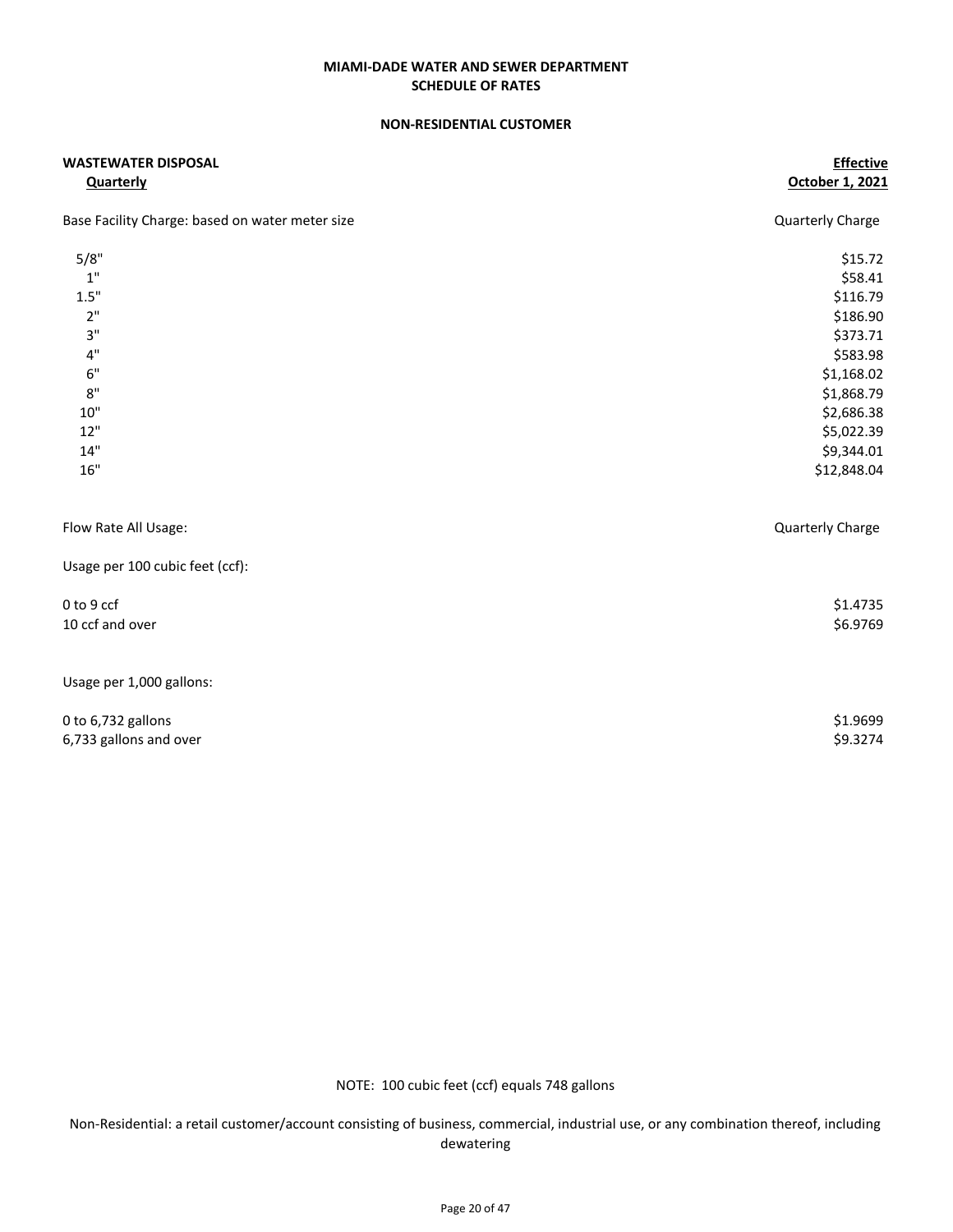## **WHOLESALE CUSTOMERS**

|                                                        | <b>Effective</b><br>October 1, 2021 |
|--------------------------------------------------------|-------------------------------------|
| <b>WATER</b>                                           |                                     |
| <b>Wholesale Customers:</b>                            |                                     |
| Flow Rate Per 1,000 gallons                            | \$1.8644                            |
|                                                        |                                     |
| <b>WASTEWATER</b>                                      |                                     |
| Rates for Wet Season (May 1 to October 31 Annually)    |                                     |
| Flow Rate Per 1,000 gallons                            | \$3.9084                            |
| Rates for Dry Season (November 1 to April 30 Annually) |                                     |
| Flow Rate Per 1,000 gallons                            | \$3.0398                            |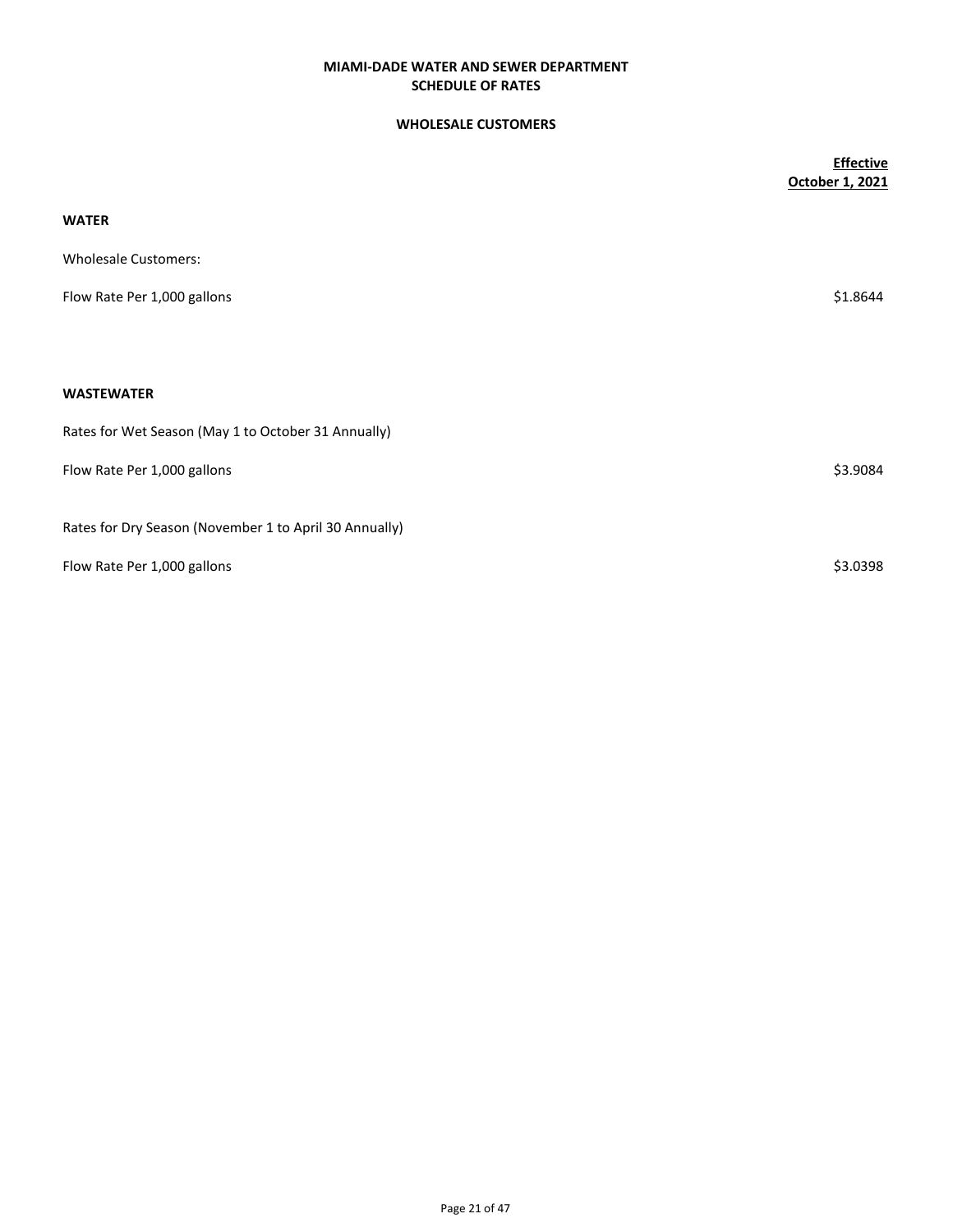## **RESIDENTIAL, MULTI-FAMILY DWELLINGS, MIXED-USE BUILDINGS, AND NON-RESIDENTIAL CUSTOMERS**

| <b>WATER</b>                                                                                                                                  | <b>Effective</b><br>October 1, 2021 |
|-----------------------------------------------------------------------------------------------------------------------------------------------|-------------------------------------|
| Miami-Dade County (MDC) Water Conservation Surcharge:                                                                                         |                                     |
| (During South Florida Water Management District (SFWMD) water restrictions, flow usage rate of the fourth tier will be priced as<br>follows): |                                     |
| <b>RESIDENTIAL</b>                                                                                                                            |                                     |
| Usage Flows Starting on 4th Rate Block per 100 cubic feet (ccf):                                                                              |                                     |
| Permanent or Phase I of Water Restrictions Imposed by (SFWMD)                                                                                 | \$8.2771                            |
| Phase II of Water Restrictions Imposed by (SFWMD)                                                                                             | \$9.9325                            |
| Phase III of Water Restrictions Imposed by (SFWMD)                                                                                            | \$11.5880                           |
| Phase IV of Water Restrictions Imposed by (SFWMD)                                                                                             | \$13.2434                           |
| Usage Flows Starting on 4th Rate Block per 1,000 gallons (gal):                                                                               |                                     |
| Permanent or Phase I of Water Restrictions Imposed by (SFWMD)                                                                                 | \$11.0657                           |
| Phase II of Water Restrictions Imposed by (SFWMD)                                                                                             | \$13.2788                           |
| Phase III of Water Restrictions Imposed by (SFWMD)                                                                                            | \$15.4920                           |
| Phase IV of Water Restrictions Imposed by (SFWMD)                                                                                             | \$17.7051                           |
| <b>MULTI-FAMILY DWELLINGS AND MIXED-USE BUILDINGS</b>                                                                                         |                                     |
| Usage Flows Starting on 4th Rate Block per 100 cubic feet (ccf):                                                                              |                                     |
| Permanent or Phase I of Water Restrictions Imposed by (SFWMD)                                                                                 | \$4.3923                            |
| Phase II of Water Restrictions Imposed by (SFWMD)                                                                                             | \$5.2708                            |
| Phase III of Water Restrictions Imposed by (SFWMD)                                                                                            | \$6.1492                            |
| Phase IV of Water Restrictions Imposed by (SFWMD)                                                                                             | \$7.0278                            |
| Usage Flows Starting on 4th Rate Block per 1,000 gallons (gal):                                                                               |                                     |
| Permanent or Phase I of Water Restrictions Imposed by (SFWMD)                                                                                 | \$5.8721                            |
| Phase II of Water Restrictions Imposed by (SFWMD)                                                                                             | \$7.0465                            |
| Phase III of Water Restrictions Imposed by (SFWMD)                                                                                            | \$8.2209                            |
| Phase IV of Water Restrictions Imposed by (SFWMD)                                                                                             | \$9.3954                            |
| <b>NON-RESIDENTIAL</b>                                                                                                                        |                                     |
| Usage Flows Starting on 4th Rate Block per 100 cubic feet (ccf):                                                                              |                                     |
| Permanent or Phase I of Water Restrictions Imposed by (SFWMD)                                                                                 | \$8.7059                            |
| Phase II of Water Restrictions Imposed by (SFWMD)                                                                                             | \$10.4471                           |
| Phase III of Water Restrictions Imposed by (SFWMD)                                                                                            | \$12.1883                           |
| Phase IV of Water Restrictions Imposed by (SFWMD)                                                                                             | \$13.9294                           |
| Usage Flows Starting on 4th Rate Block per 1,000 gallons (gal):                                                                               |                                     |
| Permanent or Phase I of Water Restrictions Imposed by (SFWMD)                                                                                 | \$11.6389                           |
| Phase II of Water Restrictions Imposed by (SFWMD)                                                                                             | \$13.9667                           |
| Phase III of Water Restrictions Imposed by (SFWMD)                                                                                            | \$16.2945                           |
| Phase IV of Water Restrictions Imposed by (SFWMD)                                                                                             | \$18.6222                           |
|                                                                                                                                               |                                     |
| Miami Springs System Improvement Surcharge                                                                                                    | 22.58%                              |
| <b>WASTEWATER</b>                                                                                                                             |                                     |

Miami Springs System Improvement Surcharge 45.27%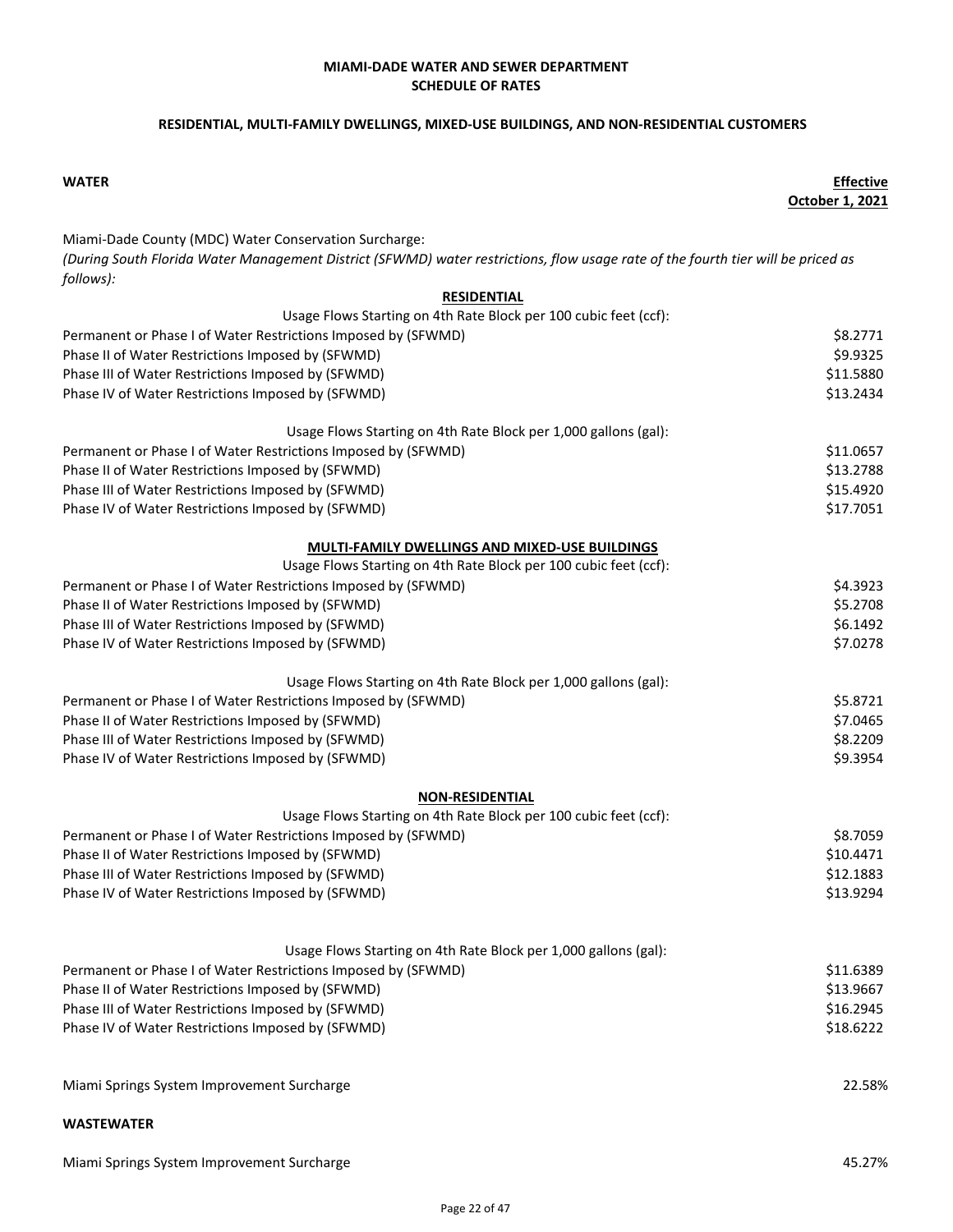#### **WATER**

## **Effective October 1, 2021**

## **1. Oversizing Credits**

| <b>Credit Per</b><br><b>Linear Foot</b> | <b>Credit Per Each</b><br><b>Butterfly Valve</b> |
|-----------------------------------------|--------------------------------------------------|
|                                         |                                                  |
|                                         | (5470.00)                                        |
|                                         | (53, 197.00)                                     |
| (531.00)                                | (57, 415.00)                                     |
| (544.00)                                | (58, 256.00)                                     |
| (581.00)                                | (519, 722.00)                                    |
| (593.00)                                | (524, 742.00)                                    |
| (511.00)                                | (52,728.00)                                      |
| (523.00)                                | (56,946.00)                                      |
| (536.00)                                | (57,787.00)                                      |
| (561.00)                                | (519, 253.00)                                    |
| $($ \$84.00)                            | (524, 273.00)                                    |
|                                         | (59.00)<br>(519.00)                              |

#### **2. Developer Payment/Credit for New Water Service Installation for Existing Property Use**

#### **Pipe Size**

| 1" (single service) | (51,800.00)   |
|---------------------|---------------|
| 1" (dual service)   | ( \$1,800.00) |
| 2" (single service) | (52,500.00)   |

#### **Water Allocation Certification**

| Initial Certification | \$90.00 |
|-----------------------|---------|
| Re-Certification      | \$30.00 |

#### **4. Construction Connection Charge**

| <b>Pipe Size</b>             | <b>Rate Per Front Foot</b> |
|------------------------------|----------------------------|
| 8"                           | \$30.00                    |
| 12" (12-inch base size only) | \$35.00                    |
| 16" (16-inch base size only) | \$42.00                    |

#### **5. Service Installation Fees**

#### **Service Size**

| 1" (5/8" meter-twin off or second meter in existing dual box)     | \$850.00                 |
|-------------------------------------------------------------------|--------------------------|
| $1"$ (single - 5/8" or $1"$ meter)<br>1" (dual - two 5/8" meters) | \$1,200.00<br>\$1.700.00 |
| 2" (single - 2" meter)                                            | \$2.500.00               |
| Greater than 2"                                                   | <b>Actual Cost</b>       |

**NOTE:** The above fees will apply for all typical service installations. However, the Department reserves the right to charge its actual costs for atypical service installation.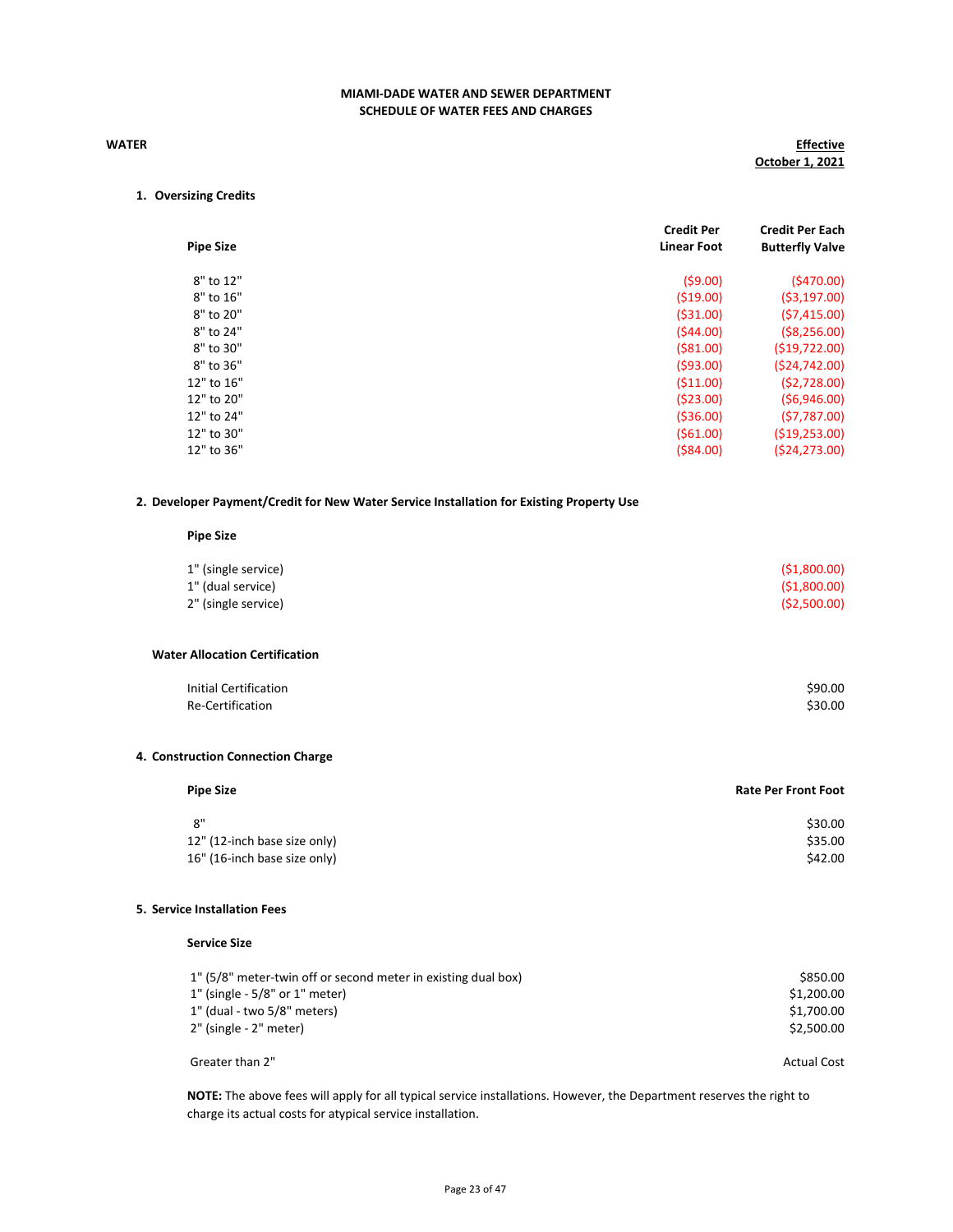| <b>WATER</b> |                                                                                   |                                                                                                    | <b>Effective</b><br>October 1, 2021 |
|--------------|-----------------------------------------------------------------------------------|----------------------------------------------------------------------------------------------------|-------------------------------------|
|              | 6. Floating / Temporary Portable Meter Guarantee Deposit                          |                                                                                                    |                                     |
|              | <b>Meter Size</b>                                                                 |                                                                                                    |                                     |
|              | 1"                                                                                |                                                                                                    | \$1,500.00                          |
|              | 2" and Above                                                                      |                                                                                                    | \$2,500.00                          |
|              | NOTE: The above deposits do not earn simple interest.                             |                                                                                                    |                                     |
|              | 7. Fire Protection Water Service Rates                                            | Monthly                                                                                            | Quarterly                           |
|              | <b>Size of Fire Line Connection</b>                                               |                                                                                                    |                                     |
|              | 2"                                                                                | \$2.25                                                                                             | \$6.75                              |
|              | 3"                                                                                | \$4.00                                                                                             | \$12.00                             |
|              | 4"                                                                                | \$7.00                                                                                             | \$21.00                             |
|              | 6"                                                                                | \$11.50                                                                                            | \$34.50                             |
|              | 8"                                                                                | \$15.00                                                                                            | \$45.00                             |
|              | 10"                                                                               | \$23.00                                                                                            | \$69.00                             |
|              | 12"                                                                               | \$30.00                                                                                            | \$90.00                             |
|              | 8. Fire Hydrant Service Charge                                                    |                                                                                                    |                                     |
|              | Per month                                                                         |                                                                                                    | \$0.80                              |
|              | Per quarter                                                                       |                                                                                                    | \$2.40                              |
|              | 9. Connection Charge Rate                                                         |                                                                                                    |                                     |
|              | Per average daily gallon                                                          |                                                                                                    | \$1.39                              |
|              | 10. Basic Customer Service Fees                                                   |                                                                                                    |                                     |
|              |                                                                                   |                                                                                                    |                                     |
|              | A. Deposit<br>Residential-based on customer's credit analysis and payment history |                                                                                                    | \$0.00 to \$100.00                  |
|              | Commercial - monthly                                                              | Amount based on 2.5 times the anticipated<br>monthly billing with a minimum charge of<br>\$50.00   |                                     |
|              | Commercial - quarterly                                                            | Amount based on 1.5 times the anticipated<br>quarterly billing with a minimum charge of<br>\$50.00 |                                     |
| В.           | Charge for opening or transferring an account on billing system                   |                                                                                                    | \$10.00                             |
| C.           | Additional charge if a field visit is required to connect the water meter or      |                                                                                                    | \$35.00                             |

obtain a water meter reading.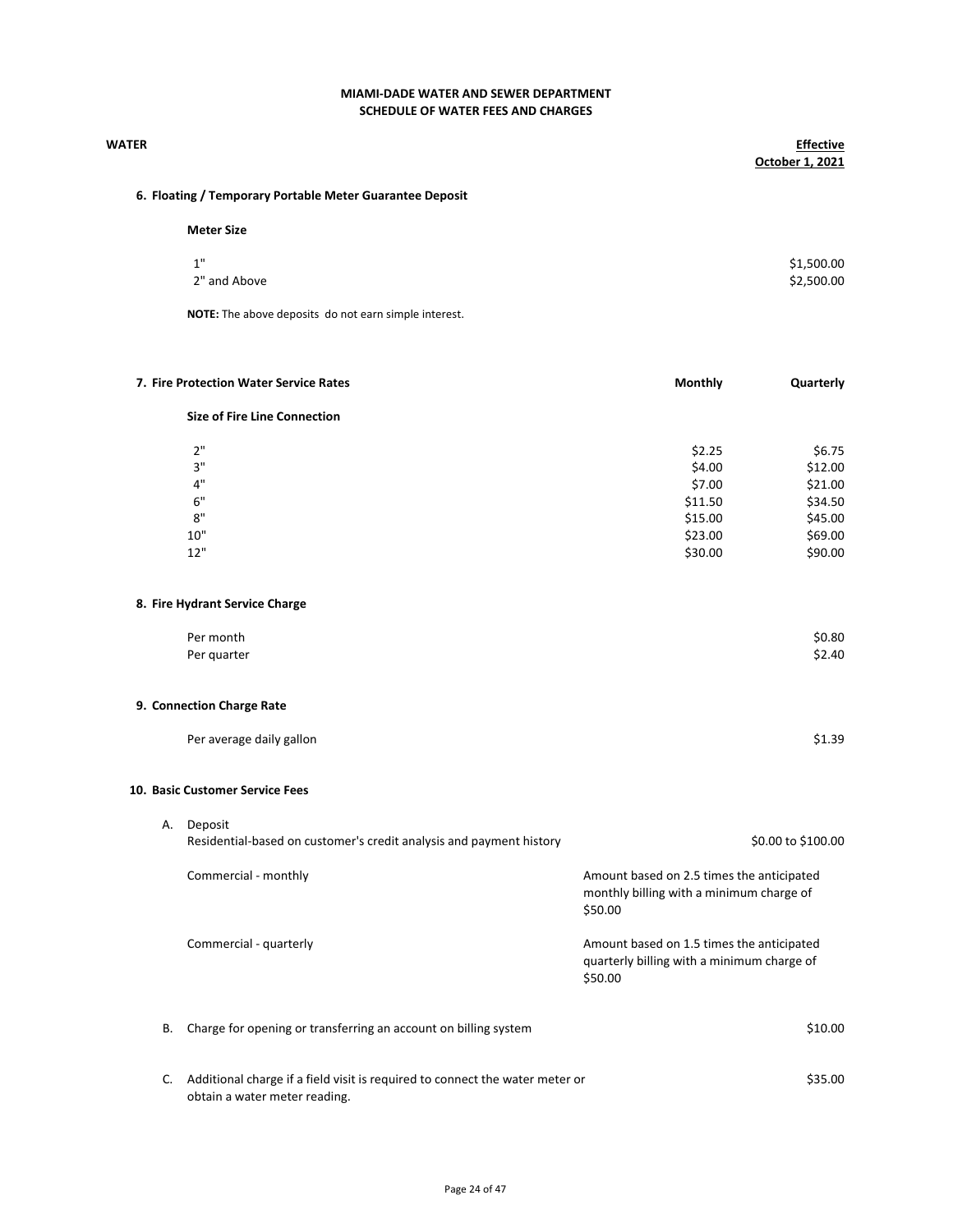#### **WATER**

## **Effective October 1, 2021**

#### **11. Other Service Fees**

| А. | Office investigation of a delinguent account resulting from:                                                                                          |                                                                           |
|----|-------------------------------------------------------------------------------------------------------------------------------------------------------|---------------------------------------------------------------------------|
|    | Active meter violation                                                                                                                                | \$30.00                                                                   |
|    | Returned payment<br>(check, draft, or other order for the payment of money)<br>(F.S. 2005 - 125.0105, 832.08(5)):                                     |                                                                           |
|    | If face value of payment does not exceed \$50.00                                                                                                      | \$25.00                                                                   |
|    | If face value of payment exceeds \$50.00 but does not<br>exceed \$300.00                                                                              | \$30.00                                                                   |
|    | If face value of payment exceeds \$300.00                                                                                                             | \$40.00<br>(or 5% of the face amount of payment,<br>whichever is greater) |
| В. | Field visit to collect a payment or deposit or to discontinue water service by<br>cutting or locking service or removing meter and plugging service   | \$20.00                                                                   |
| C. | Field visit to reconnect a cut-off or locked service or to reinstall a meter                                                                          | \$35.00                                                                   |
| D. | Field visit after initial attempt to read meter, disconnect service, or to inspect<br>backflow prevention device required due to denied access        | \$50.00                                                                   |
| Ε. | Penalty for failure to provide a meter reading or a meter for inspection as<br>required for floating/ temporary portable meters (construction meters) | \$150.00                                                                  |
| F. | Customer-requested high bill investigation, which does not meet established<br>criteria                                                               | \$20.00                                                                   |
| G. | Charges the Department incurs on behalf of the customer, which shall be<br>passed on to the customer                                                  | \$5.00<br>(minimum charge)                                                |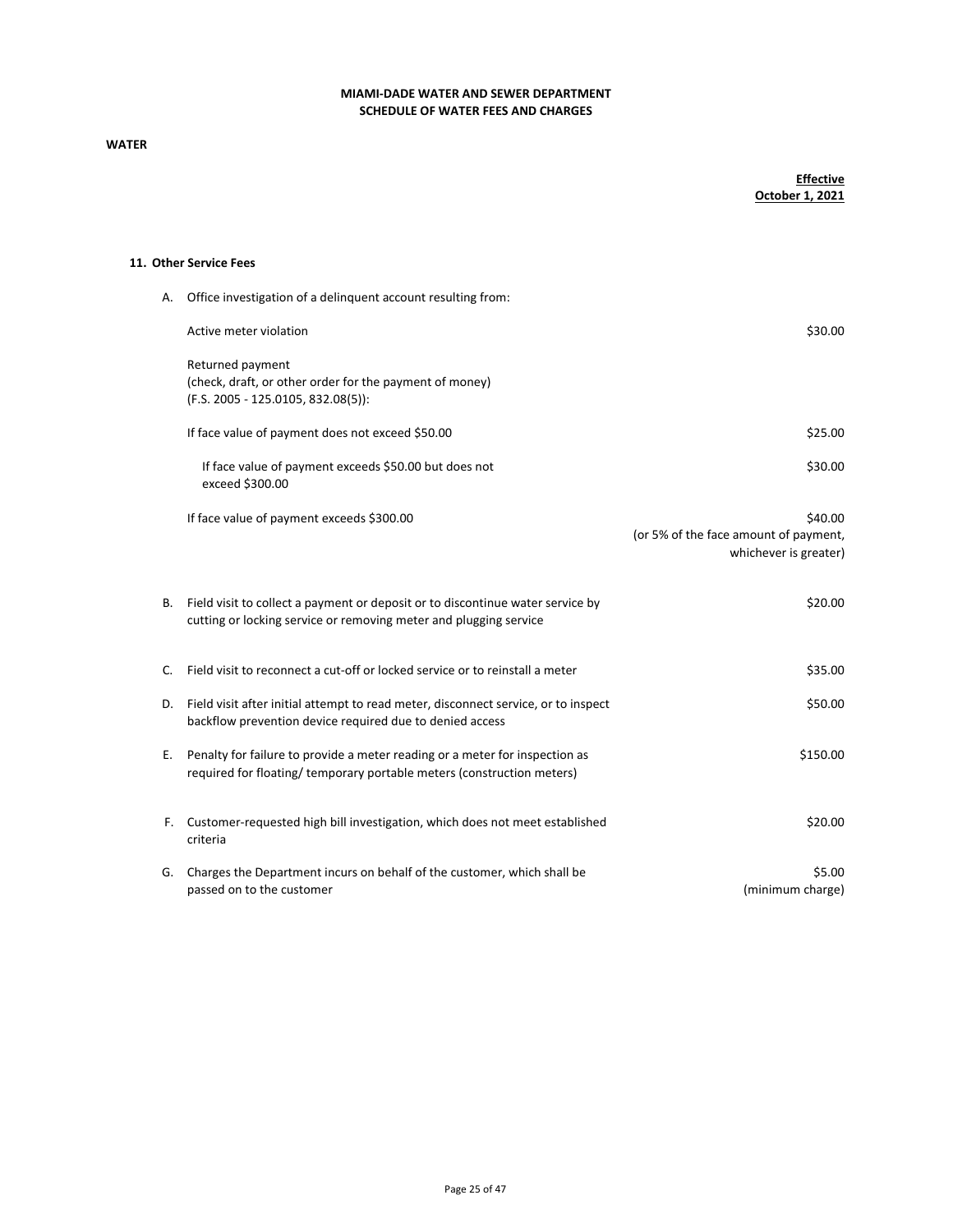#### **SCHEDULE OF WATER FEES AND CHARGES MIAMI-DADE WATER AND SEWER DEPARTMENT**

| WATER |    |                                                                                                                                                          | <b>Effective</b><br><b>October 1, 2021</b> |
|-------|----|----------------------------------------------------------------------------------------------------------------------------------------------------------|--------------------------------------------|
|       | Η. | Field visit to inspect/verify repairs related to underground leak credits                                                                                | \$30.00                                    |
|       | I. | Field visit to check a meter reading or pool credit reading (for each visit)                                                                             | \$12.50                                    |
|       | J. | <b>Administrative Hearing</b><br>Charged even if customer fails to appear at hearing and fails to cancel more than seven (7)<br>days before hearing date | \$75.00                                    |
|       |    | 12. Customer Requested Submeter Installation                                                                                                             |                                            |
|       |    | To cover cost of field inspections, approvals and clerical expenses for<br>establishing future billings                                                  | \$50.00                                    |

#### **13. Pipe Tapping Charges**

| <b>Tap Size</b> |            |
|-----------------|------------|
| 4"              | \$520.00   |
| 6"              | \$530.00   |
| 8"              | \$600.00   |
| 12"             | \$785.00   |
| 16"             | \$1,555.00 |
| 20"             | \$1,885.00 |
| Overtime Charge | \$105.00   |

**NOTE:** There will be a \$205.00 charge if Department personnel arrive on a job site and are unable to perform the tapping operation because the contractor has not fulfilled its obligations specified in the Rules and Regulations. No materials shall be furnished by the Department for installation under the prices listed above.

#### **14. Tailpiece Charge**

| <b>Tailpiece Size</b> |          |
|-----------------------|----------|
| 3/4"                  | \$40.00  |
| 1"                    | \$75.00  |
| 2"                    | \$180.00 |

#### **15. Certified Meter Test Charge**

| <b>In-House Testing</b><br>5/8" and 1" Meters<br>11/2" and 2" Meters           | \$50.00<br>\$85.00  |
|--------------------------------------------------------------------------------|---------------------|
| <b>On-Site Testing</b><br>3" through 10" Meters                                | \$200.00            |
| <b>Third Party Vendor Testing</b><br>5/8" and 1" Meters<br>11/2" and 2" Meters | \$90.00<br>\$160.00 |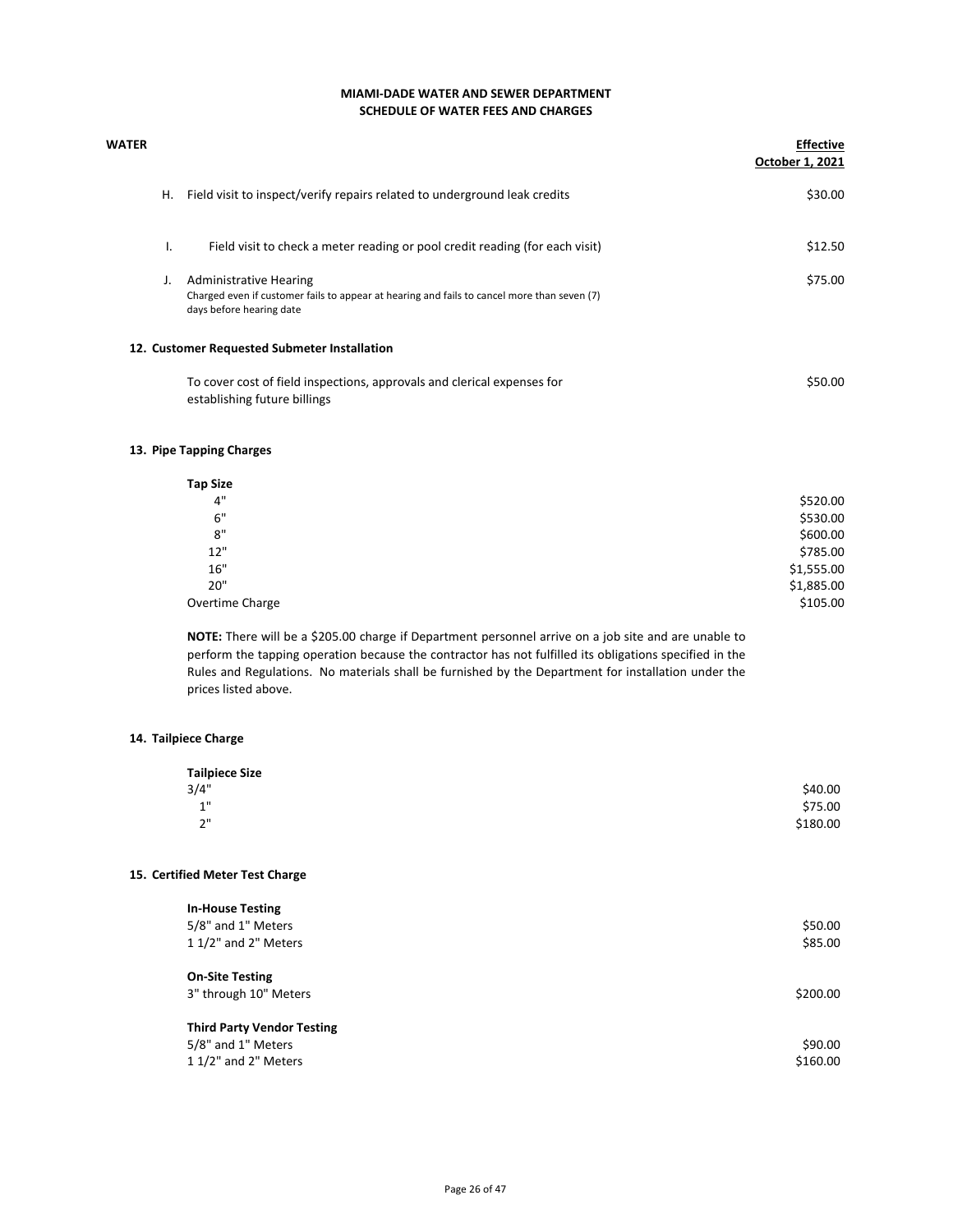#### **WATER Effective October 1, 2021**

|    | 16. Municipal Excise Tax on Water Bills                                                                                            | reguired<br>by local ordinances,<br>As<br>the<br>Department will impose an excise tax on retail<br>sales of water. Exempt from this tax are<br>governmental agencies, houses of public<br>worship and certain consulates. |
|----|------------------------------------------------------------------------------------------------------------------------------------|---------------------------------------------------------------------------------------------------------------------------------------------------------------------------------------------------------------------------|
|    | 17. Permit Fee(s)                                                                                                                  | As charged to the Department by various<br>governmental agencies.                                                                                                                                                         |
|    | 18. Premise Location Certificate                                                                                                   |                                                                                                                                                                                                                           |
|    | To obtain notification of any actual or potential lien amount attached to a premise location fee per premise address:              |                                                                                                                                                                                                                           |
|    | <b>Water &amp; Sewer</b>                                                                                                           |                                                                                                                                                                                                                           |
| А. | Regular premise location certificate                                                                                               | \$10.00                                                                                                                                                                                                                   |
| B. | 24-hour premise location certificate                                                                                               | \$20.00                                                                                                                                                                                                                   |
|    | 19. Plans Review and Inspection Fees<br>Plans Review Fees entitles the applicant to an initial plans review, and one final review. |                                                                                                                                                                                                                           |
| А. | Firelines/Services                                                                                                                 | \$55.00                                                                                                                                                                                                                   |
| В. | <b>Water Main Extensions</b>                                                                                                       |                                                                                                                                                                                                                           |
|    | Up to 500 ft.                                                                                                                      | \$300.00                                                                                                                                                                                                                  |
|    | 501 ft. to 2,000 ft.                                                                                                               | \$350.00                                                                                                                                                                                                                  |
|    | Greater than 2,000 ft.                                                                                                             | \$350.00<br>plus \$0.18 per ft >2,000 ft                                                                                                                                                                                  |
| C. | Each rework of Plans Review items above A and B.                                                                                   | \$106.59                                                                                                                                                                                                                  |
|    | Renewal of expired approval and revisions<br>(One year or more after original approval)                                            | Same as original fee                                                                                                                                                                                                      |
|    | Single period, two-year extension of approval for<br>qualifying projects pursuant to Ordinance #11-60                              | \$79.00                                                                                                                                                                                                                   |

Processing fees for the review and approval of plans for code compliance regarding water extension projects, including firelines.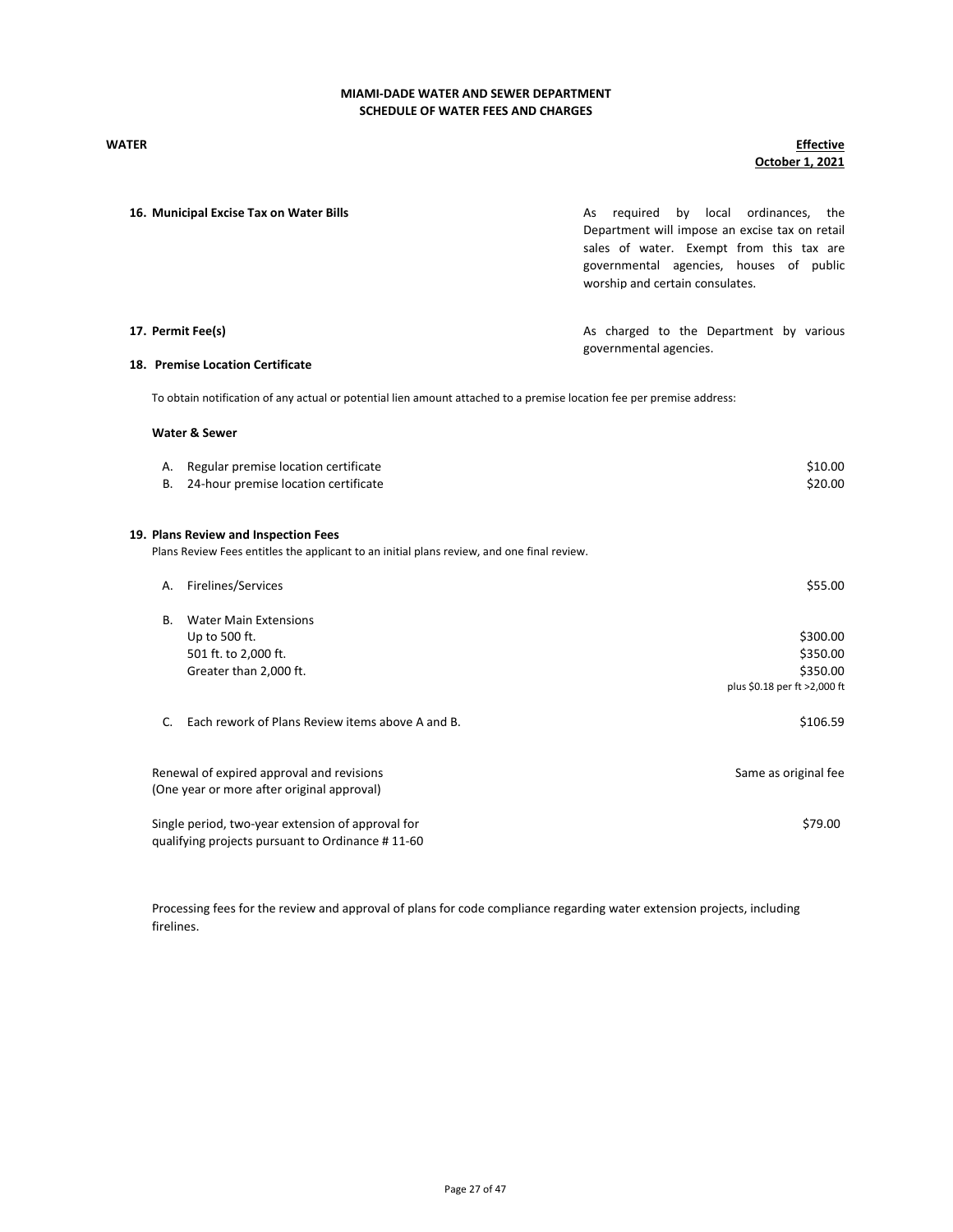#### **R AND SEWER DEPARTMENT ATER FEES AND CHARGES**

| <b>WATER</b>                                 | <b>Effective</b><br>October 1, 2021 |
|----------------------------------------------|-------------------------------------|
| 20. Laboratory Fees for Drinking Water Tests |                                     |
| Per Sample (Excludes Sample Collection)      |                                     |
| Bacteriology (Membrane Filter)               | \$15.00                             |
| Bacteriology (Membrane Filter) - After Hours |                                     |
| Charge to Wholesale Customers                | \$40.00                             |
| Color                                        | \$10.00                             |
| Fluoride                                     | \$20.00                             |
| Lead/Copper                                  | \$50.00                             |
| Trihalomethanes                              | \$50.00                             |
| <b>Water Quality Parameters</b>              | \$60.00                             |
| Volatile Organic Contaminants                | \$75.00                             |
| Nitrate                                      | \$10.00                             |
| Nitrite                                      | \$10.00                             |
| Alkalinity                                   | \$8.00                              |
| Chloride                                     | \$8.00                              |
| Calcium                                      | \$6.00                              |
| Hardness                                     | \$8.00                              |
| Conductivity                                 | \$4.00                              |
| <b>Total Dissolved Solids (TDS)</b>          | \$6.00                              |
| Turbidity                                    | \$8.00                              |
| <b>Chlorine Residual</b>                     | \$10.00                             |
| Ammonia - Nitrogen                           | \$10.00                             |
| Dissolved Oxygen                             | \$6.00                              |
| <b>Total Phosphorous</b>                     | \$10.00                             |
| Ortho Phosphate                              | \$10.00                             |
| pH                                           | \$4.00                              |
| Sulfate                                      | \$16.00                             |
| <b>Total Organic Carbon</b>                  | \$16.00                             |
| Marble                                       | \$25.00                             |
| Sodium                                       | \$18.00                             |
|                                              |                                     |
| <b>Sample Collection Fee</b>                 |                                     |

Per water sample \$25.00

Fee charged for Department's laboratory sample collection services

## **21. Payment for Collection of Lead/Copper Water Test at Customer Tap**

Payment for collection of sample (\$50.00)

Payment by Department to customers in established pool of homes who participate in sample collection for compliance with EPA Lead and Copper Rule (LCR).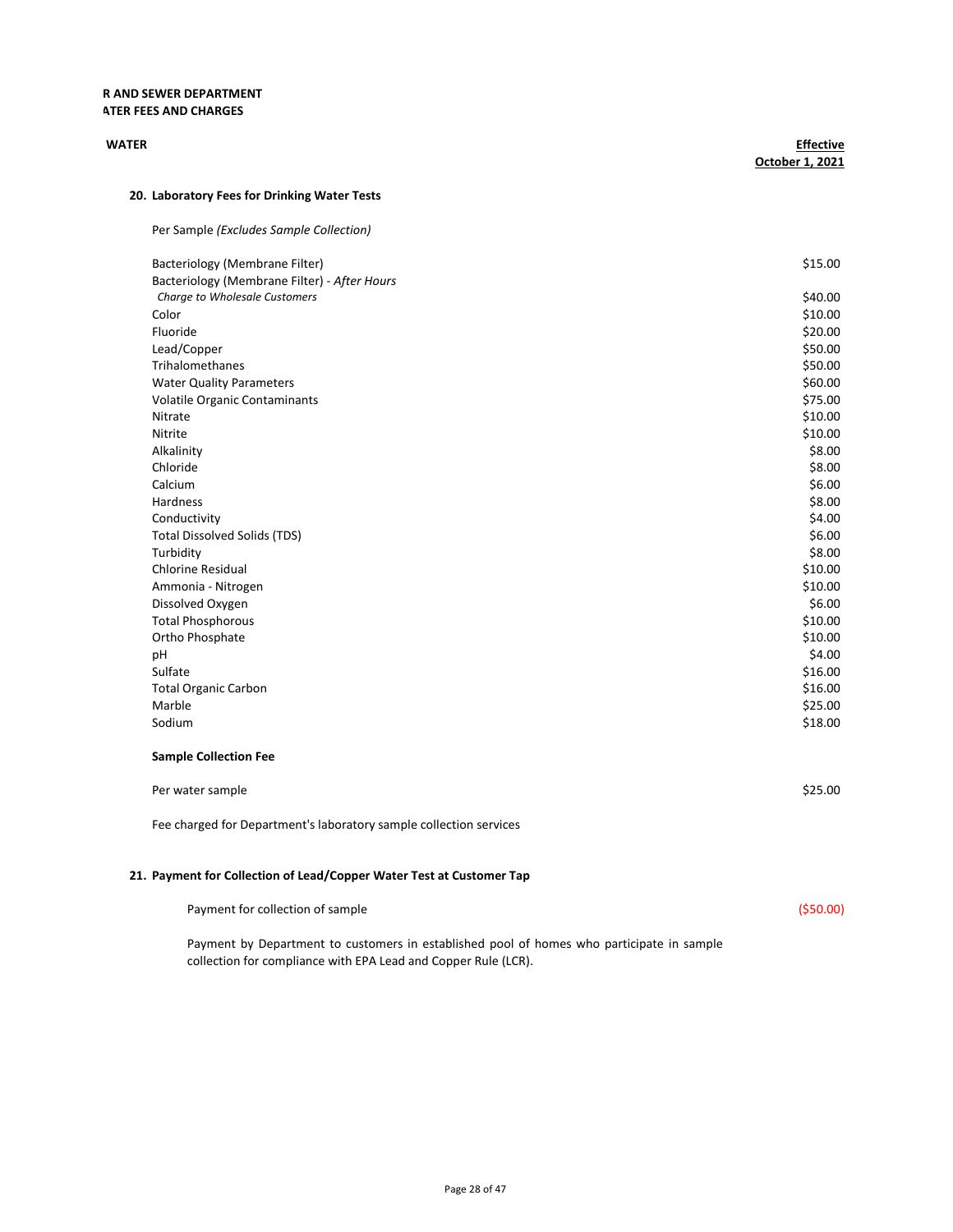#### **R AND SEWER DEPARTMENT ATER FEES AND CHARGES**

| WATER                                                                                                                             | <b>Effective</b><br>October 1, 2021 |
|-----------------------------------------------------------------------------------------------------------------------------------|-------------------------------------|
| 22. Release of Easement Fees                                                                                                      |                                     |
| Release of platted easement rights<br>А.                                                                                          | \$250.00                            |
| Conditional consent letter for permission to use easement until<br>В.<br>required by Department                                   | \$50.00                             |
| All other release requests<br>C.                                                                                                  | \$500.00                            |
| 23. Completion of Water and Sewer Verification Form Fees* (See Table 2)<br>(See Section 24-43.1(5) of the Miami-Dade County Code) |                                     |
| <b>Water Only</b>                                                                                                                 |                                     |
| Residential (R-A)<br>А.                                                                                                           | \$30.00                             |
| Multi-family residential (R-B)<br>В.                                                                                              | \$75.00                             |
| Non-residential (NR)<br>C.                                                                                                        | \$75.00                             |
| Water & Sewer                                                                                                                     |                                     |
| Residential (R-A)<br>А.                                                                                                           | \$60.00                             |
| Multi-family residential (R-B)<br>В.                                                                                              | \$150.00                            |
| Non-residential (NR)<br>C.                                                                                                        | \$150.00                            |
| * No additional process fee will apply to obtain "verification forms" after execution of agreement                                |                                     |
| * Single period, two-year extension of approval for qualifying<br>projects pursuant to Ordinance #11-60                           | \$79.00                             |
| 24. Water and Sewer Ordinance Letter                                                                                              |                                     |
| <b>Water Only</b>                                                                                                                 |                                     |
| Residential<br>А.                                                                                                                 | \$30.00                             |
| Commercial<br>В.                                                                                                                  | \$75.00                             |
| Water & Sewer                                                                                                                     |                                     |
| A. Residential                                                                                                                    | \$60.00                             |
| B. Commercial                                                                                                                     | \$150.00                            |
| 25. Review and Release of Recorded Document Fees (Other Than Easements)                                                           |                                     |
| (covenants, unities of title, service agreements, warranty deeds)                                                                 |                                     |
| A. Water only                                                                                                                     | \$100.00                            |
| Water & Sewer<br>В.                                                                                                               | \$150.00                            |
| 26. Completion of Service Feasibility Questionnaire Fee                                                                           | \$25.00                             |
|                                                                                                                                   |                                     |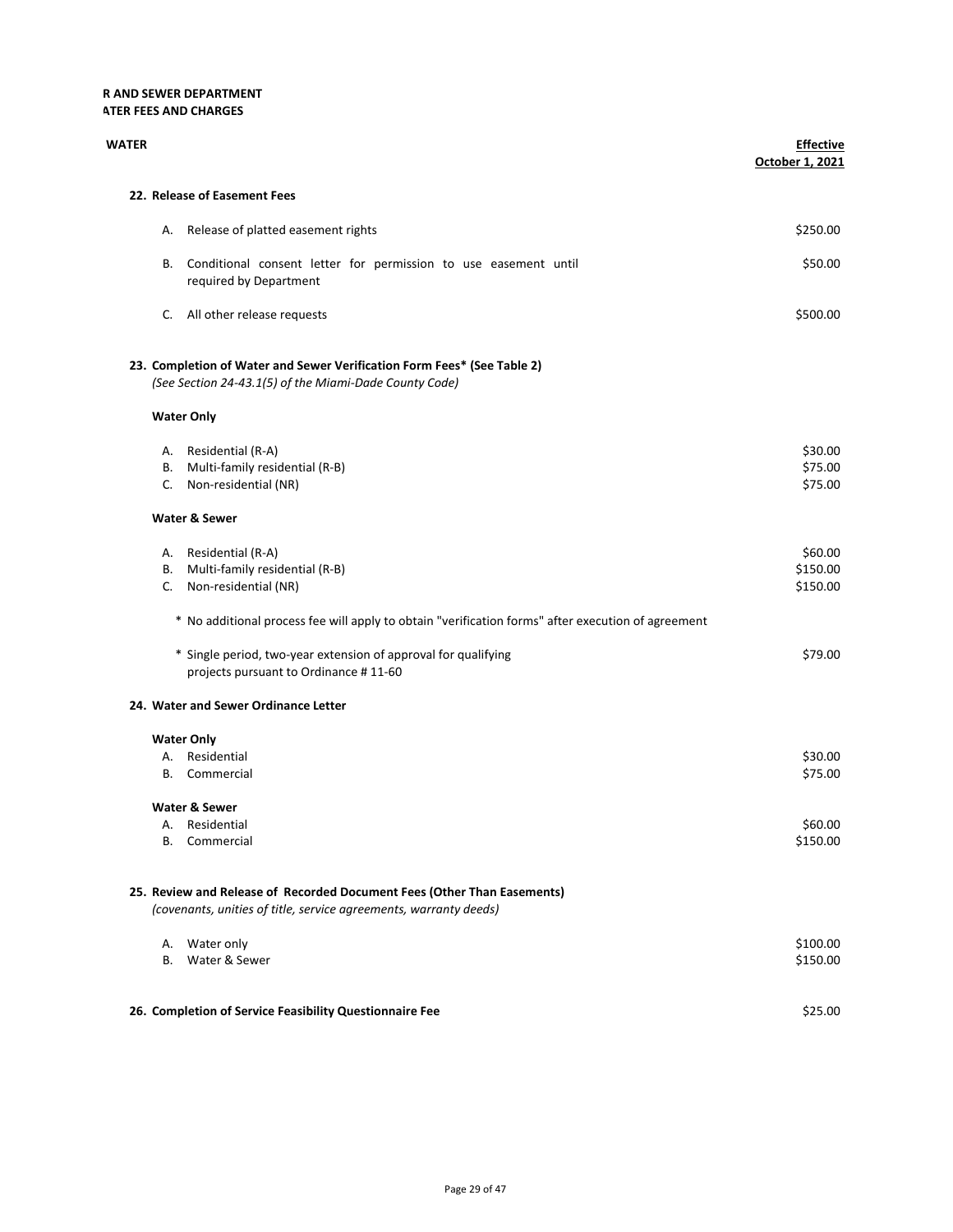| WATER |                                                                                                         | <b>Effective</b><br>October 1, 2021 |
|-------|---------------------------------------------------------------------------------------------------------|-------------------------------------|
|       | 27. Preparation of Service Agreement Fees *                                                             |                                     |
|       | <b>Water Only</b>                                                                                       |                                     |
|       | Residential, multi-family and commercial use                                                            | \$100.00                            |
|       | <b>Water &amp; Sewer</b>                                                                                |                                     |
|       | Residential, multi-family and commercial use                                                            | \$200.00                            |
|       | * No additional process fee will apply to obtain "verification forms" after execution of agreement      |                                     |
|       | * Single period, two-year extension of approval for qualifying projects pursuant<br>to Ordinance #11-60 | \$79.00                             |
|       | 28. Preparation of Letter of Availability Fees                                                          |                                     |
|       | A. Water only                                                                                           | \$50.00                             |
|       | B. Water & Sewer                                                                                        | \$100.00                            |
|       | 29. Other Recordable Legal Document Fees                                                                |                                     |
|       | A. Preparation of covenant                                                                              |                                     |
|       | 1. Water only                                                                                           | \$25.00                             |
|       | 2. Water & Sewer                                                                                        | \$50.00                             |
|       | B. Preparation of unity of title                                                                        |                                     |
|       | 1. Water only                                                                                           | \$25.00                             |
|       | 2. Water & Sewer                                                                                        | \$50.00                             |
|       | 30. Environmental Quality Control Board (EQCB)                                                          |                                     |
|       | <b>Letter Preparation Fees</b>                                                                          |                                     |
|       | A. Water only                                                                                           | \$35.00                             |
|       | B. Water & Sewer                                                                                        | \$70.00                             |
|       | 31. Review of Shop Drawings Fee                                                                         |                                     |
|       | Per shop drawing                                                                                        | \$60.00                             |

Fee charged for the review of shop drawings for Department compliance regarding water valve fittings and taps.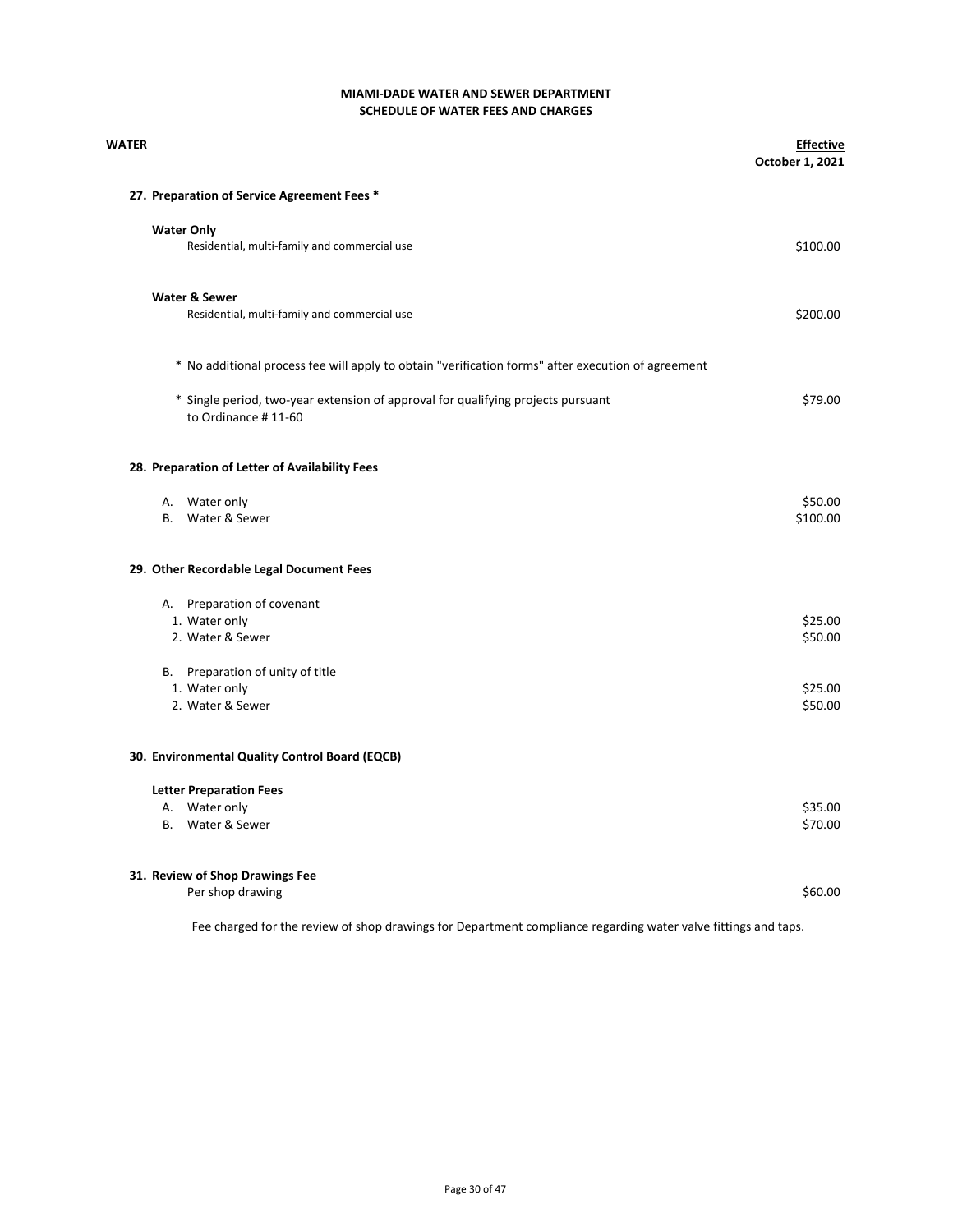#### **R AND SEWER DEPARTMENT ATER FEES AND CHARGES**

| WATER |    |                                                                                                                                                                                                                                             | <b>Effective</b><br>October 1, 2021 |
|-------|----|---------------------------------------------------------------------------------------------------------------------------------------------------------------------------------------------------------------------------------------------|-------------------------------------|
|       |    | 32. Blueline Prints Requested From As-Builts Fee<br>Fee per blueline print                                                                                                                                                                  | \$5.00                              |
|       |    | 33. Design and Construction Standard Specifications and Details Publication Fee<br>Per publication                                                                                                                                          | \$50.00                             |
|       |    | 34. Verification of Underground Water and Sewer Infrastructure Horizontal Location Fee<br>Per 100 Linear Feet<br><b>Additional Linear Foot</b><br>(verification of horizontal location of underground infrastructure as shown on As-Builts) | \$50.00<br>\$0.50                   |
|       |    | 35. Safety and Rescue Training Course Fees                                                                                                                                                                                                  |                                     |
|       |    | Water & Sewer<br>A. Confined space entry<br>(24 hours)                                                                                                                                                                                      | \$450.00                            |
|       | В. | Hazardous material technician and incident command class<br>(40 hours)                                                                                                                                                                      | \$550.00                            |
|       | C. | Hazwoper training<br>(40 hours)                                                                                                                                                                                                             | \$550.00                            |
|       |    | D. Air monitoring<br>(16 hours)                                                                                                                                                                                                             | \$150.00                            |
|       | Е. | <b>Excavation safety</b><br>(Trenching & shoring, 16 hours)                                                                                                                                                                                 | \$250.00                            |
|       |    | F. Fall protection/scaffolding<br>(16 hours)                                                                                                                                                                                                | \$250.00                            |
|       |    | G. Electrical safety<br>(16 hours)                                                                                                                                                                                                          | \$500.00                            |
|       |    | H. Respiratory protection<br>(40 hours)                                                                                                                                                                                                     | \$450.00                            |

**NOTE:** The revenues from the above course fees are allocated to the water and wastewater funds.

## **36. Floating Meters/Temporary Portable Meters/ Damaged/Cleaning Fees**

| Meter Size   |          |
|--------------|----------|
| 1"           | \$72.00  |
| 2"           | \$125.00 |
| 3" and above | \$140.00 |

#### **37. Floating Meters/Temporary Portable Meters**

Charge to read a floating meter in the field. <br>\$50.00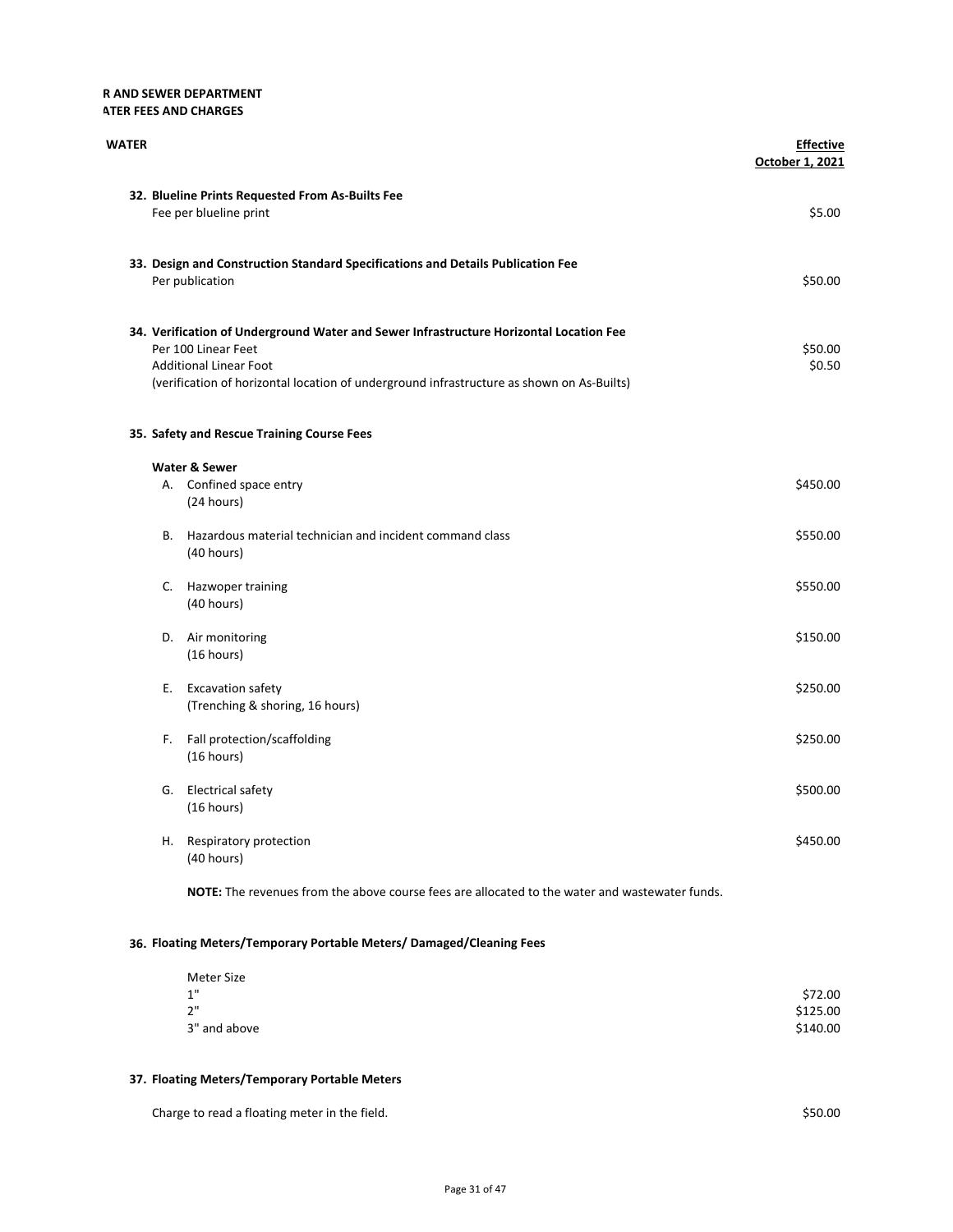| WATER |          |                                                                                                                                                                                                                                | <b>Effective</b><br>October 1, 2021 |
|-------|----------|--------------------------------------------------------------------------------------------------------------------------------------------------------------------------------------------------------------------------------|-------------------------------------|
|       |          | 38. Preparation of GIS Adhoc Maps and/or Data Fees                                                                                                                                                                             |                                     |
|       |          | Per hour (minimum one hour)                                                                                                                                                                                                    | \$65.00                             |
|       |          | Additional copies of the same map-per copy                                                                                                                                                                                     | \$25.00                             |
|       |          | 39. Detecto Meters                                                                                                                                                                                                             |                                     |
|       |          | Per 100 cubic feet                                                                                                                                                                                                             | \$6.9647                            |
|       |          | Per 1,000 gallons                                                                                                                                                                                                              | \$9.3111                            |
|       |          | 40. Security Fees                                                                                                                                                                                                              |                                     |
|       |          | A. Fee for Issuance of Initial Identification Card                                                                                                                                                                             |                                     |
|       |          | Per person                                                                                                                                                                                                                     | \$60.00                             |
|       |          | Fee charged for background check and processing costs for identification card and transponder issued to persons having<br>access to Department facilities.<br>(Consultants, Contractors, Non-Water and Sewer Department Staff) |                                     |
|       | В.       | Fee for Renewal of Expired Identification Card<br>(one year from date of issuance)<br>(Consultants, Contractors, Non-Water and Sewer Department Staff)                                                                         |                                     |
|       |          | Per person                                                                                                                                                                                                                     | \$55.00                             |
|       | C.       | Fee for Replacement of Identification Card<br>(card lost, stolen, etc.)                                                                                                                                                        |                                     |
|       |          | Per person                                                                                                                                                                                                                     | \$15.00                             |
|       |          | 41. Subscription Fee to Access Customer Care and Billing System (CCB)                                                                                                                                                          |                                     |
|       |          | Fee per user                                                                                                                                                                                                                   | \$6,300.00                          |
|       |          | Annual fee charged to title and lien companies to provide access to the Department's Customer Care and Billing System (CCB)<br>via the Internet for Premise Lien Certificates (PLC).                                           |                                     |
|       |          | 42. Cut For Non-Payment (CONP)                                                                                                                                                                                                 |                                     |
|       |          | Third Attempt Water Meter Removal Charge                                                                                                                                                                                       | \$250.00                            |
|       | payment. | Fee charged to customers who fail to provide access to water meter on two previous attempts to collect or lock service for non-                                                                                                |                                     |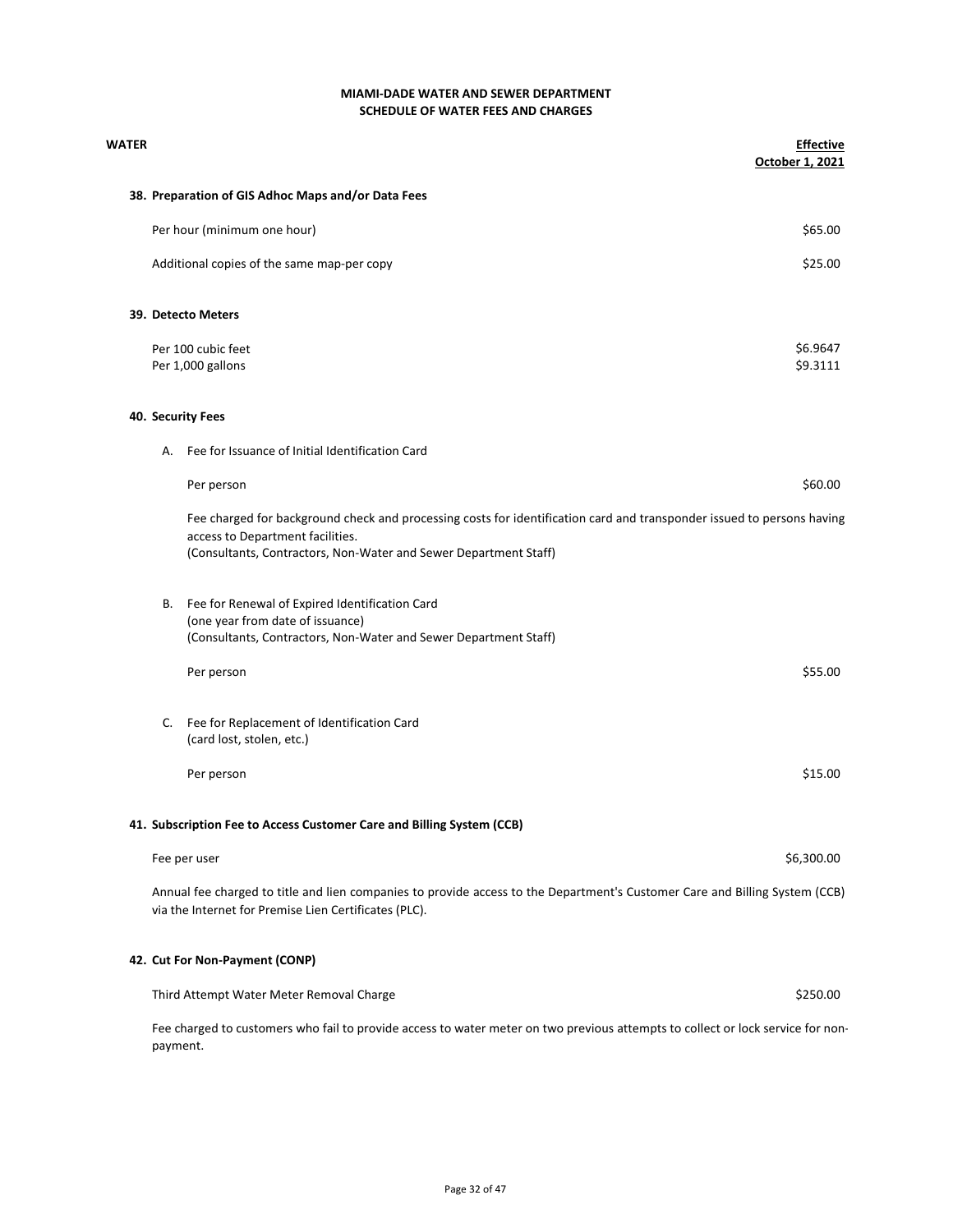## **SCHEDULE OF WATER FEES AND CHARGES MIAMI-DADE WATER AND SEWER DEPARTMENT**

| WATER |                                                                                                                                                                                                                     | <b>Effective</b><br>October 1, 2021 |
|-------|---------------------------------------------------------------------------------------------------------------------------------------------------------------------------------------------------------------------|-------------------------------------|
|       | 43. Developer Repayment Fee                                                                                                                                                                                         |                                     |
|       | To cover administrative costs for collection and<br>repayment of construction connection charges<br>collected from connecting and/or abutting properties<br>in behalf of developers who constructed the facilities. | 2.5% of gross repayment             |
|       | 44. Unauthorized Usage of Water on Fire Lines                                                                                                                                                                       |                                     |
|       | Daily penalty charge against fire line accounts for allowing unauthorized<br>usage or waste of water.                                                                                                               | \$100.00 per day                    |
|       | 45. General & Administrative (G&A) Overhead (OH) Rate                                                                                                                                                               |                                     |
|       | Rate charged to offset general and administrative costs related to work<br>performed by the Department due to request, damage (billable job<br>orders) or contractual agreement.                                    | 10.6% of total cost                 |
|       | 46. Pipeline Installation Contributions                                                                                                                                                                             |                                     |
|       | Pipe Size                                                                                                                                                                                                           | Rate Per Linear Foot                |
|       | 8"<br>12"                                                                                                                                                                                                           | \$42.00<br>\$46.00                  |
|       | Contributory nayments by developers of certain development projects as indicated by Section 2012c) of the Rules and                                                                                                 |                                     |

Contributory payments by developers of certain development projects as indicated by Section 2.04(2c) of the Rules and Regulations.

#### **47. After-Hours Construction Inspections Activity Fees**

\$90.00 per hour Per hour rate charged for work outside the specified work hours weekends, nights and holidays for contractors with special requirements or deadlines for construction.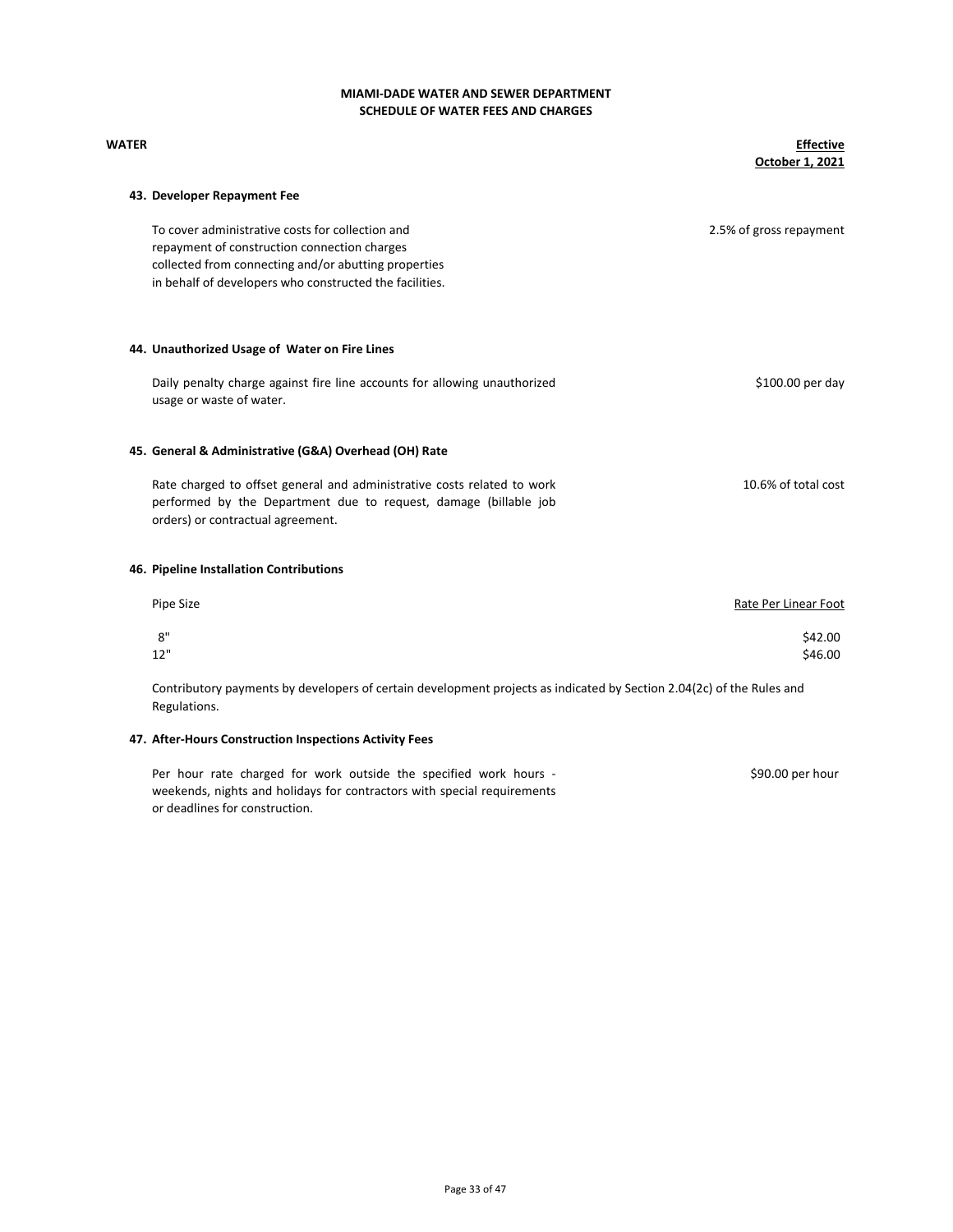**WATER Effective October 1, 2021**

#### **48. Water Meter Installation Fees**

These fees are for the installation of the water meter(s) only. All new water services must be installed in accordance with the appropriate Water & Sewer Department Standard Detail, prior to the installation of the water meters.

The Department reserves the right to install the appropriate sized meter, if a service is deemed to be oversized for a specific premise, as long as an adequate amount of flow is provided.

Fee for installing initial water meter for new customer

#### **Service Size (Section 45) :**

| 3/4" or 5/8"            | \$145.00    |
|-------------------------|-------------|
| 1"                      | \$195.00    |
| 2"                      | \$1,350.00  |
| 4" (with 2 - 2" meters) | \$2,665.00  |
| 4" Turbo                | \$4,075.00  |
| 6" Turbo                | \$6,145.00  |
| 6" x 4" Turbo           | \$7,475.00  |
| 8" Turbo                | \$9,380.00  |
| 8" x 4" Turbo           | \$10,740.00 |
| 10" Turbo               | \$11,770.00 |
| 10" x 4" Turbo          | \$13,130.00 |
|                         |             |

**Note:** All other sizes and/or configurations will be charged at actual cost.

#### **49. Return Field Visit to Set Meter After Failed Meter Installation**

Fee for return field visit to set meter after initial installation was not up to Department standards.

| <b>Service Size</b>     |                    |
|-------------------------|--------------------|
| 5/8" to 1"<br>2" to 10" | \$35.00<br>\$55.00 |

**50. Rental of Light Towers but the set of the set of the set of the set of the set of the set of the set of the set of the set of the set of the set of the set of the set of the set of the set of the set of the set of t** 

#### **51. Surcharge for After- Hours Initial Meter Installation**

#### **Service Size:**

| 3/4" to 1" Service | \$385.00   |
|--------------------|------------|
| 2" to 4" Service   | \$675.00   |
| 6" to 10" Service  | \$1,015.00 |
|                    |            |
|                    |            |

# **52. Curb Stop Replacement for Initial Meter Installation 6165.00** \$165.00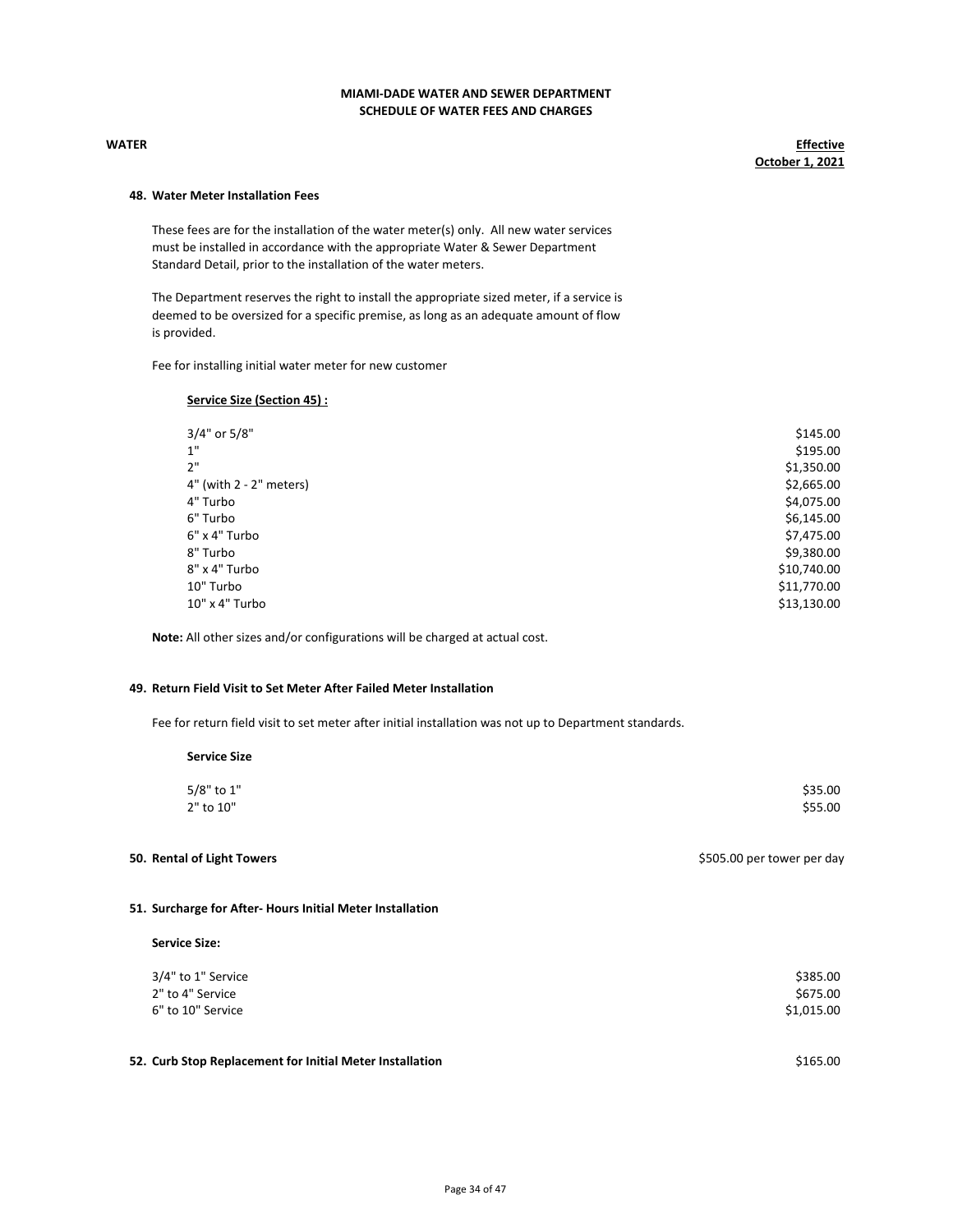| WATER |    |                                                                                                                                                                                                                                                                                | <b>Effective</b><br>October 1, 2021 |
|-------|----|--------------------------------------------------------------------------------------------------------------------------------------------------------------------------------------------------------------------------------------------------------------------------------|-------------------------------------|
|       |    | 53. Backflow Preventer Test and Non-Compliant Certification Fee<br>Charged to customers that fail to comply with the annually required backflow<br>preventer testing; customer will receive two notices before a contractor is hired to<br>perform testing and fee is charged. | \$250.00                            |
|       |    | 54. Backflow Preventer Assembly Test Report Submission<br>Processing test report submitted by private tester                                                                                                                                                                   | \$5.00                              |
|       |    | <b>55. Construction Contract Documents</b>                                                                                                                                                                                                                                     |                                     |
|       | А. | Contract Documents on a CD or DVD (cost per CD/DVD)                                                                                                                                                                                                                            | \$20.00                             |
|       | В. | <b>Contract Documents without Full-Sized Plan Sheets</b>                                                                                                                                                                                                                       | \$25.00                             |
|       | C. | Contract Documents with Engineer's Estimate up to \$500,000                                                                                                                                                                                                                    | \$25.00                             |
|       | D. | Contract Documents for Projects bidding via Miscellaneous<br>Construction Contracts (MCC) with Engineer's Estimate greater<br>than \$500,000 but less than \$5 million.                                                                                                        | \$40.00                             |
|       | Ε. | Contract Documents for Projects not bidding via Miscellaneous Construction Contracts (MCC) with Engineer's Estimate,<br>as follows:                                                                                                                                            |                                     |
|       |    | 1. Greater than \$500,000, but up to \$5 million                                                                                                                                                                                                                               | \$50.00                             |
|       |    | 2. Greater than \$5 million, but up to \$10 million                                                                                                                                                                                                                            | \$75.00                             |
|       |    | 3. Greater than \$10 million, but up to \$20 million                                                                                                                                                                                                                           | \$100.00                            |
|       |    | 4. Greater than \$20 million, but up to \$50 million                                                                                                                                                                                                                           | \$150.00                            |
|       |    | 5. Greater than \$50 million, but up to \$100 million                                                                                                                                                                                                                          | \$250.00                            |
|       |    | 6. Greater than or equal to \$100 million                                                                                                                                                                                                                                      | \$350.00                            |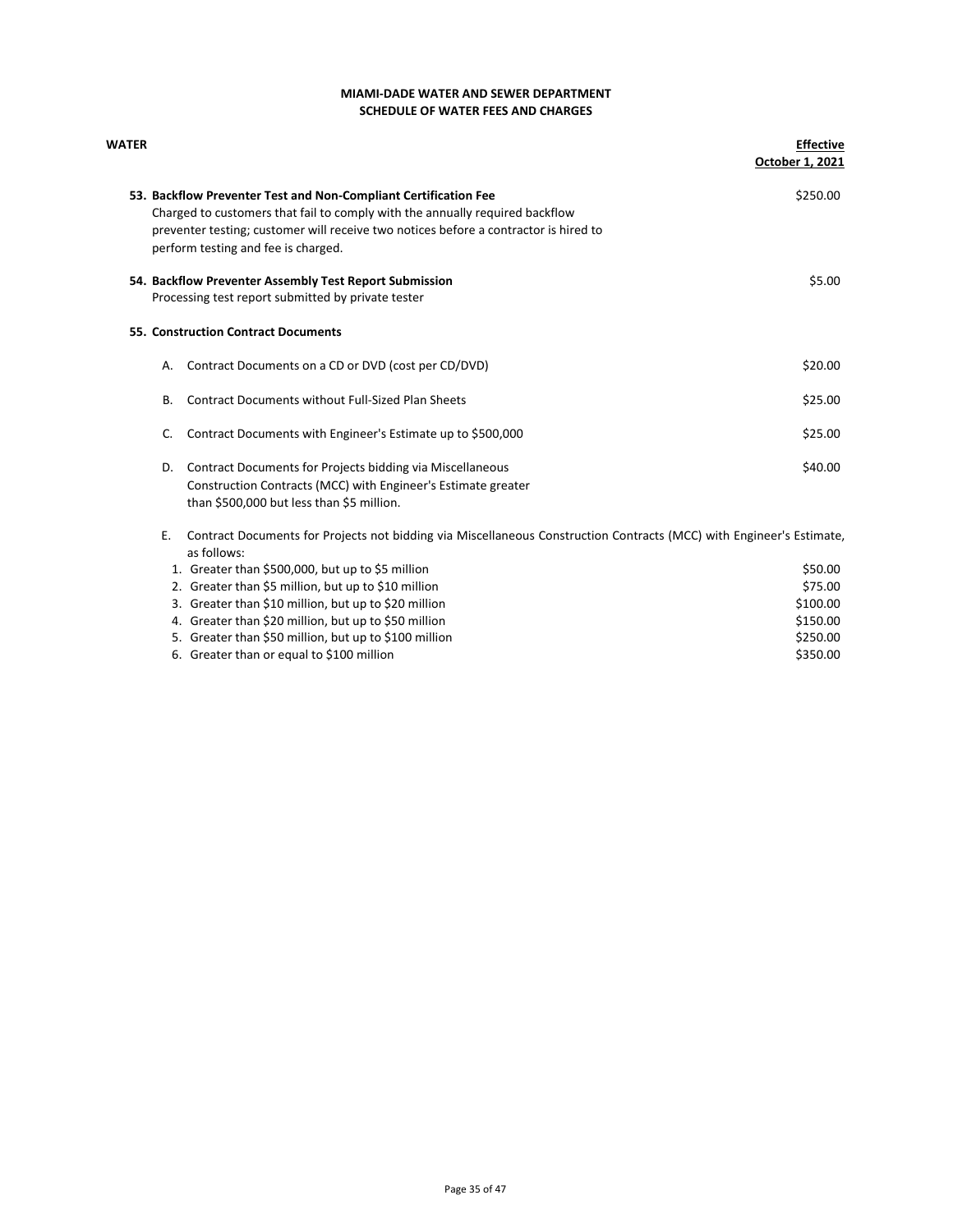#### **WASTEWATER**

**Effective October 1, 2021**

| 1. Oversizing Credits |                                                                                      |                    |                                 |
|-----------------------|--------------------------------------------------------------------------------------|--------------------|---------------------------------|
|                       |                                                                                      | <b>Credit Per</b>  | <b>Credit Per</b>               |
| А.                    | <b>Force Mains</b>                                                                   | <b>Linear Foot</b> | <b>Plug Valve</b>               |
|                       | 8" to 12"                                                                            | (510.00)           | (5790.00)                       |
|                       | 8" to 16"                                                                            | (\$22.00)          | (52, 264.00)                    |
|                       | 8" to 20"                                                                            | (542.00)           | ( \$4,006.00)                   |
|                       | 8" to 24"                                                                            | (550.00)           | (\$20,575.00)                   |
|                       | 8" to 30"                                                                            | ( \$81.00)         | (540, 210.00)                   |
|                       | 8" to 36"                                                                            | ( \$106.00)        | (565,776.00)                    |
|                       | 12" to 16"                                                                           | ( \$13.00)         | ( \$1,512.00)                   |
|                       | 12" to 20"                                                                           | (533.00)           | ( \$3,230.00)                   |
|                       | 12" to 24"                                                                           | (541.00)           | ( \$20,664.00)                  |
|                       | 12" to 30"                                                                           | (571.00)           | (540, 229.00)                   |
|                       | 12" to 36"                                                                           | ( \$96.00)         | ( \$65, 865.00)                 |
|                       |                                                                                      |                    | <b>Credit Per Inch Diameter</b> |
|                       |                                                                                      |                    | Per Linear Foot                 |
| В.                    | <b>Gravity Sewer Mains</b>                                                           |                    |                                 |
|                       | 8" to 10"                                                                            |                    | ( \$3.00)                       |
|                       | 8" to 12"                                                                            |                    | (57.00)                         |
|                       | 2. Developer Payment/Credit for New Sanitary Sewer Lateral Installation for Existing |                    | ( \$5,000.00)                   |

# **Property Use**

# **Construction Connection Charge**

|                       |                  | <b>Rate Per Front Foot</b> |
|-----------------------|------------------|----------------------------|
| <b>Pipelines</b>      | <b>Pipe Size</b> |                            |
| <b>Gravity Sewers</b> | 8"               | \$29.00                    |
|                       | 10"              | \$31.00                    |
|                       | 12"              | \$33.00                    |
| <b>Force Mains</b>    | 8"               | \$32.00                    |
|                       | 12"              | \$38.00                    |
|                       | 16"              | \$49.00                    |
|                       |                  |                            |

| 4. Connection Charge Rate |                                                                              |        |
|---------------------------|------------------------------------------------------------------------------|--------|
|                           | Per average daily gallon                                                     | \$5.60 |
|                           | Per average daily gallon for customers utilizing a graywater disposal system | \$2.80 |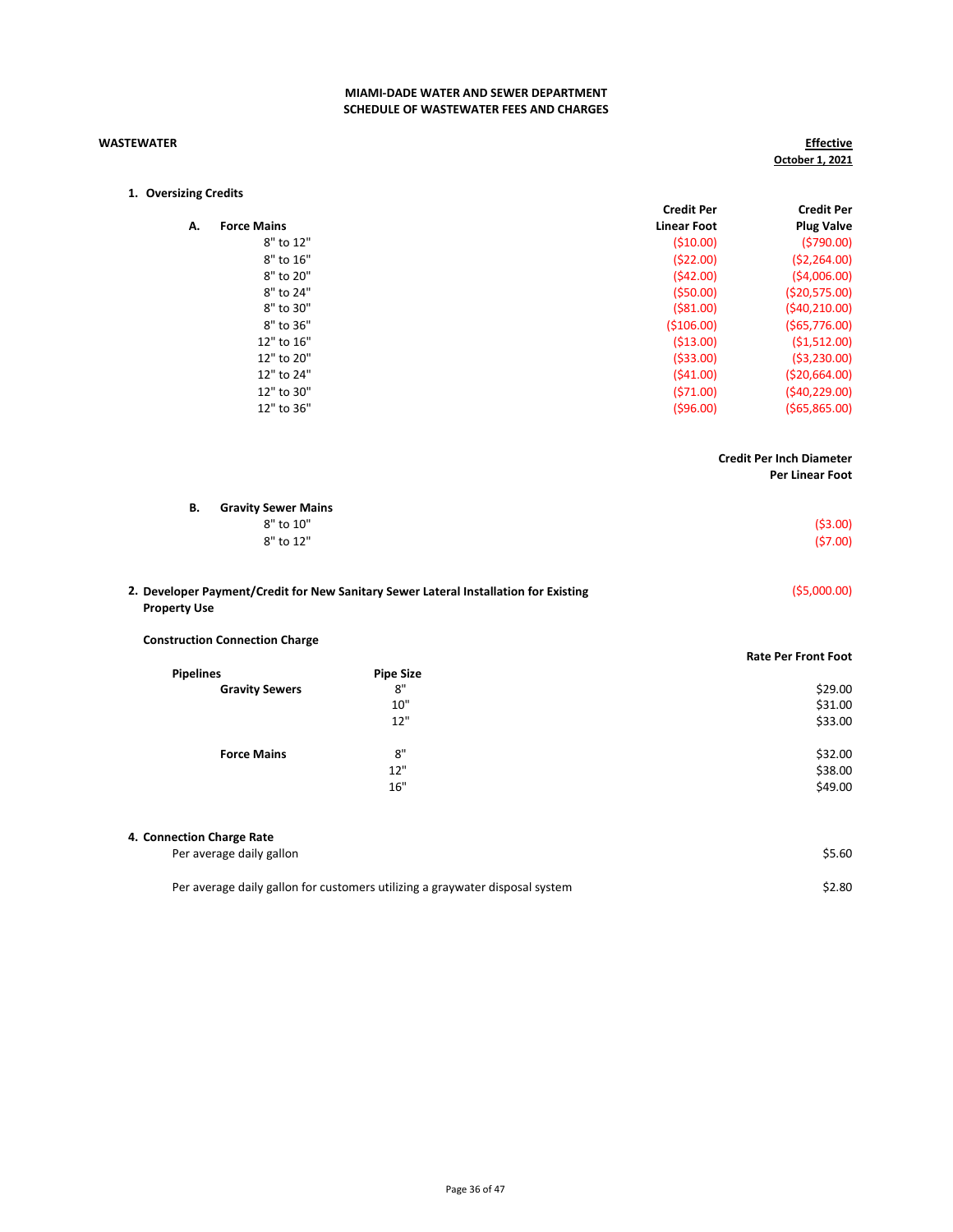#### **WASTEWATER**

**Effective October 1, 2021**

#### **5. Basic Customer Service Fees**

| Α. | <b>Deposit</b><br>Residential - based on customer's credit analysis and payment history                                                                  | \$0.00 to \$100.00                                                                                 |
|----|----------------------------------------------------------------------------------------------------------------------------------------------------------|----------------------------------------------------------------------------------------------------|
|    | Commercial - monthly                                                                                                                                     | Amount based on 2.5 times the anticipated<br>monthly billing with a minimum charge of<br>\$50.00   |
|    | Commercial - quarterly                                                                                                                                   | Amount based on 1.5 times the anticipated<br>quarterly billing with a minimum charge of<br>\$50.00 |
| В. | <b>Administrative Hearing</b><br>Charged even if customer fails to appear at hearing and fails to cancel more than seven (7) days<br>before hearing date | \$75.00                                                                                            |
|    | 6. Domestic Waste Disposal Fee                                                                                                                           |                                                                                                    |
|    | Charged to commercial tankers for unloading domestic waste at wastewater treatment plants; After hours: 10:01pm - 5:59am                                 |                                                                                                    |
|    | $0 - 1,000$ gallons truck                                                                                                                                | \$65.50                                                                                            |
|    | 0 - 1,000 gallons truck - After hours                                                                                                                    | \$131.00                                                                                           |
|    | 1,001 - 1,500 gallons truck                                                                                                                              | \$98.25                                                                                            |
|    | 1,001 - 1,500 gallons truck - After hours                                                                                                                | \$196.50                                                                                           |
|    | 1,501 - 2,000 gallons truck                                                                                                                              | \$131.00                                                                                           |
|    | 1,501 - 2,000 gallons truck - After hours                                                                                                                | \$262.00                                                                                           |
|    | Over 2,000 gallons truck- (per hundred gallons)                                                                                                          | \$6.55                                                                                             |
|    | Over 2,000 gallons truck - (per hundred gallons) - After hours                                                                                           | \$13.10                                                                                            |

#### **7. Fats, Oils, Grease (FOG), and Other Waste Disposal Fee**

Charged to commercial tankers for unloading fats, oils, grease (FOG), and other waste at wastewater treatment plants; After hours: 10:01pm - 5:59am

| $0 - 1,000$ gallons truck                                                                                     | \$94.00    |
|---------------------------------------------------------------------------------------------------------------|------------|
| 0 - 1,000 gallons truck - After hours                                                                         | \$188.00   |
| 1,001 - 1,500 gallons truck                                                                                   | \$141.00   |
| 1,001 - 1,500 gallons truck - After hours                                                                     | \$282.00   |
| 1,501 - 2,000 gallons truck                                                                                   | \$188.00   |
| 1,501 - 2,000 gallons truck - After hours                                                                     | \$376.00   |
| Over 2,000 gallons truck - (per hundred gallons)                                                              | \$9.40     |
| Over 2,000 gallons truck - (per hundred gallons) - After hours                                                | \$18.80    |
| 8. Waste Hauler Tank Disposal Deposit                                                                         |            |
| Per waste hauler tank disposal account                                                                        | \$2,000.00 |
| 9. Hauled Waste Receiving Station Spill Clean-up                                                              | \$414.00   |
| Per accidental spill when delivering waste loads to receiving stations                                        |            |
| 10. Waste Hauler Truck Cleanout Charge                                                                        |            |
| Per cleanout                                                                                                  | \$50.00    |
| 11. Waste Hauler Truck Calibration Decal                                                                      | \$100.00   |
| Charged per verification of waste truck capacity. Trucks are provided with a decal that identifies gallonage. |            |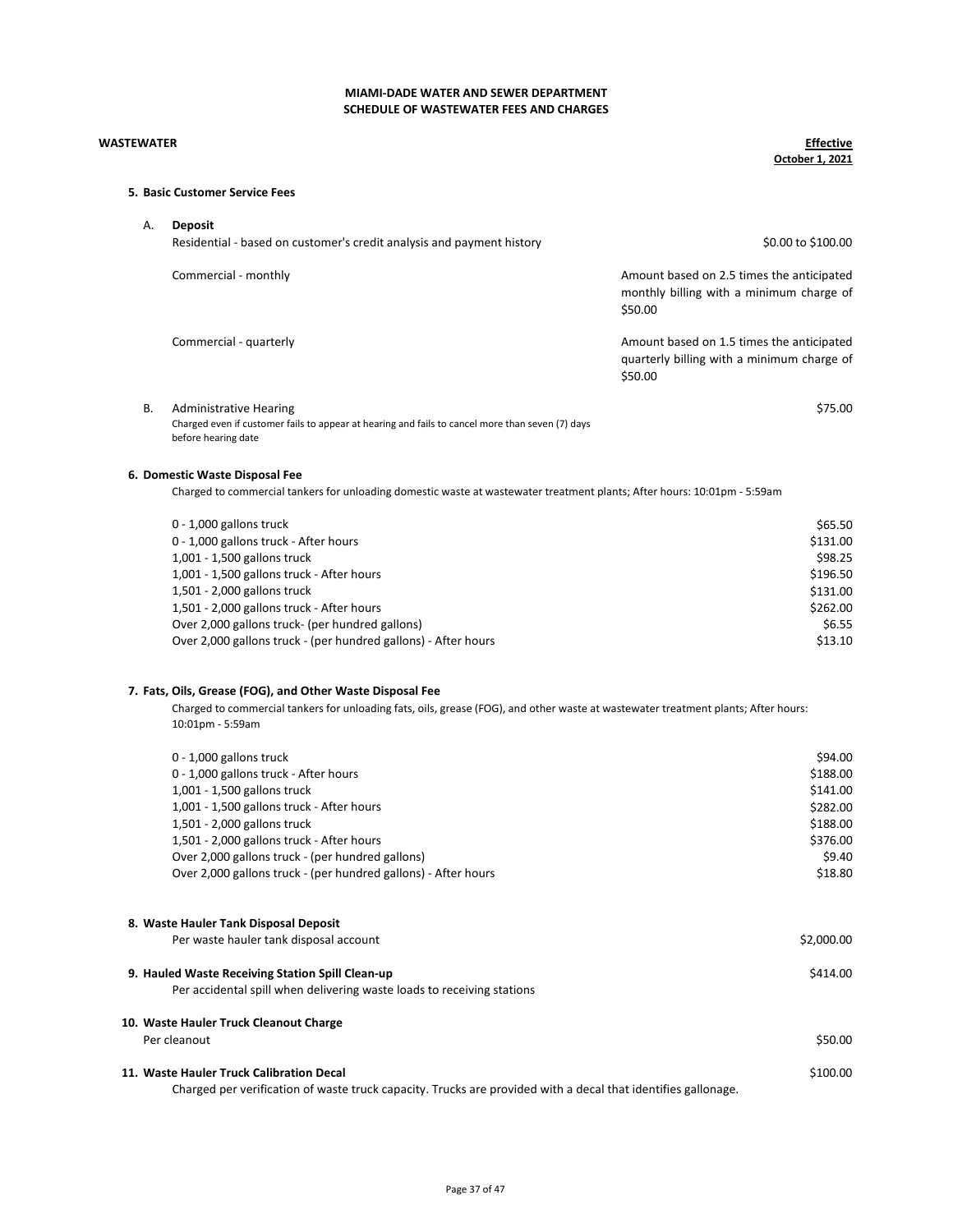| <b>WASTEWATER</b>                                                                                                   | <b>Effective</b><br>October 1, 2021                              |
|---------------------------------------------------------------------------------------------------------------------|------------------------------------------------------------------|
| 12. Departmental Review of Waste Load Disposal Other than FOG or Domestic                                           | \$111.00                                                         |
| Ensure compliance with Miami Dade County Liquid Waste Transportation and Disposal Guidance Manual.                  |                                                                  |
| 13. Laboratory Sampling of Other Waste Load Disposal                                                                | \$563.00                                                         |
| 14. High Strength Sewage Surcharge<br>Per pound for portion of suspended solids in excess of a concentration of 200 | \$0.14                                                           |
| milligrams per liter                                                                                                |                                                                  |
| Per pound for portion of biochemical oxygen demand in excess of a<br>concentration of 200 milligrams per liter      | \$0.19                                                           |
| 15. Pump Station Maintenance Fee<br>Fees charged for maintenance of pump stations under Interdepartmental Agreement |                                                                  |
| 16. Discharge Regulations Violations                                                                                |                                                                  |
| Fine for failure to comply with discharge regulations                                                               | \$500.00                                                         |
| 17. Removal of Clean-Out Plug                                                                                       | \$150.00                                                         |
| 18. Permit Fee(s)                                                                                                   | As charged to the Department by various<br>governmental agencies |
| 19. Premise Location Certificate                                                                                    |                                                                  |
| To obtain notification of any actual or potential lien amount attached to a premise location                        |                                                                  |
| Fee per service address:                                                                                            |                                                                  |
| <b>Water &amp; Sewer</b>                                                                                            |                                                                  |
| A. Regular premise location certificate                                                                             | \$10.00                                                          |
| B. 24-hour premise location certificate                                                                             | \$20.00                                                          |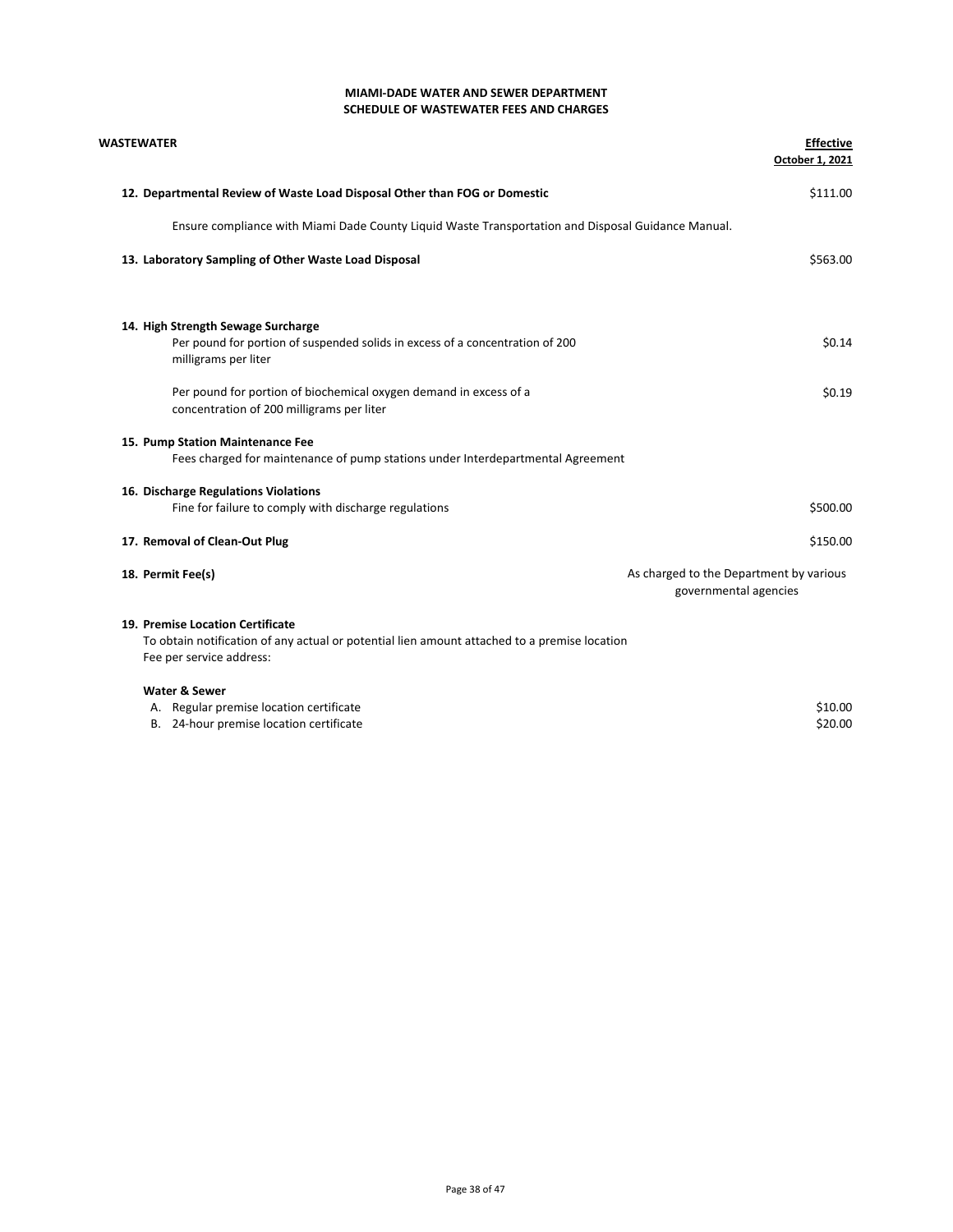#### **WASTEWATER**

**Effective October 1, 2021**

#### **20. Plans Review and Inspection Fees**

Processing fees for the review and approval of plans for code compliance regarding sewer extension projects, including sewer laterals, connections and pump stations. Plans Review Fees entitles the applicant to an initial plans review, and one final review.

|             | A. Laterals/Connections                                                                               | \$55.00                      |
|-------------|-------------------------------------------------------------------------------------------------------|------------------------------|
|             | <b>B.</b> Sewer Main Extensions                                                                       |                              |
|             | Up to 500 ft.                                                                                         | \$300.00                     |
|             | 501 ft. to 2,000 ft.                                                                                  | \$350.00                     |
|             | Greater than 2,000 ft.                                                                                | \$350.00                     |
|             |                                                                                                       |                              |
|             |                                                                                                       | plus \$0.18 per ft >2,000 ft |
|             | C. Pump Station                                                                                       | \$800.00                     |
|             | D. Each rework of Plans Review Items above A, B, and C.                                               | \$106.59                     |
|             | Renewal of expired approval and revisions                                                             | Same as original fee         |
|             | (One year or more after approval)                                                                     |                              |
|             | Single period, two-year extension of approval for qualifying projects<br>pursuant to Ordinance #11-60 | \$79.00                      |
|             |                                                                                                       |                              |
|             | 21. Weed Control Fee                                                                                  |                              |
|             | Per quarter                                                                                           | \$25.00                      |
|             | 22. Facilities with Excessive Infiltration Surcharge                                                  | 10%                          |
|             | 23. Discharge of Sludge Charge                                                                        | \$40.00/ton                  |
|             | 24. Telemetering Equipment Installation Fee                                                           |                              |
|             | Fee charged for installation of telemetering equipment at developer installed pump stations           |                              |
|             | Per pump station                                                                                      | \$7,550.00                   |
|             |                                                                                                       |                              |
| 25. Marinas |                                                                                                       | 40% of retail rate           |
|             |                                                                                                       |                              |
|             | 26. Release of Easement Fees                                                                          |                              |
|             | A. Release of platted easement rights                                                                 | \$250.00                     |
|             | B. Conditional consent letter for permission to use easement until                                    | \$50.00                      |
|             | required by Department                                                                                |                              |
|             | C. All other release requests                                                                         | \$500.00                     |
|             |                                                                                                       |                              |
|             | 27. Completion of Application Form Fees                                                               |                              |
|             | A. Utilities collection transmission capacity form                                                    | \$50.00                      |
|             | B. Industrial pre-treatment facility application form                                                 |                              |
|             | Sewer only                                                                                            | \$150.00                     |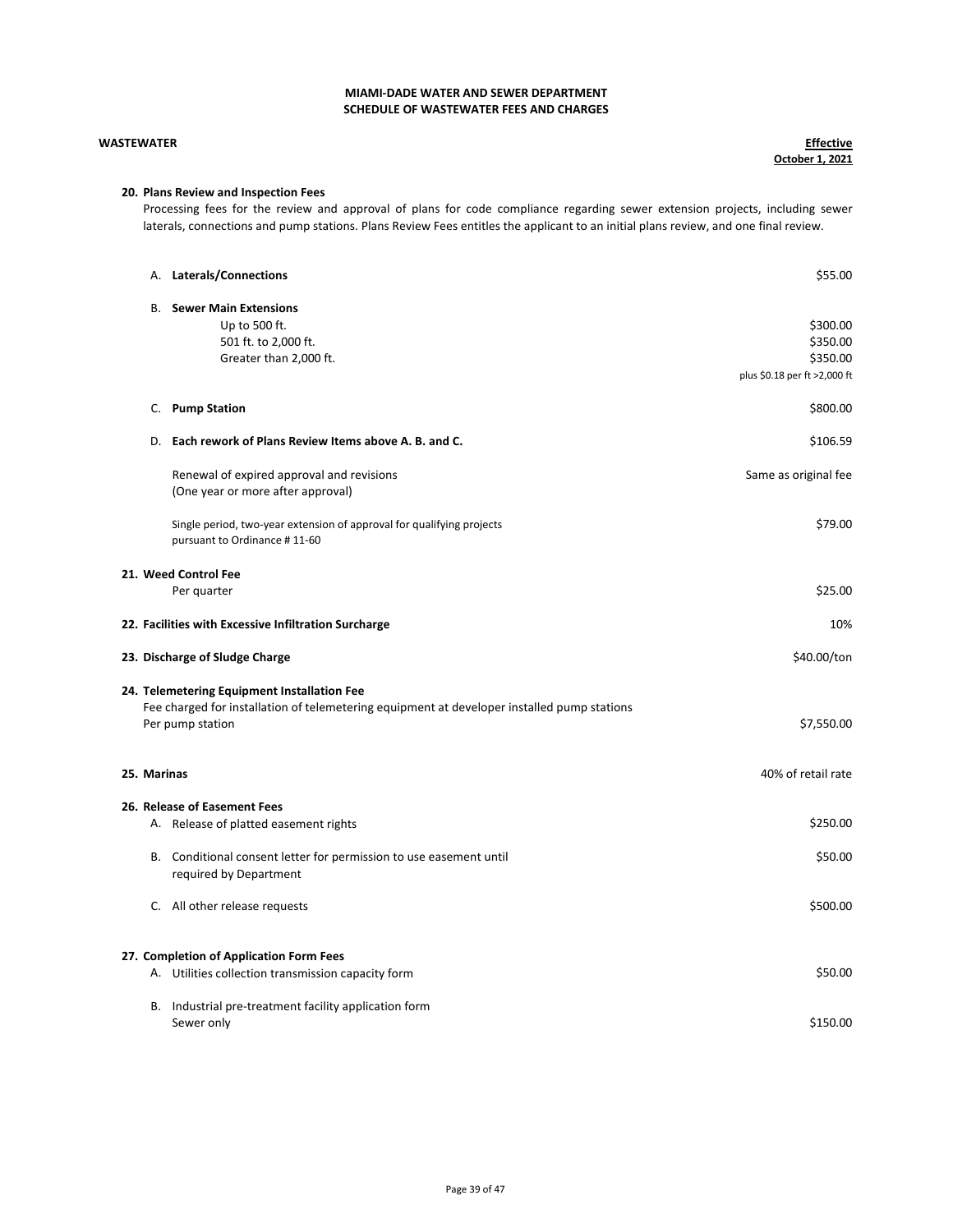| <b>WASTEWATER</b>                                                                                                                 | <b>Effective</b><br>October 1, 2021 |  |
|-----------------------------------------------------------------------------------------------------------------------------------|-------------------------------------|--|
| 28. Completion of Water and Sewer Verification Form Fees* (See Table 2)<br>(See Section 24-43.1(5) of the Miami-Dade County Code) |                                     |  |
| <b>Sewer Only</b>                                                                                                                 |                                     |  |
| A. Residential (R-A)                                                                                                              | \$30.00                             |  |
| B. Multi-family residential (R-B)                                                                                                 | \$75.00                             |  |
| C. Non-residential (NR)                                                                                                           | \$75.00                             |  |
| <b>Water &amp; Sewer</b>                                                                                                          |                                     |  |
| A. Residential (R-A)                                                                                                              | \$60.00                             |  |
| B. Multi-family residential (R-B)                                                                                                 | \$150.00                            |  |
| C. Non-residential (NR)                                                                                                           | \$150.00                            |  |
| * No additional process fee will apply to obtain "verification forms" after execution of agreement                                |                                     |  |
| * Single period, two-year extension of approval for qualifying projects pursuant to Ordinance #11-60                              | \$79.00                             |  |
| 29. Ordinance Letter                                                                                                              |                                     |  |
| Wastewater Only                                                                                                                   |                                     |  |
| Α.<br>Residential                                                                                                                 | \$30.00                             |  |
| B.<br>Commercial                                                                                                                  | \$75.00                             |  |
| Water & Sewer                                                                                                                     |                                     |  |
| Α.<br>Residential                                                                                                                 | \$60.00                             |  |
| <b>B.</b><br>Commercial                                                                                                           | \$150.00                            |  |
| 30. Review and Release of Recorded Document Fees (Other Than Easements)                                                           |                                     |  |
| (Covenants, unities of title, service agreements, warranty deeds)                                                                 |                                     |  |
| А.<br>Sewer only                                                                                                                  | \$100.00                            |  |
| Water & Sewer<br>В.                                                                                                               | \$150.00                            |  |
|                                                                                                                                   |                                     |  |
| 31. Preparation of Service Agreement Fees *                                                                                       |                                     |  |
| Sewer Only<br>Residential, multi-family and commercial use                                                                        | \$100.00                            |  |
|                                                                                                                                   |                                     |  |
| Water & Sewer                                                                                                                     |                                     |  |
| Residential, multi-family and commercial use                                                                                      | \$200.00                            |  |
| * No additional process fee will apply to obtain "verification forms" after execution of agreement                                |                                     |  |
| * Single period, two-year extension of approval for qualifying projects<br>pursuant to Ordinance #11-60                           | \$79.00                             |  |
|                                                                                                                                   |                                     |  |
| 32. Preparation of Letter of Availability Fees                                                                                    |                                     |  |
| A. Sewer only                                                                                                                     | \$50.00                             |  |
| B. Water & Sewer                                                                                                                  | \$100.00                            |  |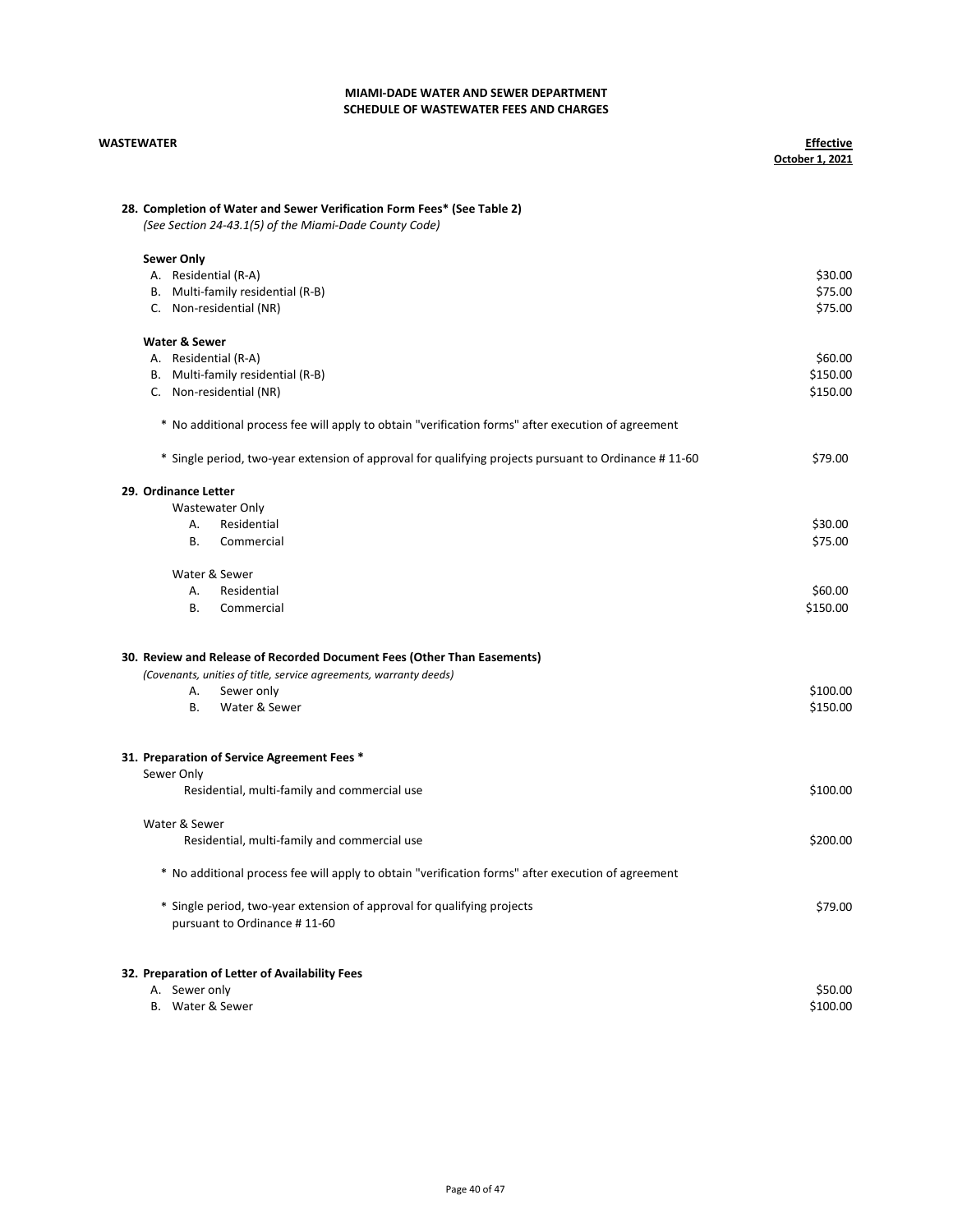| WASTEWATER                      |                                                                                        |  | <b>Effective</b><br>October 1, 2021                                                                                           |
|---------------------------------|----------------------------------------------------------------------------------------|--|-------------------------------------------------------------------------------------------------------------------------------|
|                                 | 33. Other Recordable Legal Document Fees                                               |  |                                                                                                                               |
|                                 | A. Preparation of covenant                                                             |  |                                                                                                                               |
| 1.                              | Sewer only                                                                             |  | \$25.00                                                                                                                       |
| 2.                              | Water & Sewer                                                                          |  | \$50.00                                                                                                                       |
|                                 | B. Preparation of unity of title                                                       |  |                                                                                                                               |
| 1.                              | Sewer only                                                                             |  | \$25.00                                                                                                                       |
| 2.                              | Water & Sewer                                                                          |  | \$50.00                                                                                                                       |
|                                 | 34. Completion of Groundwater Discharge Form Fee                                       |  | \$50.00                                                                                                                       |
| (EQCB) Letter Preparation Fees  | 35. Environmental Quality Control Board                                                |  |                                                                                                                               |
|                                 |                                                                                        |  |                                                                                                                               |
| А.                              | Sewer only                                                                             |  | \$35.00                                                                                                                       |
| В.                              | Water & Sewer                                                                          |  | \$70.00                                                                                                                       |
| 36. Customer Call-Out Fees      |                                                                                        |  |                                                                                                                               |
|                                 | not responsible to correct complaint                                                   |  | Fee for investigation and/or emergency response to sewer collection complaints (call-outs), fee charged only if Department is |
| Fee per call-out:               |                                                                                        |  |                                                                                                                               |
| A.                              | Regular working hours                                                                  |  | \$125.00                                                                                                                      |
| В.                              | Non-regular working hours                                                              |  | \$175.00                                                                                                                      |
|                                 | 37. Customer Initiated Closed Circuit Television Lateral Inspection Fee                |  |                                                                                                                               |
| Per inspection                  |                                                                                        |  | \$250.00                                                                                                                      |
| 38. Review of Shop Drawings Fee |                                                                                        |  |                                                                                                                               |
| Per shop drawing                |                                                                                        |  | \$100.00                                                                                                                      |
| stations                        |                                                                                        |  | Fee charged for the review of shop drawings for Department compliance regarding sewer manholes, fittings, taps and pump       |
|                                 | 39. Blueline Prints Requested From As-Builts Fee                                       |  |                                                                                                                               |
|                                 | Fee per blueline print                                                                 |  | \$5.00                                                                                                                        |
|                                 | 40. Design and Construction Standard Specifications and Details Publication Fee        |  |                                                                                                                               |
| Per publication                 |                                                                                        |  | \$50.00                                                                                                                       |
|                                 | 41. Verification of Underground Water and Sewer Infrastructure Horizontal Location Fee |  |                                                                                                                               |

| Per 100 Linear Feet                                                                       | \$50.00 |
|-------------------------------------------------------------------------------------------|---------|
| <b>Additional Linear Foot</b>                                                             | \$0.50  |
| (verification of horizontal location of underground infrastructure as shown on As-Builts) |         |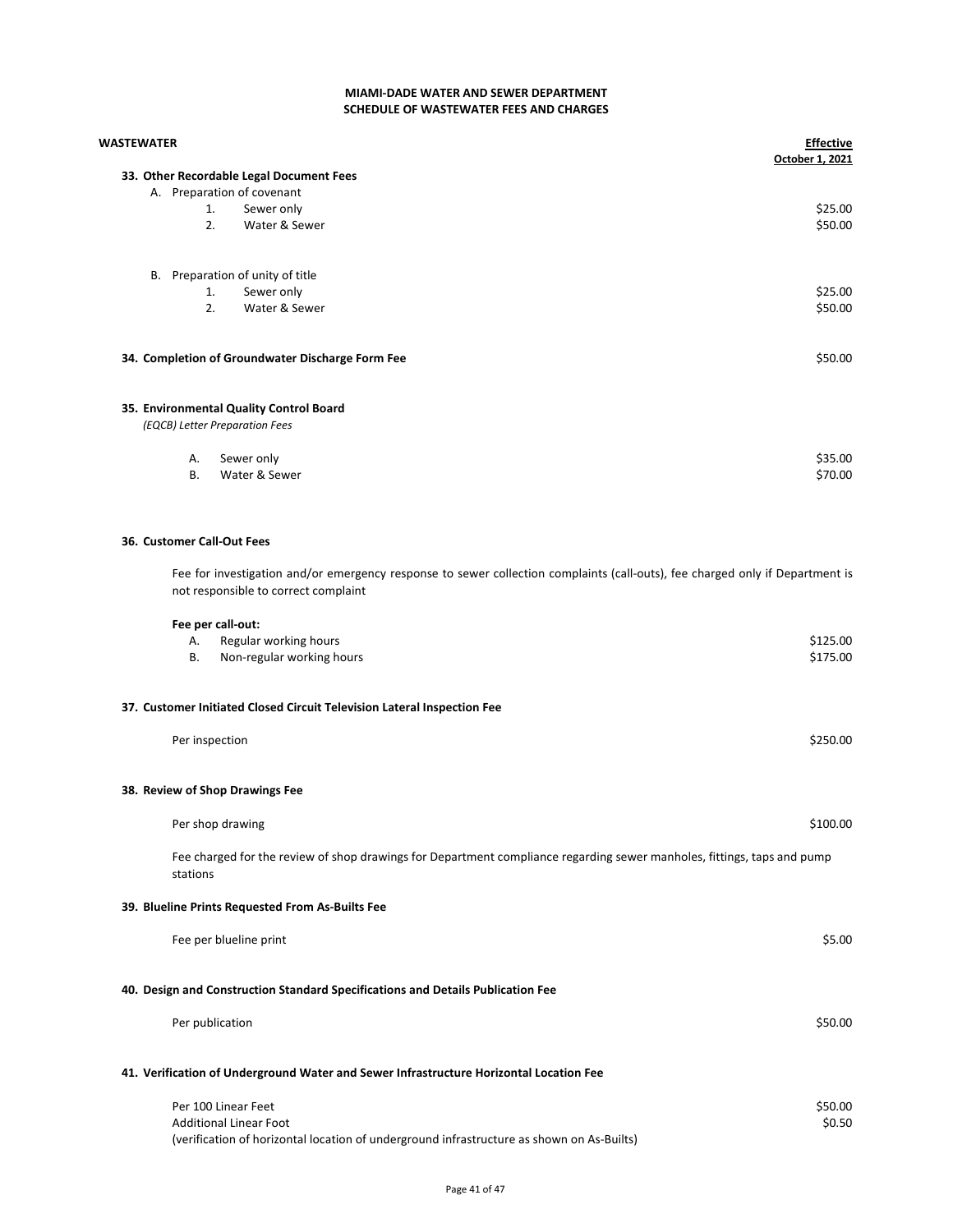| <b>WASTEWATER</b> |                                                                                                | <b>Effective</b><br>October 1, 2021 |
|-------------------|------------------------------------------------------------------------------------------------|-------------------------------------|
|                   | 42. Safety and Rescue Training Course Fees                                                     |                                     |
|                   | Water & Sewer                                                                                  |                                     |
|                   | A. Confined space entry<br>(24 hours)                                                          | \$450.00                            |
|                   | B. Hazardous material technician and incident command class<br>(40 hours)                      | \$550.00                            |
|                   | C. Hazwoper training<br>(40 hours)                                                             | \$550.00                            |
|                   | D. Air monitoring<br>(16 hours)                                                                | \$150.00                            |
|                   | E. Excavation safety<br>(Trenching & shoring, 16 hours)                                        | \$250.00                            |
|                   | F. Fall protection/scaffolding<br>(16 hours)                                                   | \$250.00                            |
|                   | G. Electrical safety<br>(16 hours)                                                             | \$500.00                            |
|                   | H. Respiratory protection<br>(40 hours)                                                        | \$450.00                            |
|                   | NOTE: The revenues from the above course fees are allocated to the water and wastewater funds. |                                     |

## **43. Laboratory Fees for Wastewater Tests**

| Per Sample (Excludes Sample Collection)   |         |
|-------------------------------------------|---------|
| Bacteriology (Membrane Filter)            | \$15.00 |
| Bacteriology (Membrane Filter) -          |         |
| After Hours Charge to Wholesale Customers | \$40.00 |
| Nitrate                                   | \$10.00 |
| Nitrite                                   | \$10.00 |
| Alkalinity                                | \$8.00  |
| Chloride                                  | \$8.00  |
| Conductivity                              | \$4.00  |
| <b>Total Dissolved Solids (TDS)</b>       | \$6.00  |
| <b>Chlorine Residual</b>                  | \$10.00 |
| Ammonia - Nitrogen                        | \$10.00 |
| Dissolved Oxygen                          | \$6.00  |
| <b>Total Phosphorous</b>                  | \$10.00 |
| Ortho Phosphate                           | \$10.00 |
| Biochemical Oxygen Demand                 | \$12.00 |
| pH                                        | \$4.00  |
| Sulfate                                   | \$16.00 |
| Total Kjeldahl Nitrogen                   | \$14.00 |
| <b>Total Organic Carbon</b>               | \$16.00 |
| <b>Total Suspended Solids</b>             | \$6.00  |
| Sodium                                    | \$18.00 |
|                                           |         |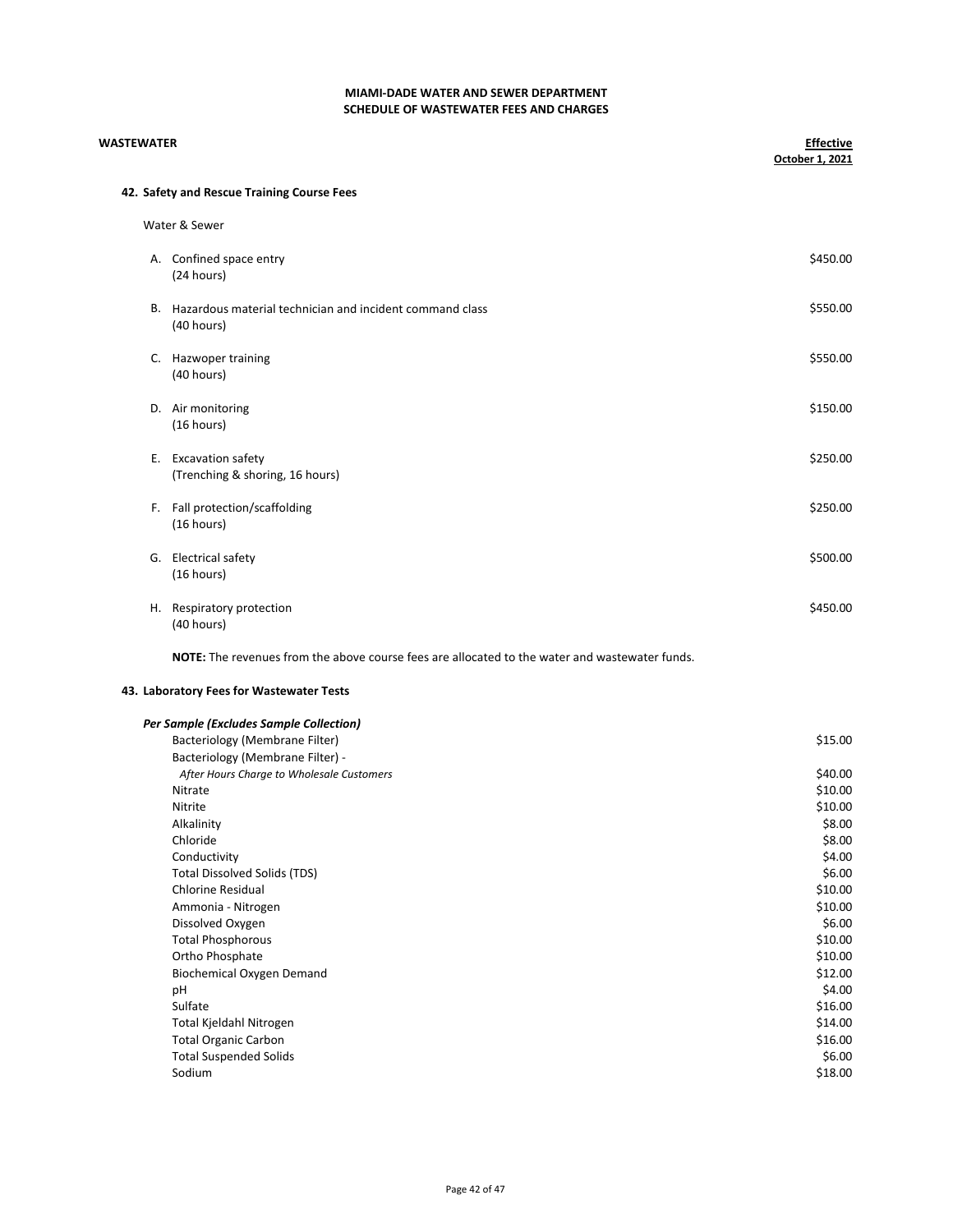| <b>WASTEWATER</b>                                                                                                                                                                                                                                                                        | <b>Effective</b><br>October 1, 2021 |
|------------------------------------------------------------------------------------------------------------------------------------------------------------------------------------------------------------------------------------------------------------------------------------------|-------------------------------------|
| 44. Preparation of GIS Adhoc Maps and/or Data Fees<br>Per hour<br>(minimum one hour)                                                                                                                                                                                                     | \$65.00                             |
| Additional copies of the same map<br>Per copy                                                                                                                                                                                                                                            | \$25.00                             |
| 45. Billing Service Fee for Processing Stormwater Utility<br><b>Fee for Municipalities</b>                                                                                                                                                                                               | Fee Determined by Agreement         |
| 46. Billing Service Fee for Processing Sewer Billings for Coral Gables                                                                                                                                                                                                                   | Fee Determined by Agreement         |
| 47. Graywater Disposal System<br>Customers who utilize an approved graywater disposal system and install a sub-meter to measure water entering the property which<br>utilizes the graywater disposal system will not be charged wastewater disposal for usage measured on the sub-meter. |                                     |
| 48. Floating Meters/Temporary Portable Meter Guarantee Deposit<br>2" Meter and Above                                                                                                                                                                                                     | \$2,500.00                          |
| <b>NOTE:</b> The above deposits do not earn simple interest-.                                                                                                                                                                                                                            |                                     |
| 49. Floating Meters/Temporary Portable Meters<br>Charge to read a floating meter in the field                                                                                                                                                                                            | \$50.00                             |
| 50. Floating Meters/Temporary Portable Meters/ Damaged/Cleaning Fees<br>3" Meter and Above                                                                                                                                                                                               | \$140.00                            |
| 51. Penalty for failure to provide a meter reading or a meter for inspection as required for<br>floating/temporary portable meters (construction meters)                                                                                                                                 | \$150.00                            |
| 52. Security Fees<br>A. Fee for Issuance of Initial Identification Card                                                                                                                                                                                                                  |                                     |
| Per person                                                                                                                                                                                                                                                                               | \$60.00                             |
| Fee charged for background check and processing costs for identification card issued to persons<br>having access to Department facilities.<br>(Consultants, Contractors, Non-Water and Sewer Department staff)                                                                           |                                     |
| B. Fee for Renewal of Expired Identification Card<br>(one year from date of issuance)<br>(Consultants, Contractors, Non-Water and Sewer Department staff)                                                                                                                                |                                     |
| Per person                                                                                                                                                                                                                                                                               | \$55.00                             |
| C. Fee for Replacement of Identification Card<br>(card lost, stolen, etc.)                                                                                                                                                                                                               |                                     |
| Per person                                                                                                                                                                                                                                                                               | \$15.00                             |
| 53. Subscription Fee to Access Customer Care and Billing System (CCB)                                                                                                                                                                                                                    |                                     |
| Fee per user                                                                                                                                                                                                                                                                             | \$6,300.00                          |
| Annual fee charged to title and lien companies to provide access to the Department's Customer Care and<br>Billing System (CCB) via the Internet for Premise Lien Certificates (PLC).                                                                                                     |                                     |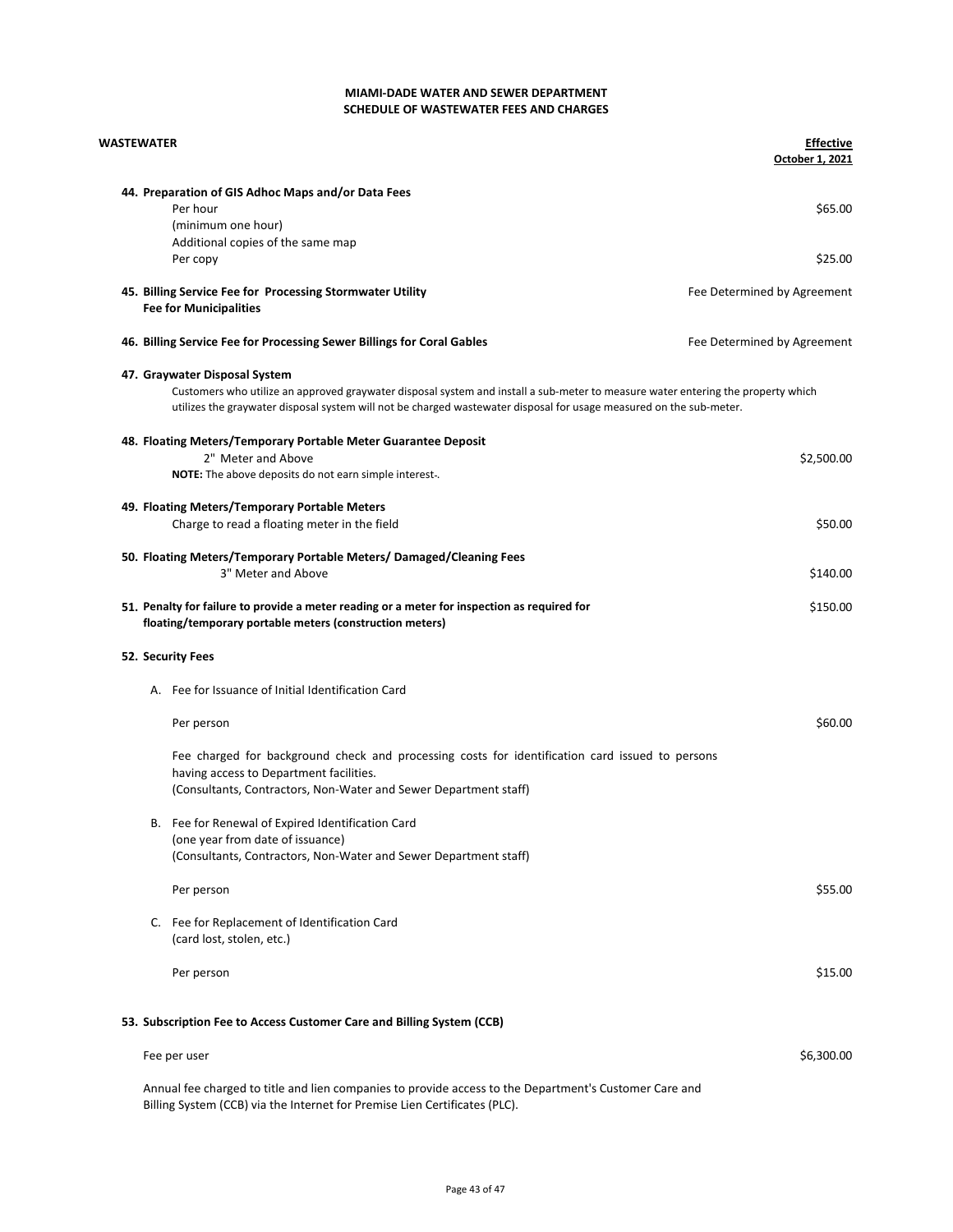| <b>WASTEWATER</b>                                                                                                                                                                                                                                  | <b>Effective</b><br>October 1, 2021 |
|----------------------------------------------------------------------------------------------------------------------------------------------------------------------------------------------------------------------------------------------------|-------------------------------------|
| 54. Cut For Non-Payment (CONP)                                                                                                                                                                                                                     |                                     |
| Third Attempt Water Meter Removal Charge                                                                                                                                                                                                           | \$250.00                            |
| Fee charged to customers who intentionally blocked access to water meter on two previous attempts to<br>collect or lock service for non-payment.                                                                                                   |                                     |
| 55. After-Hours Construction Inspections Activity Fees<br>Per hour rate charged for work outside the specified<br>work hours - weekends, nights and holidays for<br>contractors with special requirements or deadlines for<br>construction.        | \$90.00 per hour                    |
| 56. Developer Repayment Fee<br>To cover administrative costs for collection and<br>repayment of construction connection charges<br>collected from connecting and/or abutting properties in<br>behalf of developers who constructed the facilities. | 2.5% of gross repayment             |
| 57. General & Administrative (G&A) Overhead (OH) Rate<br>Rate charged to offset general and administrative costs<br>related to work performed by the Department due to<br>request, damage (billable job orders) or contractual<br>agreement.       | 10.6% of total cost                 |
| 58. Rental of Light Towers                                                                                                                                                                                                                         | \$505.00 per tower per day          |
| 59. Sewer Force Main Pipe Tapping Charges<br>Tap Size:<br>4"<br>$\sim$ 11                                                                                                                                                                          | \$650.00<br>$\lambda$ cco oo        |

| ┱.              | -----      |
|-----------------|------------|
| 6"              | \$660.00   |
| 8"              | \$730.00   |
| 12"             | \$980.00   |
| 16"             | \$1,750.00 |
| 20"             | \$2,080.00 |
| Overtime Charge | \$105.00   |
|                 |            |

**NOTE:** There will be a \$205.00 charge if Department personnel arrive on a job site and are unable to perform the tapping operation because the contractor has not fulfilled its obligations specified in the Rules and Regulations. No materials shall be furnished by the Department for installation under the prices listed above.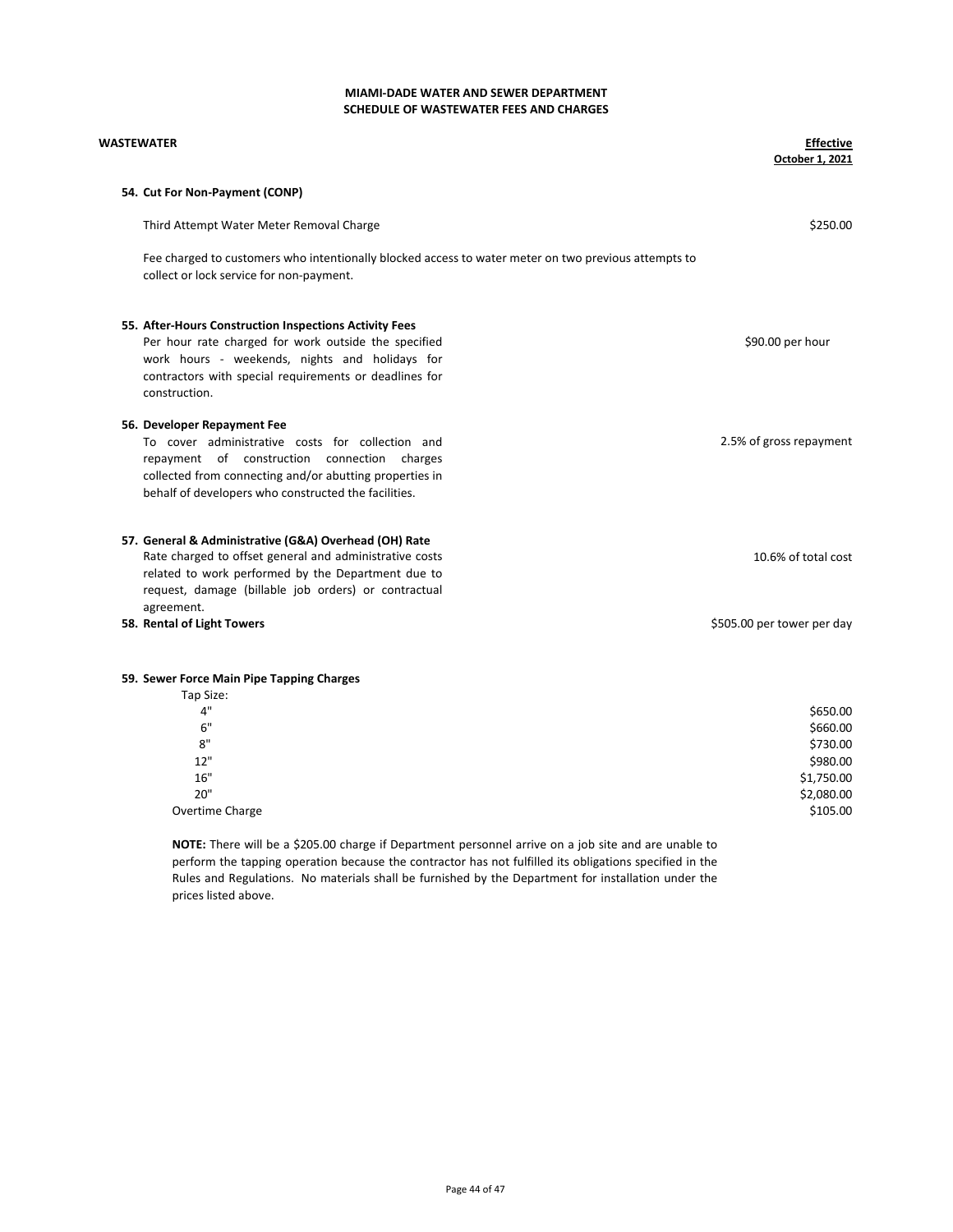| <b>WASTEWATER</b>                                                                                                                                                         | <b>Effective</b><br>October 1, 2021 |
|---------------------------------------------------------------------------------------------------------------------------------------------------------------------------|-------------------------------------|
| <b>60. Construction Contract Documents</b>                                                                                                                                |                                     |
| A. Contract Documents on a CD or DVD (cost per CD/DVD)                                                                                                                    | \$20.00                             |
| B. Contract Documents without Full-Sized Plan Sheets                                                                                                                      | \$25.00                             |
| C. Contract Documents with Engineer's Estimate up to \$500,000                                                                                                            | \$25.00                             |
| D. Contract Documents for Projects bidding via Miscellaneous<br>Construction Contracts (MCC) with Engineer's Estimate greater than<br>\$500,000 but less than \$5 million | \$40.00                             |
| E. Contract Documents for Projects not bidding via Miscellaneous Construction Contracts (MCC) with Engineer's Estimate, as<br>follows:                                    |                                     |

| 1. Greater than \$500,000, but up to \$5 million      | \$50.00  |
|-------------------------------------------------------|----------|
| 2. Greater than \$5 million, but up to \$10 million   | \$75.00  |
| 3. Greater than \$10 million, but up to \$20 million  | \$100.00 |
| 4. Greater than \$20 million, but up to \$50 million  | \$150.00 |
| 5. Greater than \$50 million, but up to \$100 million | \$250.00 |
| 6. Greater than or equal to \$100 million             | \$350.00 |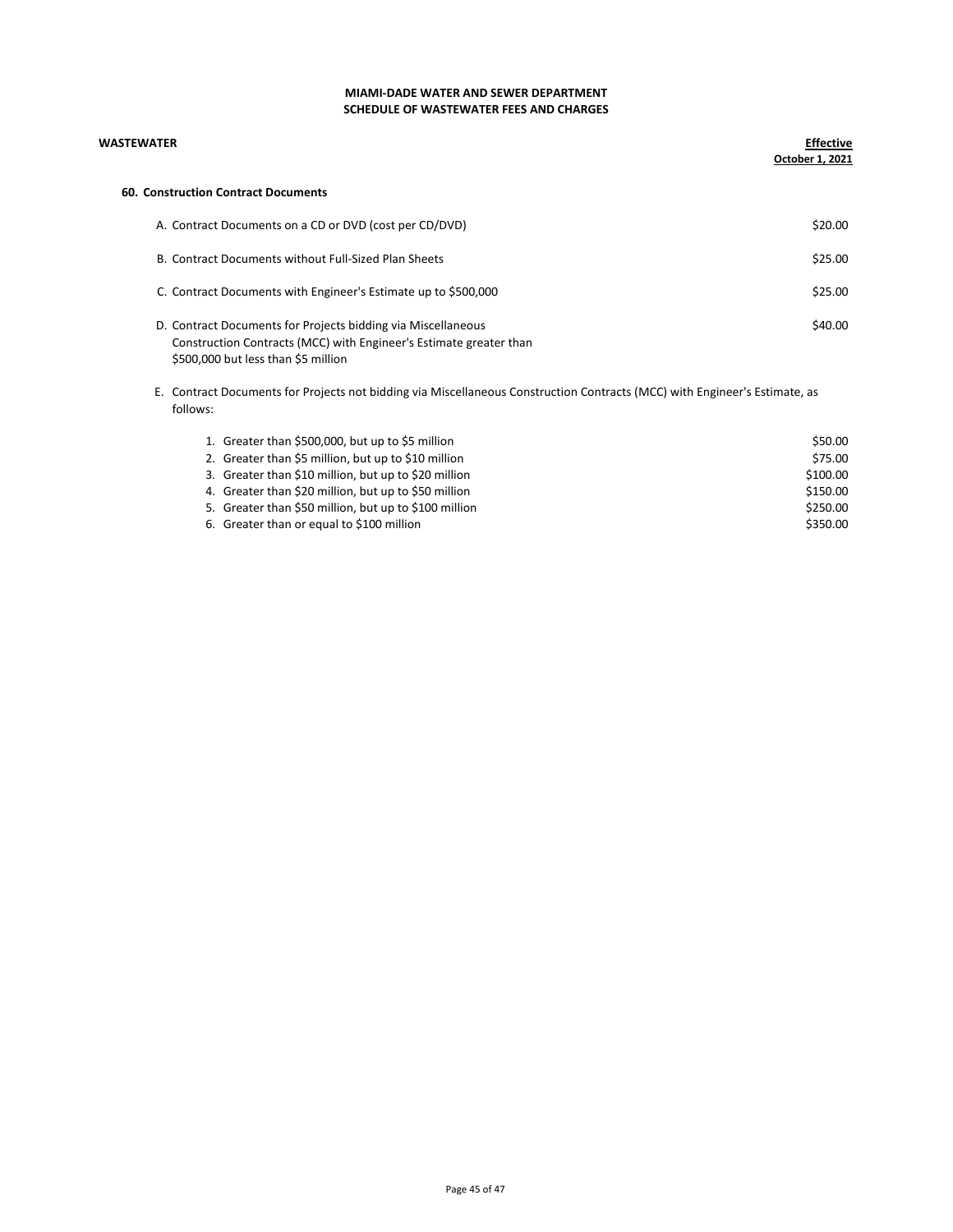| MIAMI-DADE WATER AND SEWER DEPARTMENT<br>Table 2                                                                                            |                                                                                                                  |  |  |  |                                      |  |
|---------------------------------------------------------------------------------------------------------------------------------------------|------------------------------------------------------------------------------------------------------------------|--|--|--|--------------------------------------|--|
| No.                                                                                                                                         | <b>Types of Building Usages</b>                                                                                  |  |  |  | <b>Verification Form Fee Listing</b> |  |
|                                                                                                                                             | <b>Residential Land Uses:</b>                                                                                    |  |  |  |                                      |  |
| $\mathbf{1}$                                                                                                                                | <b>Single Family Residences</b>                                                                                  |  |  |  | $R-A$                                |  |
| 2                                                                                                                                           | <b>Townhouse Residences</b>                                                                                      |  |  |  | $R-B$                                |  |
| 3                                                                                                                                           | Apartments                                                                                                       |  |  |  | R-B                                  |  |
| 4                                                                                                                                           | Mobile Home Residences/Parks                                                                                     |  |  |  | $R-A$                                |  |
| 5                                                                                                                                           | Duplexes or Twin Home Residences                                                                                 |  |  |  | R-A                                  |  |
|                                                                                                                                             |                                                                                                                  |  |  |  |                                      |  |
|                                                                                                                                             | <b>Commercial Land Uses:</b>                                                                                     |  |  |  |                                      |  |
| 6                                                                                                                                           | Airport:<br>(a) Common Area/Concourse                                                                            |  |  |  | <b>NR</b>                            |  |
|                                                                                                                                             | (b) Retail                                                                                                       |  |  |  |                                      |  |
|                                                                                                                                             | (c) Food Service                                                                                                 |  |  |  |                                      |  |
| 7                                                                                                                                           | <b>Banquet Halls</b>                                                                                             |  |  |  | NR.                                  |  |
| 8                                                                                                                                           | with kitchen<br><b>Bars or Cocktail Lounges</b>                                                                  |  |  |  | <b>NR</b>                            |  |
| 9                                                                                                                                           | <b>Barber Shops</b>                                                                                              |  |  |  | <b>NR</b>                            |  |
| 10                                                                                                                                          | <b>Beauty Shops</b>                                                                                              |  |  |  | <b>NR</b>                            |  |
| 11                                                                                                                                          | <b>Bowling Alleys</b>                                                                                            |  |  |  | <b>NR</b>                            |  |
| 12                                                                                                                                          | Car Washes:                                                                                                      |  |  |  | <b>NR</b>                            |  |
|                                                                                                                                             | (a) Manual Washing                                                                                               |  |  |  |                                      |  |
|                                                                                                                                             | (b) Automated Washing                                                                                            |  |  |  |                                      |  |
|                                                                                                                                             | with recycle system                                                                                              |  |  |  |                                      |  |
| 13                                                                                                                                          | Coin Laundries                                                                                                   |  |  |  | <b>NR</b>                            |  |
| 14                                                                                                                                          | <b>Country Clubs</b>                                                                                             |  |  |  | <b>NR</b>                            |  |
| 15                                                                                                                                          | with kitchen<br><b>Dentist Offices</b>                                                                           |  |  |  | <b>NR</b>                            |  |
| 16                                                                                                                                          | <b>Fitness Centers or Gyms</b>                                                                                   |  |  |  | <b>NR</b>                            |  |
| 17                                                                                                                                          | <b>Food Preparation Outlets</b>                                                                                  |  |  |  | <b>NR</b>                            |  |
|                                                                                                                                             | (Bakeries, Meat Markets, Commissaries, etc.)                                                                     |  |  |  |                                      |  |
| 18                                                                                                                                          | <b>Funeral Homes</b>                                                                                             |  |  |  | ΝR                                   |  |
| 19                                                                                                                                          | Gas Station / Convenience Store/ Mini-Mart                                                                       |  |  |  | <b>NR</b>                            |  |
|                                                                                                                                             | (a) without Car Wash                                                                                             |  |  |  |                                      |  |
|                                                                                                                                             | (b) with Single Automated Car Wash                                                                               |  |  |  | <b>NR</b>                            |  |
| 20                                                                                                                                          | Hospitals                                                                                                        |  |  |  |                                      |  |
| 21                                                                                                                                          | <b>Hotels and Motels</b>                                                                                         |  |  |  | <b>NR</b>                            |  |
| 22                                                                                                                                          | House of Worship                                                                                                 |  |  |  | <b>NR</b>                            |  |
| 23                                                                                                                                          | Industrial:                                                                                                      |  |  |  | <b>NR</b>                            |  |
|                                                                                                                                             | (a) Warehouse/ Spec. Bldg.<br>(b) Self-Service Storage Units                                                     |  |  |  |                                      |  |
|                                                                                                                                             | (c) Industrial - Wet                                                                                             |  |  |  |                                      |  |
|                                                                                                                                             | (d) Industrial - Dry                                                                                             |  |  |  |                                      |  |
| *The basis of calculation for average daily rated gallonage is found in Section 24-43.1(5) of the Code of Miami-Dade County as currently in |                                                                                                                  |  |  |  |                                      |  |
|                                                                                                                                             | effect and as may be amended in the future. For usages not shown, the Department shall estimate daily gallonage. |  |  |  |                                      |  |